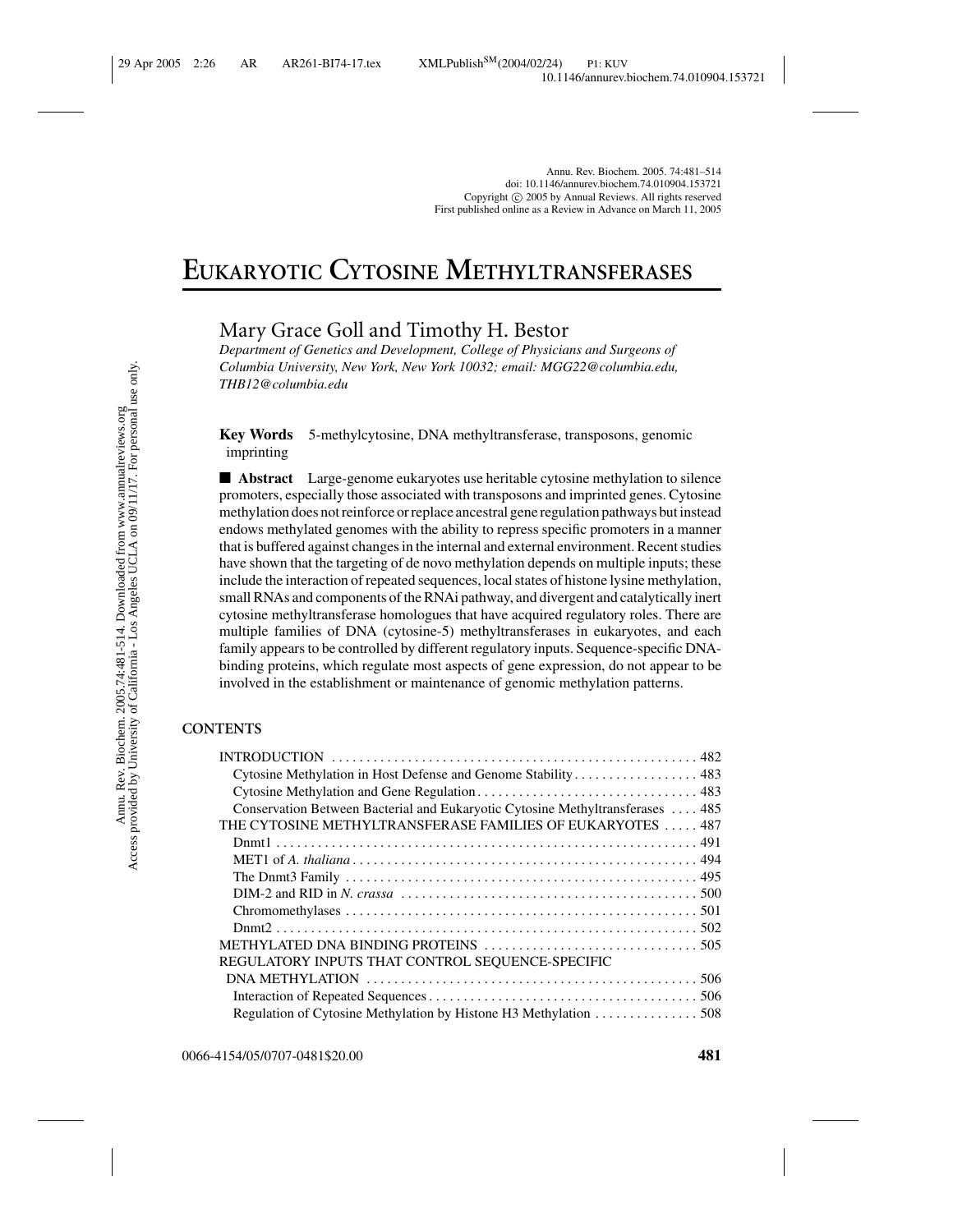## **INTRODUCTION**

The modified base 5-methylcytosine  $(m<sup>5</sup>C)$  is present in the DNA of all vertebrates and flowering plants; some fungal, invertebrate, and protist taxa; and many bacterial species. Cytosine methylation is common to all large-genome eukaryotes but is present in only some small-genome eukaryotes. Cytosine methylation is mediated by a conserved group of proteins called DNA (cytosine-5) methyltransferases. The biological roles of cytosine methylation have long been controversial, but sequence-based studies and forward and reverse genetic approaches have greatly improved our understanding of the form and function of genomic methylation patterns. This review addresses the relationship of the cytosine methyltransferases of eukaryotes and the diverse inputs that control them.

The biological functions of cytosine methylation are fundamentally different in prokaryotes and eukaryotes. DNA methylation has a central role in host restriction of phage DNA in bacteria, but there is no compelling evidence that eukaryotes restrict viruses in this way. Nor is there any evidence that cytosine methylation has a role in strand discrimination during mismatch repair in eukaryotes, as does adenine methylation in some bacterial taxa. It has been almost 30 years since Riggs  $(1)$  and Holliday & Pugh  $(2)$  predicted the existence of two general classes of DNA methyltransferases: de novo enzymes that would establish methylation patterns at specific sequences early in development and maintenance enzymes that would preserve methylation patterns during cell division by specific methylation of hemimethylated CpG dinucleotides produced by semiconservative DNA replication. Other factors were predicted to regulate demethylation or de novo methylation of regulatory sequences to activate and repress genes during cellular differentiation. However, the discovery that differentiation is regulated by mechanisms that are conserved between organisms with methylated genomes (vertebrates, flowering plants, and some fungi) and those whose genomes have little or no cytosine methylation (*Caenorhabditis elegans*, *Drosophila melanogaster*) made the regulatory hypothesis much less tenable; the evidence against this hypothesis is summarized elsewhere (3). However, the major innovation of the hypotheses of Riggs and of Holliday & Pugh (the somatic inheritance of genomic methylation patterns in mammals) has been abundantly confirmed.

Wigler et al. (4) found that arbitrary patterns of cytosine methylation imposed on plasmid substrates were stably maintained for many cell cycles when the plasmids were integrated into the genomes of transfected cells. More recently, it was shown that methylation patterns were maintained essentially unchanged for 80 cell divisions in a system that controlled for the effects of copy number and integration site (5). The findings from studies of cultured cells are consistent with findings from the study of human pathological conditions arising from the early gain or loss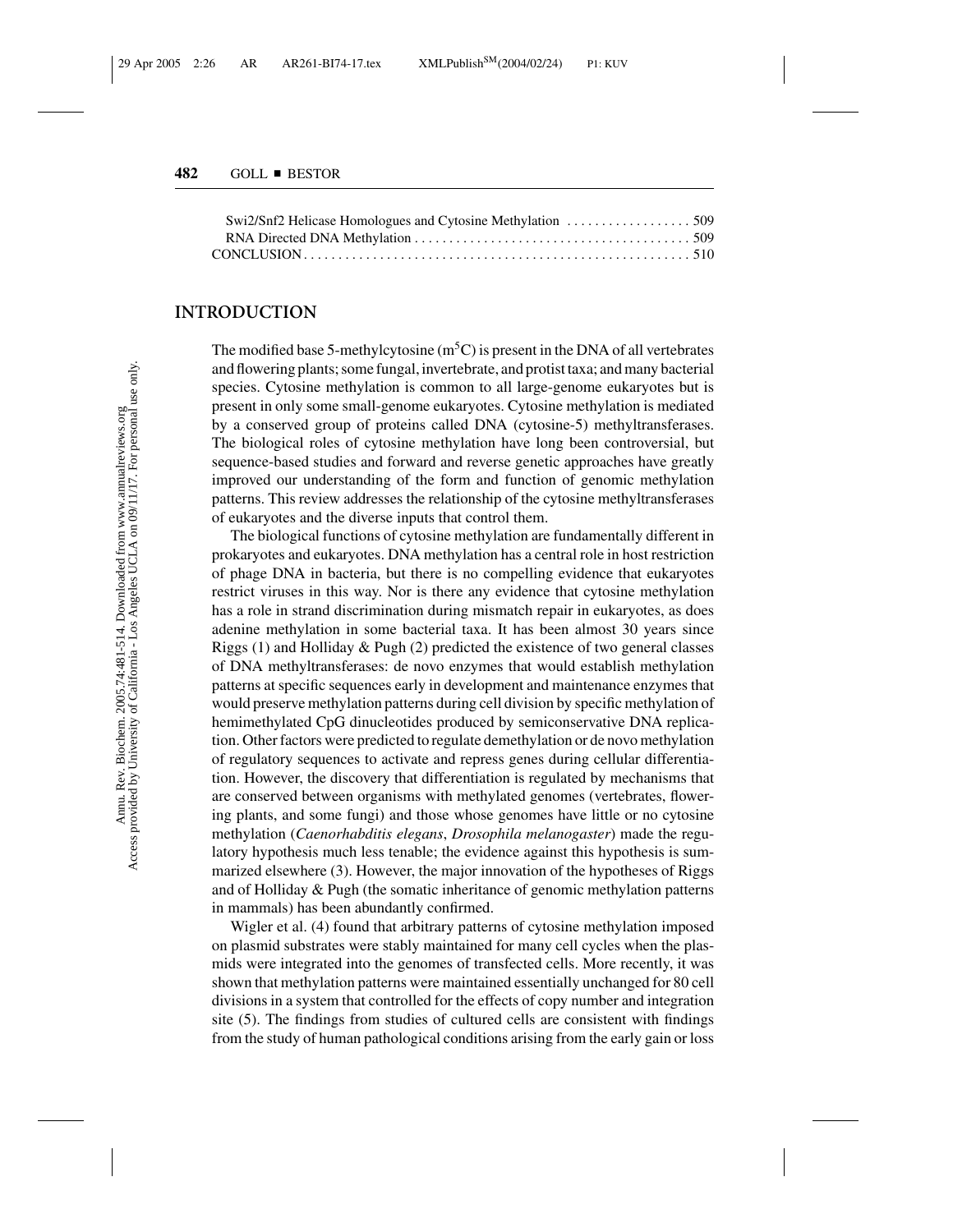of methylation at the promoters of certain imprinted human genes, wherein the early methylation defect is propagated through the course of development and into adult genomes. To date, cytosine methylation represents the only chromatin modification for which a means of stable propagation through cell division has been identified. Although today it is believed that patterns of histone modifications and aspects of chromatin structure other than DNA sequence and methylation patterns are subject to replication during S phase, there is little evidence that this is so, and no plausible mechanism exists by which higher-order chromatin structures could be subject to passive clonal inheritance in the absence of an ongoing signal. The histone modifications characteristic of active genes may be a consequence of active transcription rather than a cause; it is not at all clear that histone modifications convey regulatory information, and they instead may be slaved to the activity of sequence-specific DNA-binding proteins.

### **Cytosine Methylation in Host Defense and Genome Stability**

Until very recently, little was known of the large-scale organization of genomic methylation patterns in eukaryotes, and methylation patterns were largely overlooked in the major genome sequencing projects. It is now known that the majority of cytosine methylation in plants and mammals and almost all cytosine methylation in the ascomycete fungus *Neurospora crassa* resides in repetitive elements. Much of this methylation is in transposons, which are interspersed repeated sequences that constitute more than 45% of the human genome (6). Transposons threaten the stability of the genome through insertional mutagenesis, chimeric transcripts arising from transposon promoters, antisense transcripts that activate RNAi pathways, and dysregulated gene expression mediated by the activation of transposon promoters within and around genes (7–9). Transposons can only proliferate in the genomes of sexual populations, where the fitness of the transposon is greater than that of the host. Sexual populations are therefore under selective pressures to develop systems that oppose transposon action (10), and it is now clear that methylation represents the primary mechanism of transposon suppression in host genomes. Most genomic  $m<sup>5</sup>C$  resides in transposons, and transposons are reanimated in the demethylated genomes of the mouse (3, 11, 12). Genome demethylation in plants (which can survive larger reductions in genomic  $m<sup>5</sup>C$  than can mammals) also causes greatly increased rates of transposon insertion (12–15). Transposons are methylated in the genomes of mammalian germ cells, and over time cytosine methylation in transposable elements leads to their irreversible inactivation through accumulation of  $C \rightarrow T$  transition mutations arising by deamination of m<sup>5</sup>C to thymine (16). An accelerated version of this mutagenesis is mediated by a methyltransferase homologue in *N. crassa*, where repeated sequences trigger not only cytosine methylation but also an active mutation of cytosine to thymine (17).

### **Cytosine Methylation and Gene Regulation**

CpG islands, which are associated with the promoter regions of 76% of human genes (18, 19), are 0.4–3 kb in length, are relatively rich in  $G + C$  (>55%), and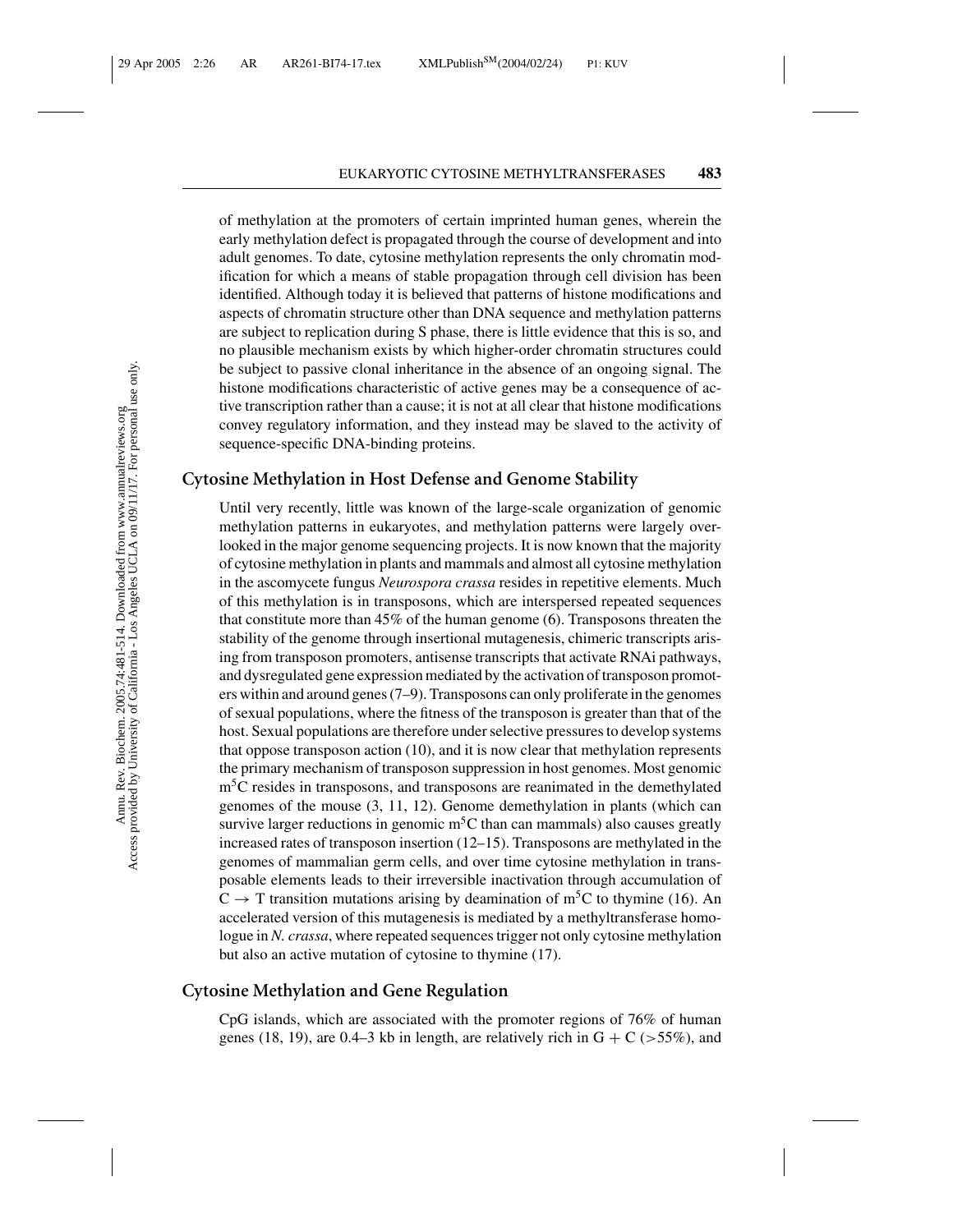are enriched in the CpG dinucleotide relative to the remainder of the genome (the observed/expected ratio is >0.6). Methylated CpG islands are strongly and heritably repressed. Islands are associated with both tissue-specific and housekeeping genes and are unmethylated, or lightly and variably methylated, in all tissues. Monoallelic methylation is seen at some CpG islands associated with imprinted mammalian genes and genes on the inactive X chromosome, and CpG islands associated with tissue-specific genes in established lines of cultured cells tend to be methylated at positions not methylated in any tissue (3). The fact that islands are unmethylated in both expressing and nonexpressing tissues indicates that their activity is not controlled by methylation. It is nonetheless widely believed that cytosine methylation regulates development (the only function attributed to cytosine methylation in Reference 20 concerned developmental gene control). Most of the expression-methylation studies involve non-CpG island genes, which tend to have light and variable cytosine methylation that may be less in cells that express the gene. The demethylation reported in these studies may not be regulatory but rather a consequence of gene activation; the binding of certain transcription factors or even the *Escherichia coli* lac repressor in cells transfected with a methylated *lac* operator can cause the loss of methylation from sequences in the vicinity of the protein-binding site in dividing cells (21, 22). A convincing example of demethylation of a heavily methylated CpG island during development has not appeared, and in no case has a specific methylation pattern at a tissue-specific gene in a nonexpressing tissue been shown to repress transcription of that gene in a cell type normally capable of expressing the gene.

A direct assessment of the role of cytosine methylation in tissue specific-gene regulation came from the analysis of mouse embryos that had severely reduced levels of cytosine methylation. Such mouse embryos developed normally until 8.5 days post coitus (dpc), far later than would be expected if massive gene dysregulation had occurred (23). Genes reported to be regulated in a methylationdependent manner in cell culture systems were unaffected by the reduction of cytosine methylation in mouse embryos (3), and microarray analysis of a fibroblast cell line lacking significant levels of cytosine methylation identified only five tissue-specific genes with greater than fivefold increases in gene expression (24). Although a specialized role cannot be excluded, a general role for cytosine methylation in regulation of tissue or developmentally specific genes is increasingly implausible. This conclusion is supported by genetic data from plants, which have a DNA-methylating system that is closely related to that of mammals. *Arabidopsis thaliana* strains that lack one or more DNA methyltransferases are viable, with marked phenotypes appearing only after several generations in the demethylated state. Those phenotypes have been attributed primarily to reactivated transposons (25), with some phenotypes arising from disruption of imprinted gene expression in endosperm.

Cytosine methylation is required in both plants and mammals for the monoallelic expression of imprinted genes, which are normally expressed from only one of two identical alleles according to the sex of the parent that contributed the allele.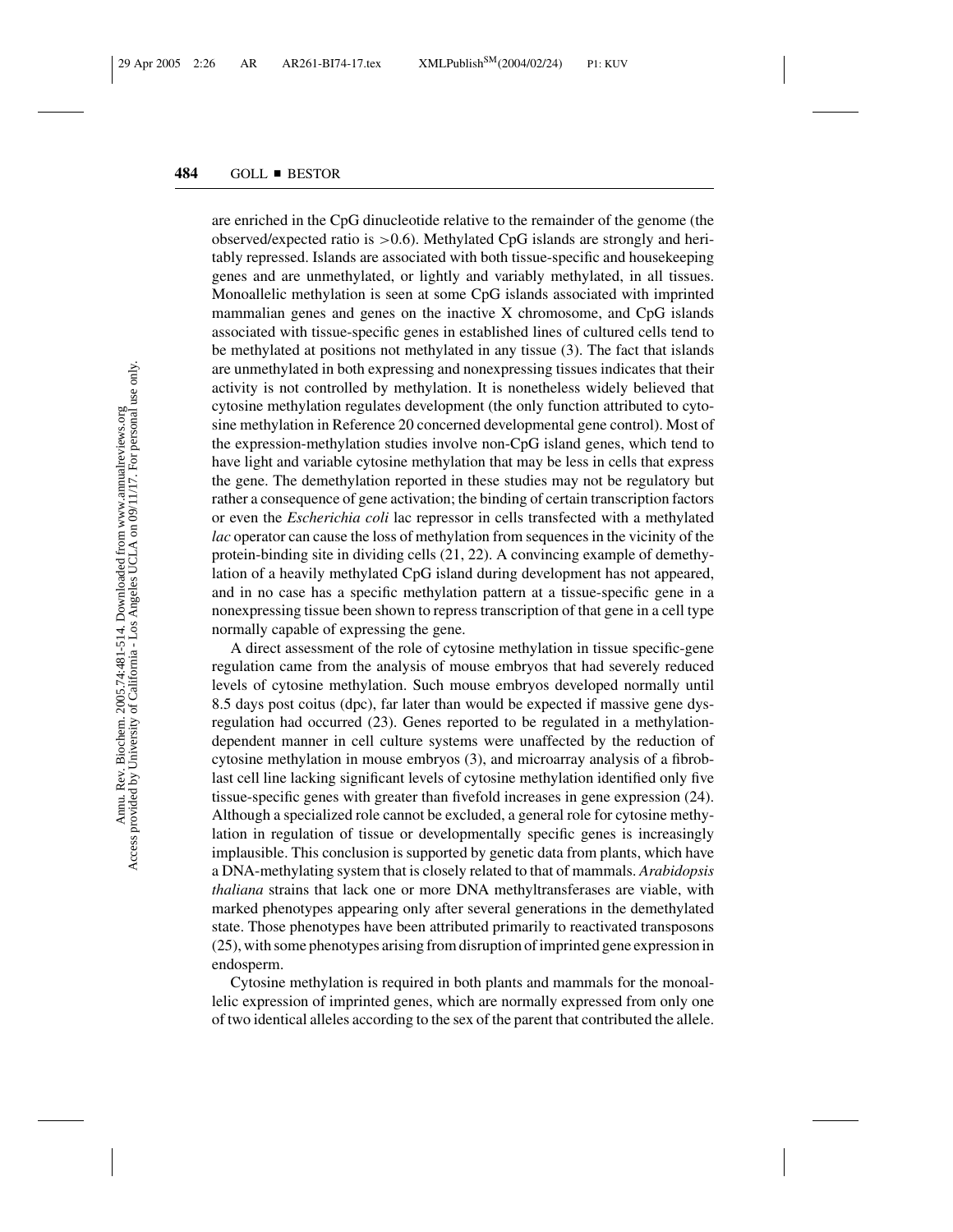Removal of cytosine methylation in somatic cells or a failure to establish methylation patterns at imprinted loci in germ cells causes biallelic expression of imprinted genes in somatic tissues. Defects in imprinting at specific loci are responsible for a number of human disorders [reviewed in (26)]. Imprinting may occur in either the male or female germ line, although most imprinted genes undergo de novo methylation in oogenesis (27). X-chromosome inactivation, in which transcription of genes on one of the two X chromosomes in females is silenced as a means of dosage compensation, also depends on cytosine methylation (28).

Flowering plants display imprinted gene expression in triploid extraembryonic tissues of endosperm and not in the embryo proper (29). Imprinting in *A. thaliana* requires cytosine methyltransferases and the helicase homologue decrease in DNA methylation 1 (DDM1), and it also requires the activity of the DNA glycosylase DEMETER (30, 31), which has been proposed to demethylate the active allele by excision of 5-methylcytosine followed by replacement with cytosine. A second DNA glycosylase, ROS1, may also play a role in removing methylation marks in *A. thaliana* (32). It appears that in plants methylation of imprinted genes on both alleles may be the default state, whereas in mammals, the opposite is true. The stability of methylation patterns is likely to be required for heritable silencing phenomena such as genomic imprinting. The extant data indicate that only methylated genomes can maintain long-term restriction of gene expression in the absence of sequence rearrangements or an ongoing stimulus.

## **Conservation Between Bacterial and Eukaryotic Cytosine Methyltransferases**

Methylation of the vinyl carbon at the 5 position of cytosine residues in neutral aqueous solution has been termed a chemically improbable reaction (33). Cytosine methyltransferases overcome the low reactivity of the cytosine C5 by means of a covalent catalysis mechanism that is similar to that of thymidylate synthetase (34) (Figure 1*a*). The cysteine thiolate of a conserved prolylcysteinyl (PC) dipeptide in motif IV forms a covalent bond with the C6 of cytosine, as proposed by Santi and colleagues and modified by Verdine and colleagues (35). This cysteine is invariant in eukaryotic cytosine methyltransferases, and its substitution has been shown to result in a loss of activity by bacterial restriction methyltransferases and by the eukaryotic cytosine methyltransferases Dnmt3A and Dnmt3B (36). Approach trajectories of catalytic amino acid side chains to the 5 and 6 positions of pyrimidines in duplex DNA are occluded by neighboring bases. This steric embarrassment is resolved by eversion of the target cytosine from the DNA helix and insertion into the active site pocket of the large domain (Figure 1*b*) (37). Base eversion was first observed in the bacterial restriction methyltransferase M.HhaI and is now known to be common among reactions that involve modification or removal of bases from duplex DNA [reviewed in (38)].

Eukaryotic cytosine methyltransferases share the 10 sequence motifs that are conserved within the bacterial (cytosine-5) methyltransferases (42–44),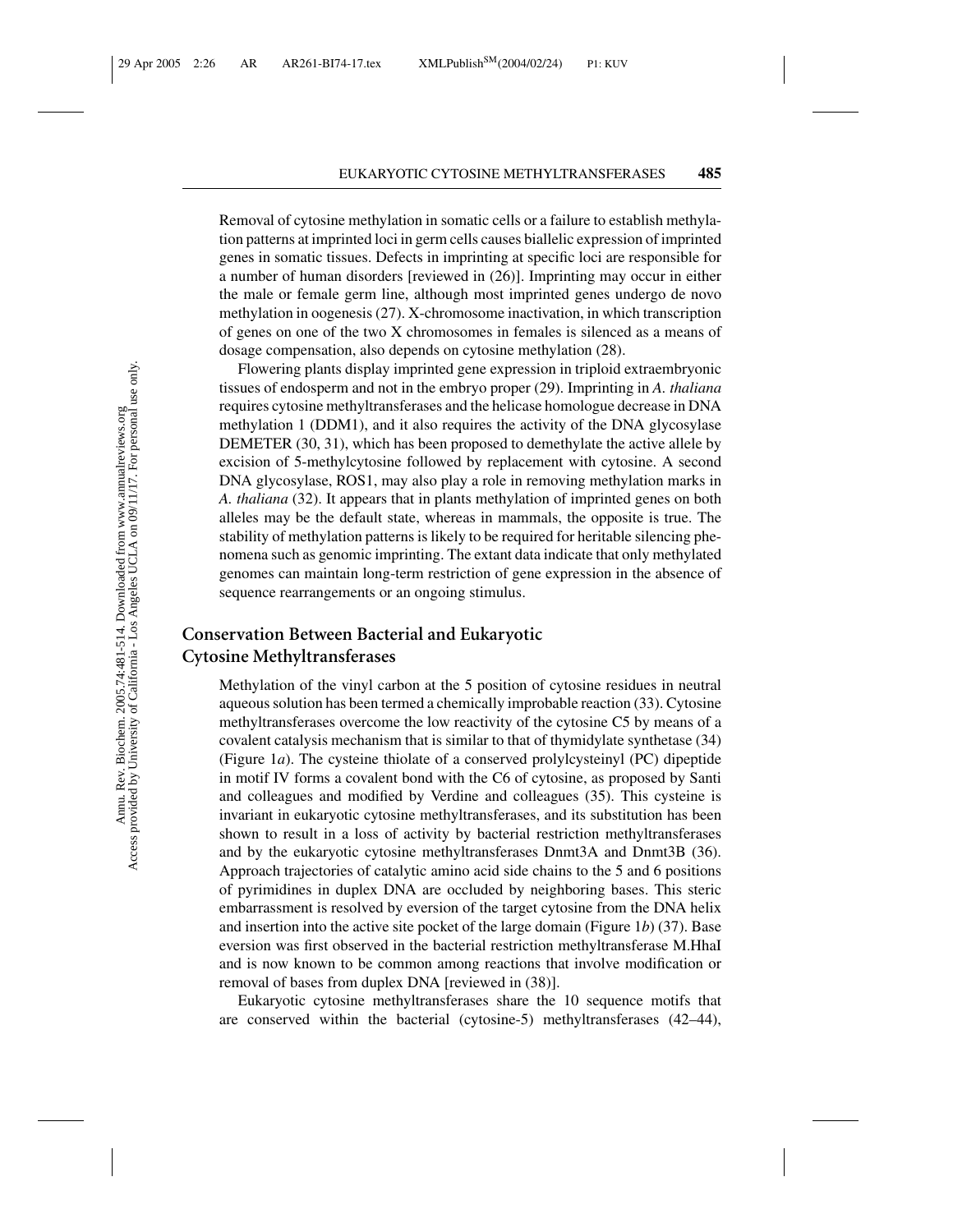

Annu. Rev. Biochem. 2005.74:481-514. Downloaded from www.annualreviews.org Access provided by University of California - Los Angeles UCLA on 09/11/17. For personal use only.

Annu. Rev. Biochem. 2005.74:481-514. Downloaded from www.annualreviews.org

Access provided by University of California - Los Angeles UCLA on 09/11/17. For personal use only.

of mouse Dnmt1 and the bacterial restriction methyltransferases M.AluI, M.DdeI, M.HhaI, M.HaeIII, M.HpaII, and M.SssI. The pattern of Figure 1 Catalytic mechanism and conserved motifs in DNA (cytosine-5) methyltransferases. (a) Catalytic mechanism as initially proposed by Santi et al. and modified by Verdine and colleagues. Covalent addition of an enzyme nucleophile (the cysteine thiolate of the conserved PC motif) to the cytosine-6 position and protonation of the N3 position produces the 4,5 enamine intermediate that attacks the methyl group of S-adenosyl L-methionine (AdoMet). The demethylated cofactor is S-adenosyl L-homocysteine (AdoHcy). Following methyltransfer, an unidentified enzyme base or water molecule (35, 39) abstracts a proton from the cytosine-5 position, which allows release of free enzyme by beta elimination. (b) Eversion of the target cytosine from the DNA during catalysis. The DNA shown is from the M.HhaI-DNA-AdoHcy cocrystal structure. (c) Conserved motifs in DNA (cytosine-5) methyltransferases. The six most highly conserved motifs are shown in LOGOS  $(40)$ ; functions of each motif are given at bottom. The input to LOGOS was a ClustalW  $(41)$  alignment of the C-terminal catalytic domain of mouse Dnmt1 and the bacterial restriction methyltransferases M.AluI, M.DdeI, M.HhaI, M.HaeIII, M.HpaII, and M.SssI. The pattern of **Figure 1** Catalytic mechanism and conserved motifs in DNA (cytosine-5) methyltransferases. (*a*) Catalytic mechanism as initially proposed by Santi et al. and modified by Verdine and colleagues. Covalent addition of an enzyme nucleophile (the cysteine thiolate of the conserved PC motif) to the cytosine-6 position and protonation of the N3 position produces the 4,5 enamine intermediate that attacks the methyl group of S-adenosyl L-methionine (AdoMet). The demethylated cofactor is S-adenosyl L-homocysteine (AdoHcy). Following methyltransfer, an unidentified enzyme base or water molecule (35, 39) abstracts a proton from the cytosine-5 position, which allows release of free enzyme by beta elimination. (*b*) Eversion of the target cytosine from the DNA during catalysis. The DNA shown is from the M.HhaI-DNA-AdoHcy cocrystal structure. (*c*) Conserved motifs in DNA (cytosine-5) methyltransferases. The six most highly conserved motifs are shown in LOGOS (40); functions of each motif are given at bottom. The input to LOGOS was a ClustalW (41) alignment of the C-terminal catalytic domain conserved residues shown here has proven, in most cases, a reliable predictor of cytosine methyltransferases. conserved residues shown here has proven, in most cases, a reliable predictor of cytosine methyltransferases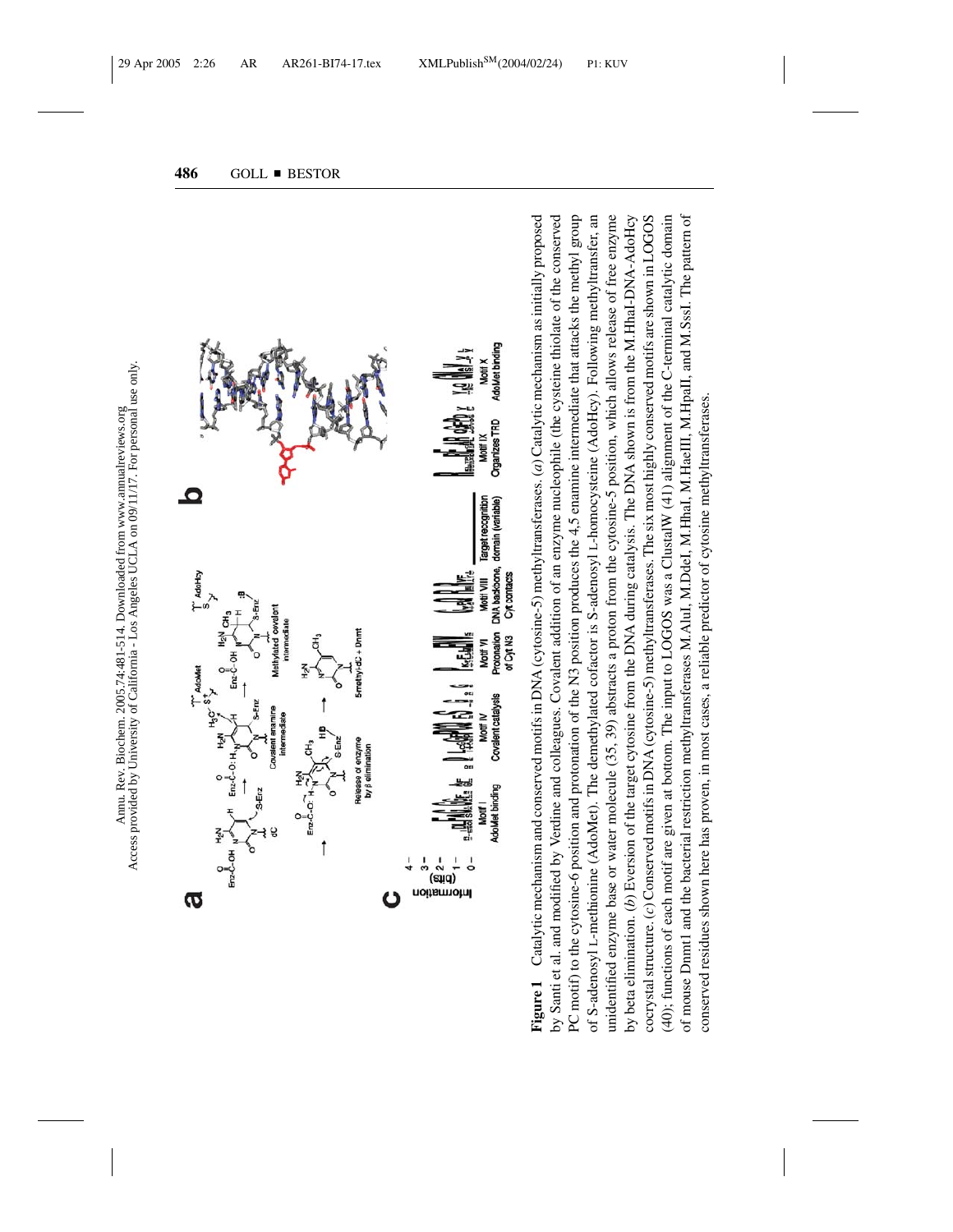(Figure 1*c*). The conserved motifs have high predictive value in the identification of new DNA cytosine methyltransferases, and almost all of the eukaryotic cytosine methyltransferase homologues were initially identified by the content of these motifs (34, 45–47). The functions of all 10 motifs are known from crystallographic studies of transition-state intermediates and from mutagenesis studies. A region between motifs VIII and IX makes sequence-specific contacts with base edges in the major groove and confers sequence specificity to bacterial cytosine methyltransferases (48, 49). This region has been termed the target recognition domain. Crystal structures of the bacterial cytosine methyltransferases M.HhaI (50), and M.HaeIII (51), as well as the enigmatic cytosine methyltransferase homologue DNMT2 (52), revealed strong sequence and structural conservation among cytosine methyltransferases. The general architecture consists of a strongly conserved large domain, which includes the binding site for the cofactor AdoMet and the active site motifs, and a small domain, which is poorly conserved and is largely represented by the target recognition domain. Bacterial DNA (cytosine-5) methyltransferases have defined recognition sequences of 2 to 8 nucleotides, and all cognate sequences in the host genome are normally methylated. As discussed below, target selection by eukaryotic cytosine methyltransferases is not a function of innate sequence specificity.

# **THE CYTOSINE METHYLTRANSFERASE FAMILIES OF EUKARYOTES**

A large number of eukaryotic cytosine methyltransferase homologues have been identified by sequence similarity since the first was reported in 1988 (53). Few have been shown to methylate DNA in vitro, although many have shown evidence of involvement in cytosine methylation by genetic tests. Most cytosine methyltransferases can be grouped into four distinct families based on sequence homology within their C-terminal catalytic domains, although the fungal enzymes show greater divergence (Figure 2). All organisms that possess proteins from the DNA methyltransferase-1 (Dnmt1) family appear to also have at least one Dnmt3 homologue (Figure 3). Dnmt2 homologues are present in all organisms known to contain Dnmt1 and Dnmt3 homologues as well as in a number of additional organisms in which Dnmt2 is the only cytosine methyltransferase homologue. The chromomethylase family is unique to the plant kingdom. Some eukaryotes (notably *C. elegans* and *Saccharomyces cerevisiae*) lack detectable cytosine methylation in their genomes and have no sign of any cytosine methyltransferase coding sequence. Other organisms, such as *A. thaliana*, have 10 or more cytosine methyltransferase homologues. The major families of eukaryotic cytosine methyltransferases are diagrammed in Figure 2*a*, and their phylogenetic distributions are shown in Figure 3. The methyltransferase families are discussed below.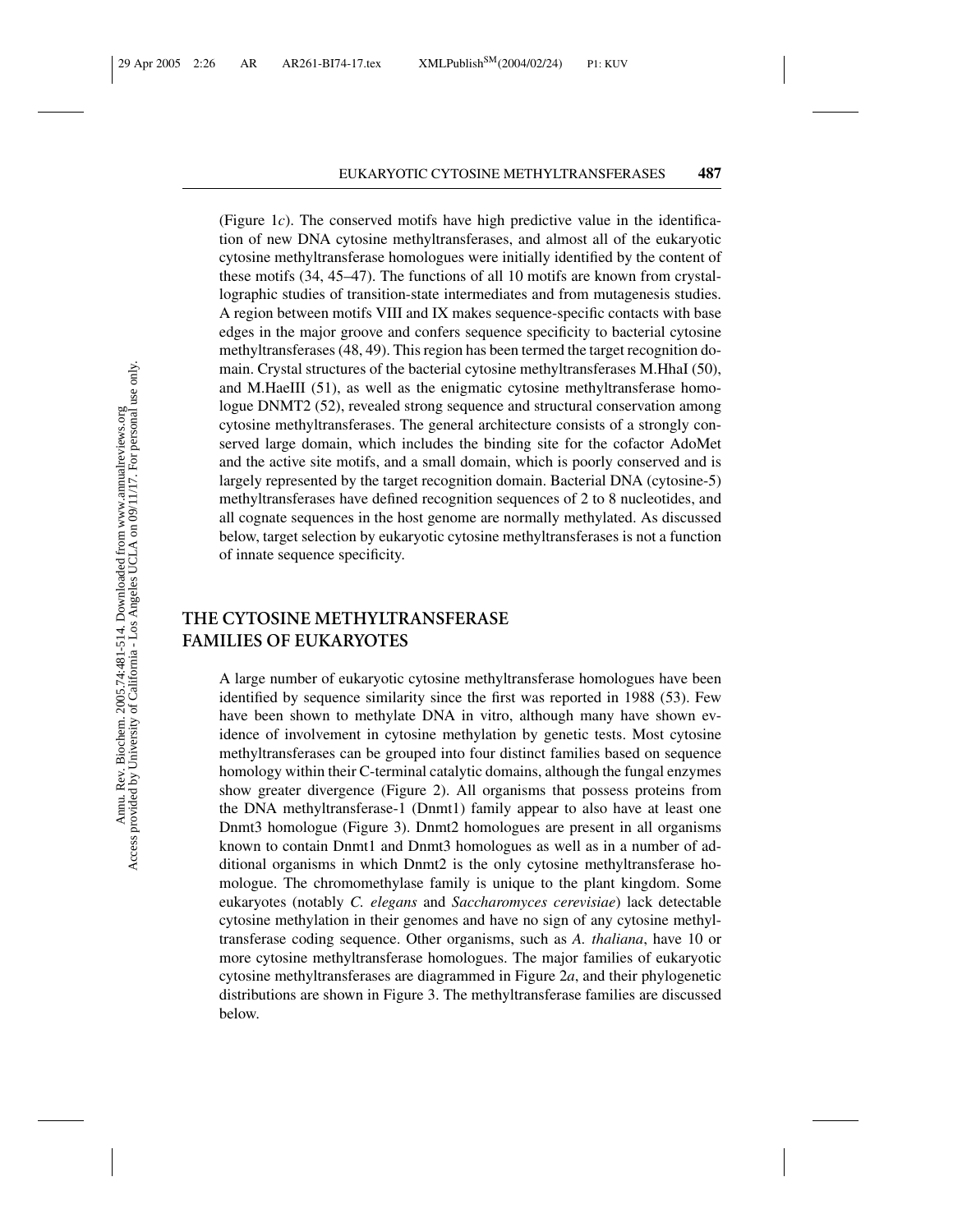



**Figure 2** Organization and sequence relationships of DNA cytosine methyltransferases. (a) Classes of cytosine methyltransferases and cytosine methyltransferase homologues in mouse, A. *thaliana*, and the ascomvecte fungus N. crassa. The positions of sequence motifs are indicated. (b) Distribution of cytosine methyltransferases and cytosine methyltransferase homologues in eukaryotes. Sequence alignments sequence was available. Major taxa are indicated by the color scheme shown at bottom. Sequence divergence between the Dnmt3 group and the domains rearranged methyltransferase (DRM) group is less than indicated because of an alignment penalty incurred by the circular **Figure 2** Organization and sequence relationships of DNA cytosine methyltransferases. (*a*) Classes of cytosine methyltransferases and cytosine methyltransferase homologues in mouse, *A. thaliana*, and the ascomycete fungus *N. crassa*. The positions of sequence motifs are indicated. (*b*) Distribution of cytosine methyltransferases and cytosine methyltransferase homologues in eukaryotes. Sequence alignments and dendrograms were prepared in ClustalW and included only C-terminal catalytic domains of homologs for which the full C-terminal and dendrograms were prepared in ClustalW and included only C-terminal catalytic domains of homologs for which the full C-terminal sequence was available. Major taxa are indicated by the color scheme shown at bottom. Sequence divergence between the Dnmt3 group and the domains rearranged methyltransferase (DRM) group is less than indicated because of an alignment penalty incurred by the circular permutation of the catalytic motifs in the DRM proteins. permutation of the catalytic motifs in the DRM proteins.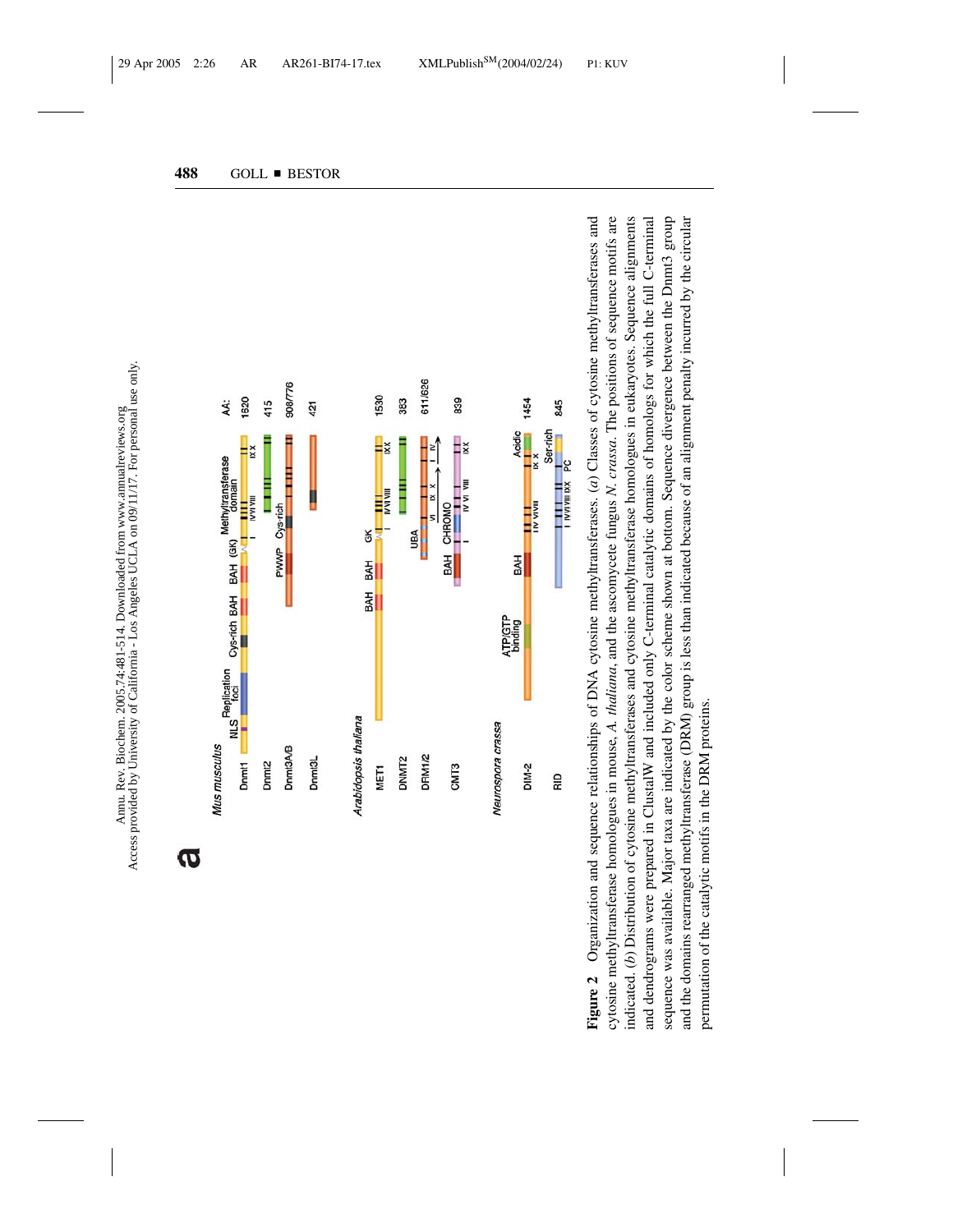

 Access provided by University of California - Los Angeles UCLA on 09/11/17. For personal use only. Annu. Rev. Biochem. 2005.74:481-514. Downloaded from www.annualreviews.org<br>Access provided by University of California - Los Angeles UCLA on 09/11/17. For personal use only. Annu. Rev. Biochem. 2005.74:481-514. Downloaded from www.annualreviews.org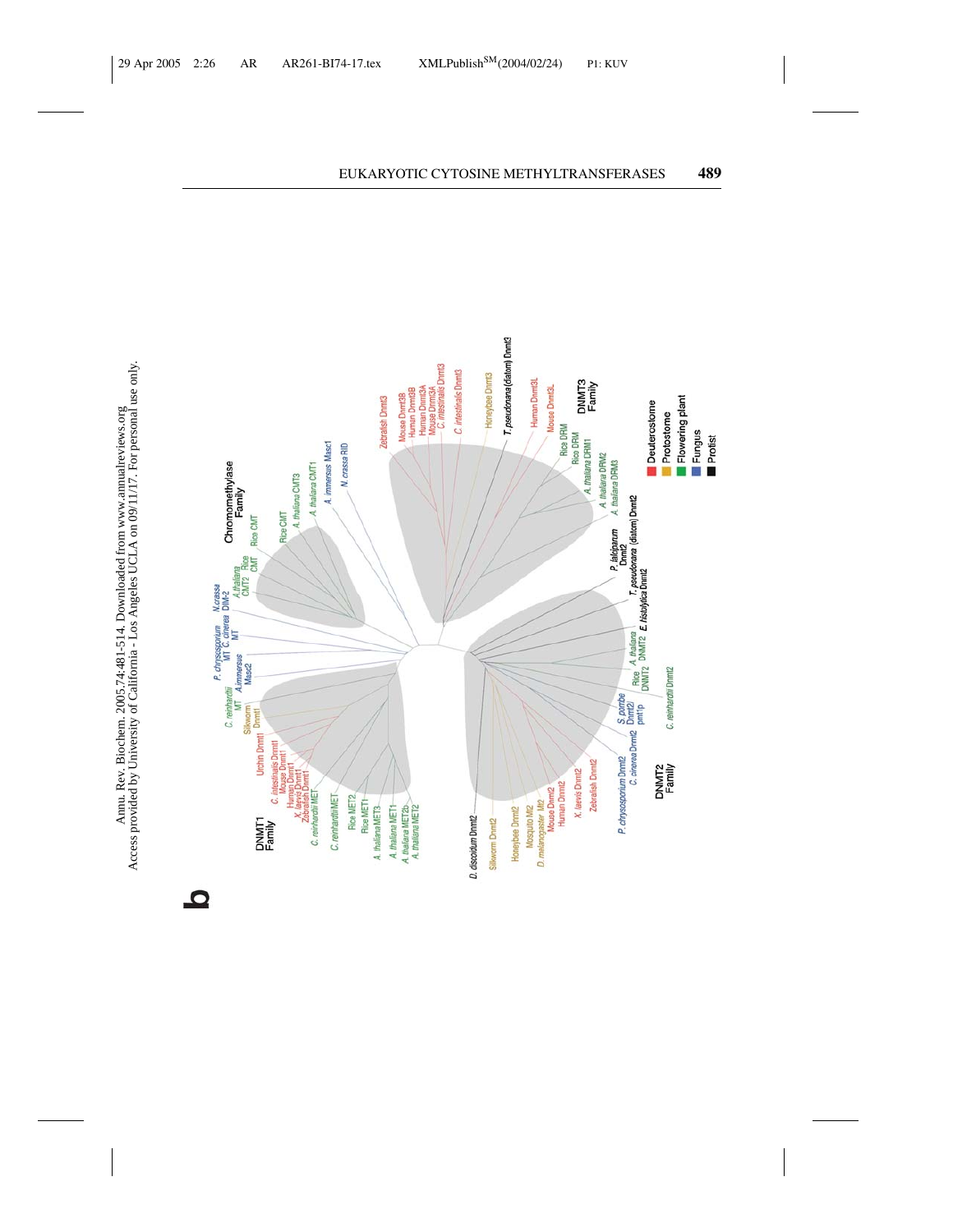

**Figure 3** Distribution of the major cytosine methyltransferase families in eukaryotes. The sequences of 18s rDNA were used to construct the dendrogram in ClustalW. BLAST was used to identify cytosine methyltransferase homologues as in Figure 2*b*. The color scale at bottom indicates membership in the cytosine methyltransferase families. Asterisks indicate organisms for which there is a nominally complete draft genome sequence; others are only partially sequenced, or the methyltransferase sequences were represented by expressed sequence tags. The compilation is not exhaustive due to the lack of complete sequence coverage, and additional DNA methyltransferase homologues are likely to exist within the organisms shown. The genomes of *C. elegans* and *S. cerevisiae* lack any sequences that bear the methyltransferase motifs of Figure 1 and are shown in red. Note that Dnmt2 is always present when the Dnmt1 and Dnmt3 families are both represented, but many organisms contain only Dnmt2 homologues. Two members of the bacterial genus Geobacter also have Dnmt2 homologues, but this is the only prokaryotic taxon known to contain members of this family.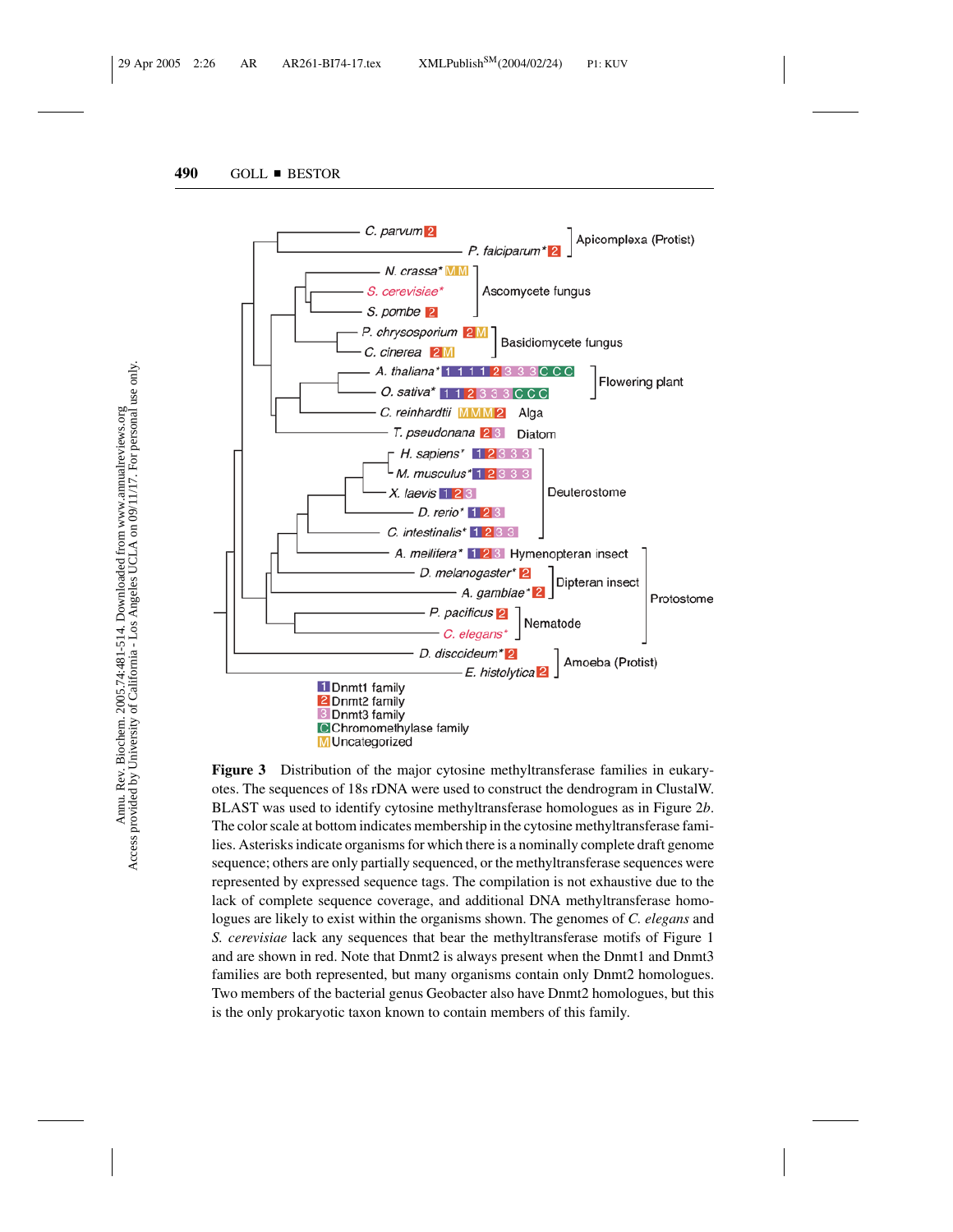#### **Dnmt1**

The first eukaryotic DNA methyltransferase to be purified and cloned was later named Dnmt1 (53). Cedar, Razin, and colleagues (54) showed that hemimethylated DNA was methylated more rapidly than unmethylated DNA in nuclear extracts of cultured mammalian cells. It was later shown that purified Dnmt1 from mouse cells methylated hemimethylated substrates at an initial rate 5- to 30-fold greater than the unmethylated substrate (55); the exact difference depended on the sequence of the substrates. Maintenance methylation provides heritability to genomic methylation patterns in a way that has no counterpart outside of DNA replication itself. The preference of Dnmt1 for hemimethylated DNA caused it to be assigned a function in maintenance methylation, although Dnmt1 remains the only eukaryotic DNA methyltransferase to have been purified and cloned on the basis of its activity as a de novo cytosine methyltransferase (53). Also, the specific activity of Dnmt1 on unmethylated DNA substrates is greater than that of Dnmt3A and Dnmt3B, which are held to be the sole de novo DNA methyltransferases (46). Whether faithful maintenance methylation is enforced by other factors that inhibit the de novo activity of Dnmt1 in vivo (no such factors have been described) or the protein has de novo activity in vivo remains an unresolved issue.

Dnmt1 from Friend murine erythroleukemia (MEL) cells, which express high levels of Dnmt1 activity, was cloned by chromatographic purification of the protein, fragmentation of the homogenous protein with cyanogen bromide, and vaporphase Edman degradation of purified peptides. Oligonucleotide probes, with a codon order corresponding to the amino acid sequences, were used to identify homologous cDNAs. The sequence of mouse Dnmt1 cDNA revealed a protein of 1620 amino acids that had a C-terminal domain of ∼500 amino acids with clear similarities to the bacterial restriction methyltransferase M.DdeI (the only bacterial cytosine methyltransferase in the sequence databases at the time); a region of alternating glycine and lysine residues joined the C-terminal domain to a long (1100 amino acid) N-terminal domain, as shown in Figure 2. The *Dnmt1* gene was later found to have undergone amplification in MEL cells, probably as a result of coamplification with the nearby erythropoietin receptor, which is the target of the Friend virus transforming protein. This coamplification was the cause of the high-level expression of Dnmt1 in MEL cells.

The N-terminal domain of Dnmt1 contains a number of functional domains that have accreted over the course of evolution (Figure 2*a*). Experiments have identified a sequence required for import of Dnmt1 into nuclei and a second sequence required for association with replication foci, which are micrometer-scaled structures in which DNA synthesis occurs within mammalian nuclei (56). Dnmt1 has a diffuse nucleoplasmic distribution in G1 phase but associates with replication foci during S phase. Dnmt1 is present at only very low levels in noncycling cells. Sequences very near the N terminus have been shown to interact with DMAP1 (DNA methyltransferase associated protein-1) (57). The importance of this interaction is not clear because deletion of the region of Dnmt1 that interacts with DMAP1 produces no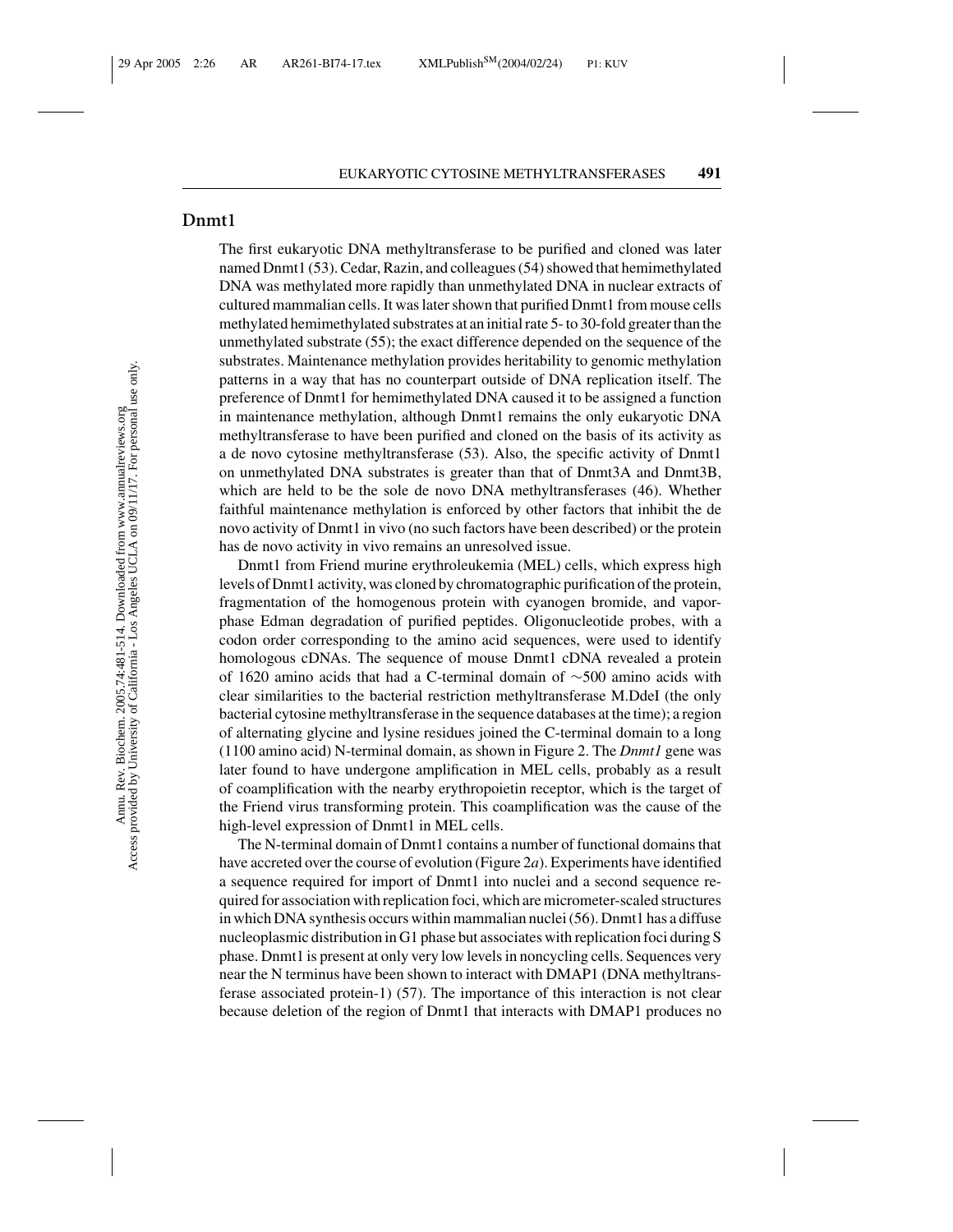overt phenotype in mutant mice (58). The N-terminal domain also has a role in coupling stabilization of DNA to the growth state of cells. Full-length Dnmt1 is degraded in  $G_0$  cells, but when 118 N-terminal amino acids of the protein are removed by forcing translation to initiate at the second ATG codon, the protein is stabilized in  $G_0$  cells (58). Mice that express only this shortened form of Dnmt1 were made by targeted deletion of the first ATG and found to be viable and fertile (58).

The form of Dnmt1 present in mouse oocytes (where it accumulates to very high levels) is the degradation-resistant shortened form; an oocyte-specific promoter and  $5'$  exon remove the first ATG and cause translation to initiate at the second ATG. This oocyte-specific form of Dnmt1 is called Dnmt1o; the truncation is thought to allow accumulation of high levels of Dnmt1o protein in noncycling oocytes. The removal of the N-terminal 118 amino acids of full-length Dnmt1 causes Dnmt1o to bind to annexin V, a calcium-sensitive phospholipid-binding protein that retains Dnmt1o in the cytoplasm of mouse oocytes and early embryos (59). ATRX (alpha thalassemia and mental retardation on the X chromosome) also binds to annexin V, and ATRX syndrome also involves methylation abnormalities at repeated sequences (60). The mechanism is currently unknown but may involve interaction between Dnmt1 and ATRX. The sex-specific promoters and splicing patterns of Dnmt1 are described in Reference 61.

Dnmt1 has a number of sequence motifs shared with other proteins but of unknown or unconfirmed function. Dnmt1 contains two bromo-adjacent homology (BAH) domains, which are also found in origin recognition complex proteins and other proteins involved in chromatin regulation (62). The BAH motif has been proposed to act as a protein-protein interaction module. Near the center of the N-terminal domain is a cysteine-rich region that binds zinc ions. The function of this cysteine-rich region is unknown, but it is present in all confirmed mammalian cytosine methyltransferases, known mammalian proteins affecting cytosine methylation, as well as the methyl-binding domain (MBD) proteins MBD1 and CpG binding protein. It has not been seen in any methylation-related protein from other organisms. A lysine- and glycine-rich sequence connects the N-terminal domain to the C-terminal catalytic domain. This sequence has some similarity to the N-terminal tail of histone H4 and may be the site of posttranslational modification, although very little is known of the role of posttranslational modification in the regulation of eukaryotic DNA methyltransferases.

Although Dnmt1 can be considered a replication factor, the protein is present at high levels in the cytoplasm of postmitotic neurons in mouse brain (63). What function Dnmt1 might play in neurons is not known. Deletion of the *Dnmt1* gene after the completion of neurogenesis has little effect on brain function (64).

The biological role of Dnmt1 has been addressed by extensive genetic studies. The *Dnmt1* gene was disrupted by homologous recombination in embryonic stem cells in 1992 (23), and a series of conditional, gain of function, and partial loss-offunction alleles has since been derived. Simple loss of function alleles of *Dnmt1* produce several novel phenotypes. First, the genome is severely demethylated in mice or embryonic stem (ES) cells that are homozygous for null alleles of *Dnmt1*,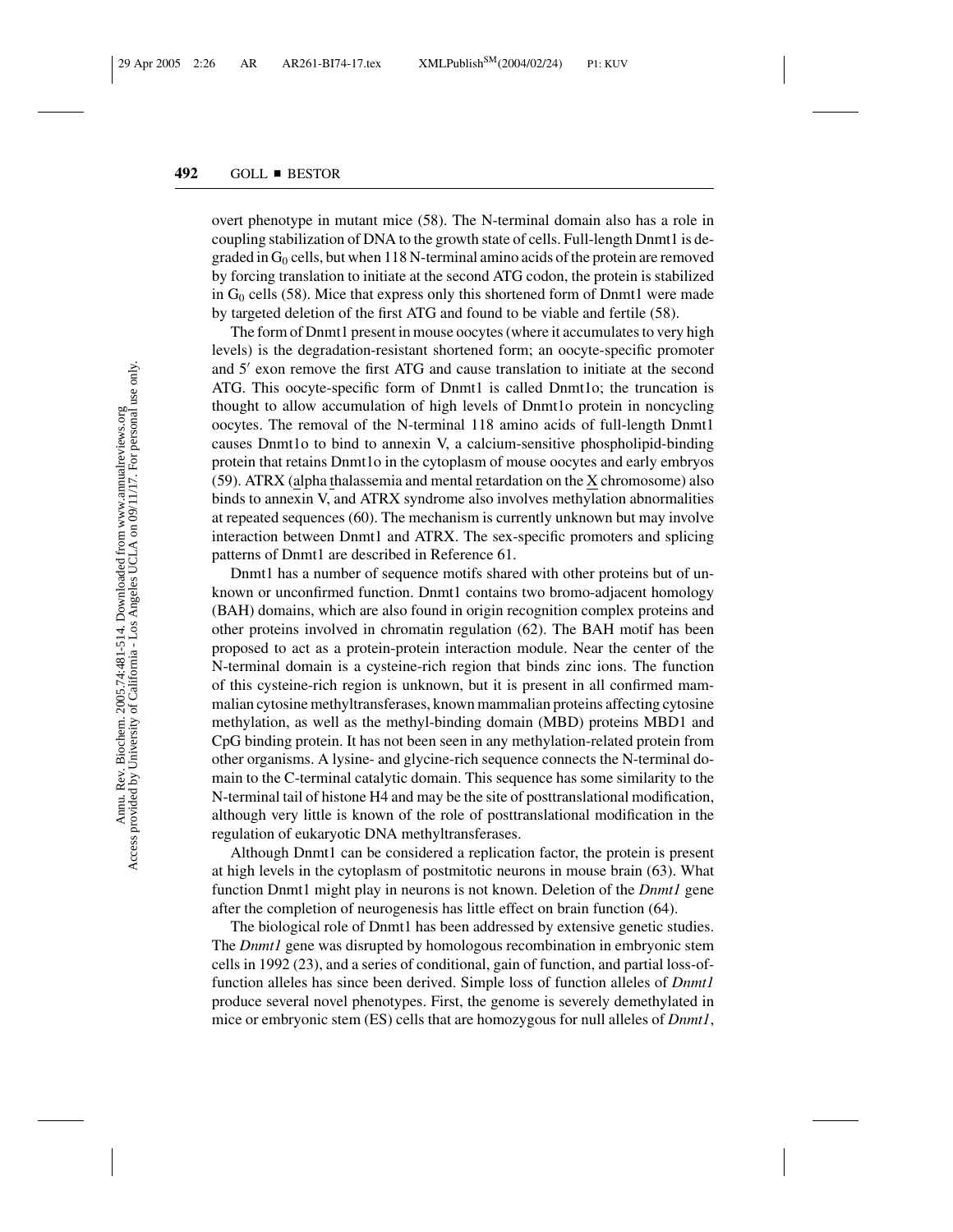although methylation persists at a level  $\sim$ 5% of wild type (65). Second, there is biallelic expression of most imprinted genes in homozygous embryos (66). Some imprinted genes, such as *H19* and *Kcnq1ot1*, are expressed from both alleles, whereas others, such as *Igf 2* and *Kcnq1*, are expressed from neither. Third, there is inactivation of all X chromosomes in homozygous mutant embryos due to the demethylation and activation of *Xist* (28). Fourth, there is a modest (<10-fold) increase in mutation rates at exogenous marker genes in ES cells that lack Dnmt1 and an increase in rates of loss of heterozygosity because of mitotic recombination (67). A small defect in mismatch repair has recently been reported in Dnmt1 deficient ES cells (68). Fifth, there is the novel lethal differentiation phenotype in which ES cells that lack Dnmt1 grow normally in the undifferentiated state but die by apoptosis when induced to differentiate in vivo or in vitro (23). Cell-autonomous apoptosis is also the cause of death in Dnmt1-deficient embryos. The mechanism that underlies the lethal differentiation phenotype is unknown. Last, loss of Dnmt1 causes the demethylation and expression of very high levels of transposons of the intracisternal A particle (IAP) class, which are LTR retroposons (3). *Dnmt1* is the only gene known to be required for the repression of transposons in mammalian somatic cells.

Genetic studies of Dnmt1 provided a link between cytosine methylation and tumorigenesis. Heterozygosity for mutations in *Dnmt1*, or treatment of mice with the demethylating drug 2' deoxy 5-azacytidine, reduced the number of colonic polyps in mice heterozygous for *Apcmin*, a mutation that predisposes to colon neoplasia (69). It was unclear as to whether heterozygosity for *Dnmt1* mutations actually cause measurable demethylation because no effect was seen in earlier studies (23). A knock-in mutation that caused mice to express Dnmt1 at a level of  $\sim$ 10% of wild type resulted in animals that were viable but stunted and had very high rates of lethal T-cell lymphomas (70). Leukemogenesis is likely to be the result of the demethylation and mobilization of endogenous retroviruses, which cause the majority of leukemias and lymphomas in most mouse strains. Overexpression of Dnmt1 in transgenic animals caused de novo methylation of the normally unmethylated allele at imprinted loci, which further argues against the designation of Dnmt1 as an obligate maintenance cytosine methyltransferase. The de novo methylation caused by overexpression of Dnmt1 was lethal when the increase in level of expression was more than a few-fold (71).

DNMT1 was reported to be overexpressed in human colon cancer by as much as 200-fold in comparison to normal mucosa (72), and on the basis of this report, the inhibition of DNMT1 has been proposed as a promising approach to the control of colorectal and other cancers. However, complete inhibition of DNMT1 would be expected to kill all dividing cells, and partial inhibition may cause genome instability and the development of other neoplastic diseases. Furthermore, other laboratories were unable to detect significant overexpression of DNMT1 in colorectal cancer (73, 74). There is a net loss of  $m<sup>5</sup>C$  in many tumor cell genomes, which is inconsistent with increased DNMT1 levels. Mutation or amplification of the *DNMT1* gene in cancer has not been reported, and there is no independent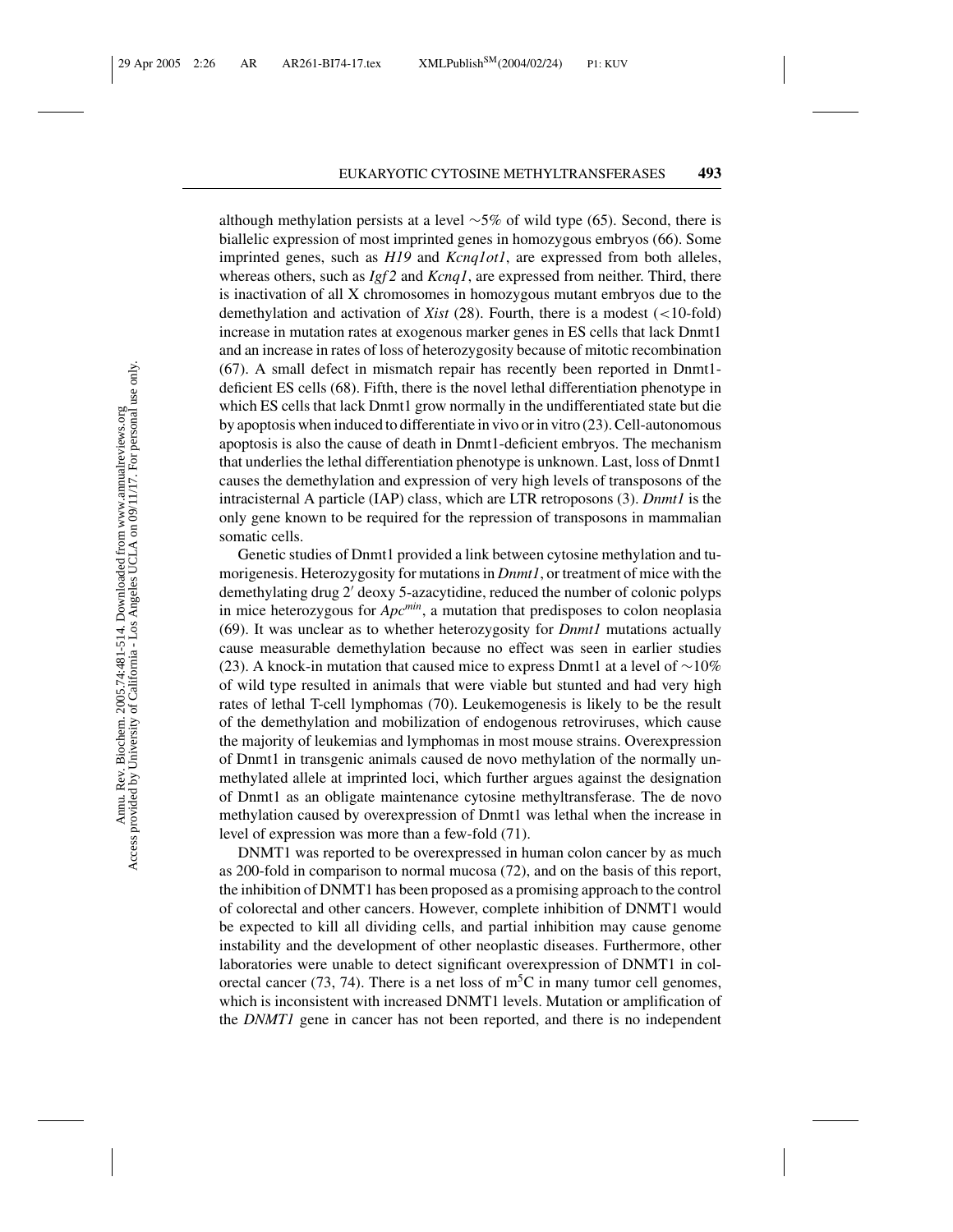evidence that *DNMT1* is an oncogene. There are no genetic data that implicate any DNA methyltransferase or related factor in carcinogenesis (75).

#### **MET1 of** *A. thaliana*

The first plant DNA methyltransferase to be identified was cloned from *A. thaliana* by virtue of sequence similarity to Dnmt1 (76) and named MET1. The organization of the MET1 protein is similar to that of Dnmt1, with a C-terminal domain related to bacterial restriction methyltransferases and a long N-terminal domain joined via a glycine- and lysine-rich sequence, although this sequence is not a tract of simple alternating glycine and lysine as in Dnmt1. The C-terminal domains of Dnmt1 and MET1 are 50% identical, and the N-terminal domains are 24% identical. MET1 also has BAH domains, although it lacks the cysteine-rich region common to vertebrate Dnmt1 family members. Even though Dnmt1 represents the only member of its family in mammals, in *A. thaliana* MET1 is encoded by one of four similar genes that have conserved intron positions (76, 77). MET1 represents the major member of this family and is the only member that has appeared in phenotypebased forward genetic screens. It is not known whether all members of the plant kingdom possess multiple MET1 homologues, but two MET1 homologues have been reported in carrot and maize (78, 79).

Although MET1 has not been shown to be capable of methylating DNA in vitro and it is not known whether it is stimulated by hemimethylated substrates in vivo, genetic evidence does indicate that MET1 is a cytosine methyltransferase. *A. thaliana* plants that are homozygous for mutations at *MET1* or that express an antisense construct against *MET1* show genome demethylation and a set of phenotypic abnormalities that include homeotic transformation of floral organs, abnormalities in flowering time, and defects in vernalization responses. Demethylation in *met1* mutants is largely limited to CpG dinucleotides, and methylation of CpNpG trinucleotides and asymmetric sites at some sequences is actually increased over wild type. The phenotype of *met1* mutants is likely to arise from the combined effects of de novo methylation at non-CpG sites and the loss of CpG methylation. MET1 is clearly homologous to Dnmt1 and is considered to be a maintenance cytosine methyltransferase, but there are data which indicate that it is also involved in some de novo methylation events (80).

An unusual feature of genomic demethylation in plants is its inheritance across generations. Demethylation induced by homozygous mutations in *MET1* (or antisense/RNAi inhibition of MET1) or a second gene (*DDM1*) persists in descendent heterozygous mutant and wild-type segregants. Methylation levels only return to wild-type levels after several generations (81–83). This identifies another striking difference between genomic methylation patterns in plants and mammals in that methylation patterns are largely reset in each generation in mammals but are transmitted through meiosis with only modest alterations in plants. Phenotypes created in plants by demethylation can be transmitted to wild-type offspring with no sign of abnormality in any DNA sequence. This represents the first case in which an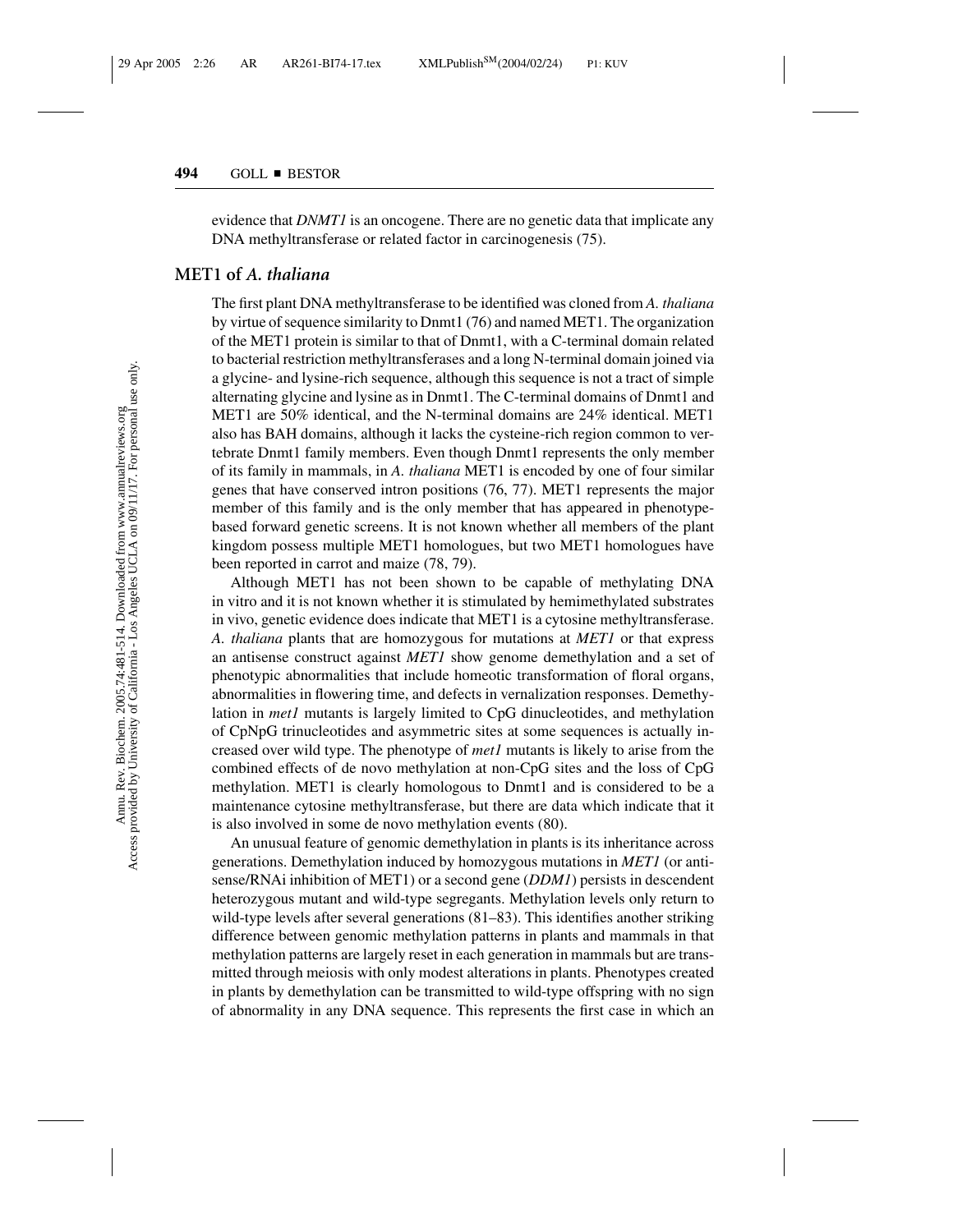epigenetic defect was transmitted through meiosis and provides a striking example of an epigenetic effect in which genotype cannot predict phenotype unless the history of the genome is also known.

### **The Dnmt3 Family**

The mammalian genome encodes two functional cytosine methyltransferases of the Dnmt3 family, Dnmt3A and Dnmt3B, which primarily methylate CpG dinucleotides, and a third homologue, Dnmt3L, which lacks cytosine methyltransferase activity and functions as a regulatory factor in germ cells. *A. thaliana* members of the Dnmt3 family, or the domains rearranged methyltransferase (DRM) family, exhibit a circular permutation of the methyltransferase motifs and methylate DNA at asymmetric sites. A member of the Dnmt3 family has recently been found in the genome of the hymenopteran insect *Apis mellifera*, the first protostome shown to possess a member of the Dnmt3 family.

**DNMT3A AND DNMT3B IN MAMMALS** As shown in Figure 2, Dnmt3A and Dnmt3B are closely related proteins which bear N-terminal tails that contain a PWWP domain and a cysteine-rich zinc-binding region related to that of Dnmt1, ATRX, and some of the MBDs (methyl-binding domain proteins) (84). Both recombinant proteins transfer methyl groups to hemimethylated and unmethylated substrates at equal rates and without evidence of intrinsic sequence specificity beyond the CpG dinucleotide (46); Dnmt3A has also been reported to methylate CpA sites (85). Dnmt3A and Dnmt3B are expressed in a range of adult tissues but at lower levels than Dnmt1.

Reverse genetic studies in mice have identified some of the key functions of Dnmt3A and Dnmt3B. Dnmt3A-deficient mice survive to term but are runted and die in early adulthood with signs of aganglionic megacolon and a loss of germ cells in males. Global methylation patterns appear to be intact in Dnmt3A-deficient mice (86). Conditional alleles of *Dnmt3A* in which there was a preferential deletion of the *Dnmt3A* gene in germ cells showed that Dnmt3A was required in male germ cells for the establishment of methylation imprints at the differentially methylated regions (DMRs) of *H19* and *Gtl2-Dlk1* but dispensable for de novo methylation at the DMR of *Rasgrf* (87). The normal methylation of *Rasgrf* indicates that Dnmt3A cannot be the sole de novo DNA methyltransferase, although the agent responsible for de novo methylation of *Rasgrf* is unknown. At this time it is not known whether the demethylation defect is restricted to DMRs of imprinted genes or affects other regions of the genome, and it is not known whether transposons are demethylated and reanimated in Dnmt3A-deficient male germ cells. The large majority of de novo methylation in the germ line affects transposons and pericentric repeats. The fact that adult male mice that had a germ cell-specific loss of Dnmt3A progressed to complete azoospermia suggests that there is more widespread demethylation because a simple failure to methylate imprinted genes might not be lethal to germ cells. It should be noted that prospermatogonia, the male germ cell type in which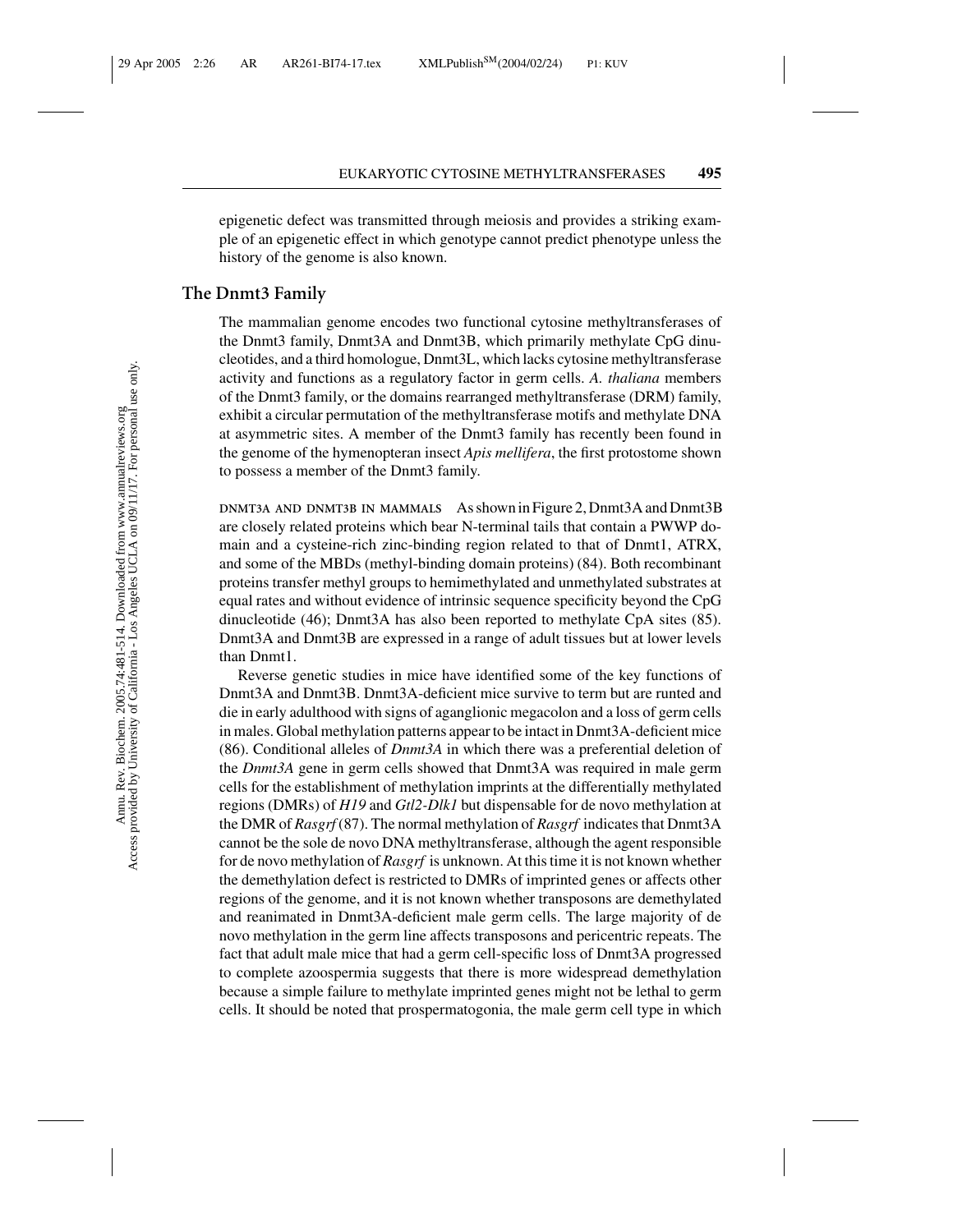most de novo methylation occurs, contains a distinct isoform of Dnmt3A called Dnmt3A2. The Dnmt3A2 mRNA initiates at a promoter between exons 6 and 7 of the mouse *Dnmt3A* gene. Mouse Dnmt3A2 lacks 219 amino acids that are part of full-length Dnmt3A. The functional difference between Dnmt3A and Dnmt3A2 is not yet known, although different subcellular localization patterns have been reported (88).

Point mutations in human *DNMT3B* are responsible for the rare autosomal recessive human disorder known as ICF (immunodeficiency, centromere instability, and facial anomalies) syndrome (89). ICF syndrome is caused by a specific loss of methylation of classical satellite DNA (also known as satellites 2 and 3) at the pericentromeric regions of chromosomes 1, 9, and 16. The demethylated chromosomal regions cause a very high rate of gains and losses of long arms, and single chromosomes can have multiple long arms and single short arms. The cytogenetic abnormalities seen in ICF syndrome lymphocytes are unique to this disorder and among the most extreme of any human syndrome. Although classical satellite DNA is demethylated in all tissues of ICF syndrome patients, the chromosome instability is most prominent in stimulated T lymphocytes, and the major clinical feature is variable combined immunodeficiency. Lymphocytes must express factors that destabilize demethylated sequences or fail to express factors that stabilize demethylated DNA. Additional demethylation is seen at D4Z4 repeats in which changes in copy number have been implicated in the etiology of facioscapulohumeral muscular dystrophy (90). However, individuals with this disorder do not share symptoms with ICF syndrome. ICF syndrome patients have not shown evidence of tumor predisposition, although the syndrome is rare and most patients succumb to infectious disease at early ages. *Dnmt3B* mutant mice die around 9.5 dpc with demethylation of minor satellite repeats (86). It is not known if Dnmt3B is required for de novo methylation in germ cells of either sex.

*Dnmt3A*−/<sup>−</sup> *Dnmt3B*−/<sup>−</sup> mouse embryos die at <sup>∼</sup>8.5 dpc with global demethylation of their genomes, although the extent of demethylation is less than in *Dnmt1<sup>−/−</sup>* mutant embryos (86). Double mutant ES cells are unable to methylate newly integrated retroviral DNA (86). Although these results led to the classification of these two enzymes as the only de novo methyltransferases, *Dnmt3A*−/<sup>−</sup> *Dnmt3B<sup>-/-</sup>* ES cells can perform de novo methylation on partially methylated DNA integrated as single-copy sequence at defined genomic sites (91). In addition, ES cells from which Dnmt3A and Dnmt3B have been removed show mild demethylation, which requires that these enzymes have a role in the perpetuation of methylation patterns or that maintenance methylation is inefficient in ES cells (86, 92).

**DNMT3L** Dnmt3L (DNA methyltransferase 3-like) is the sole DNA methyltransferase homologue that is expressed specifically in germ cells (93). Dnmt3L is related to Dnmt3A and Dnmt3B in both N- and C-terminal domains and retains the cysteine-rich domain but lacks the PWWP domain (Figure 3). Similarity with Dnmt3A and Dnmt3B is seen in framework regions, but key residues within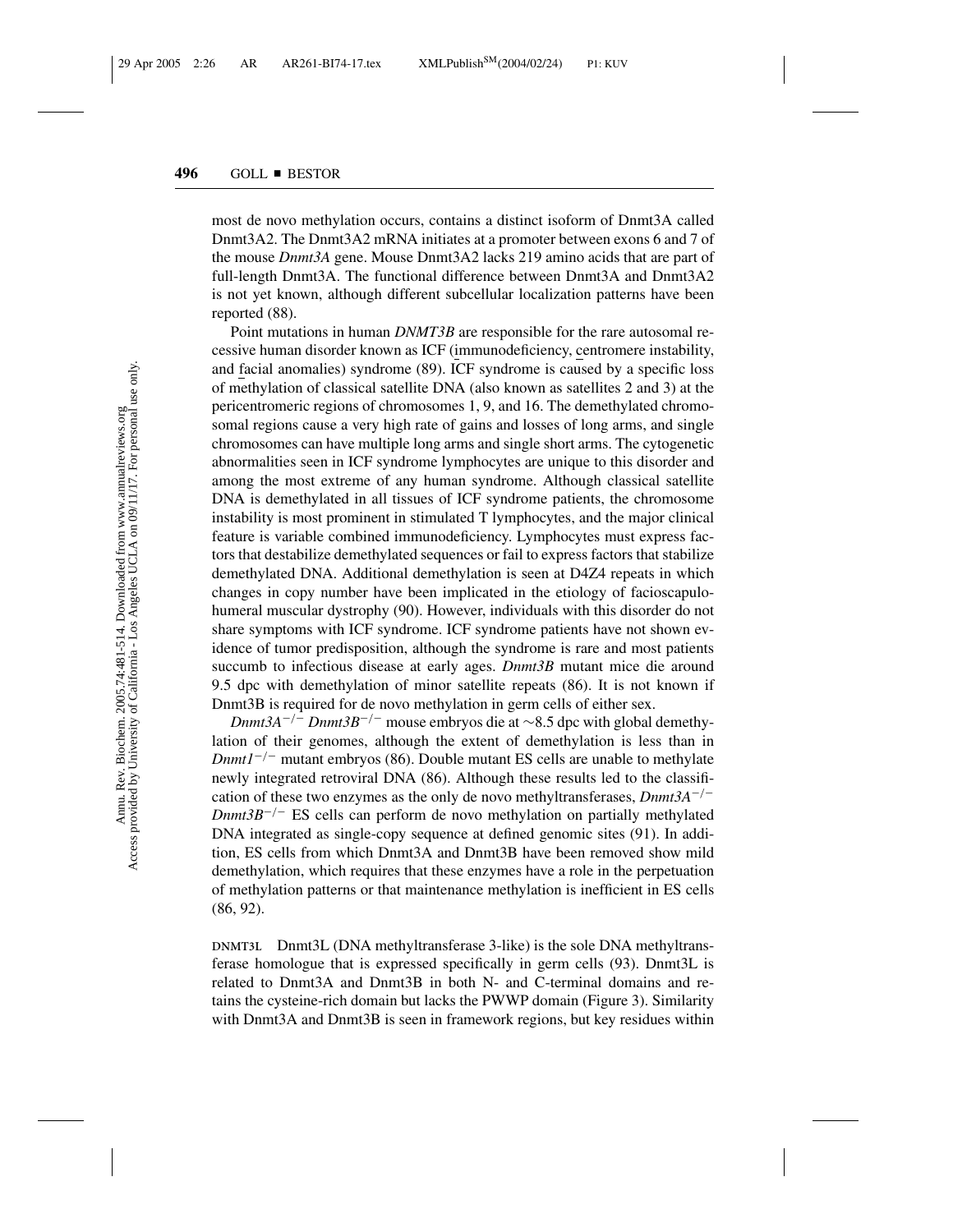catalytic motifs have been subject to nonconservative substitutions. In addition, the protein has not been shown to possess methyltransferase activity. However, Dnmt3L is essential for establishment of a subset of methylation patterns in both male and female germ cells (94).

Dnmt3L is essential for establishment of maternal genomic imprints in the growing oocyte and at dispersed repeated sequences in the prospermatogonia (a precursor to spermatogonial stem cells that exists for a short period around the time of birth). Although *Dnmt3L* homozygous null mice are viable, both males and females are sterile (94). Heterozygous embryos derived from homozygous *Dnmt3L* null oocytes die around 9 dpc and show a lack of maternal methylation imprints, with biallelic expression of imprinted genes normally expressed only from the allele of paternal origin. The paternally methylated and imprinted *H19* gene is imprinted normally, which confirms that imprint establishment rather than postfertilization maintenance is affected. The lack of Dnmt3L does not notably affect maternal meiosis, and there is only a small effect on global genome methylation. The demethylation effect is restricted to the DMRs of maternally imprinted genes. Comparison of the expression patterns of Dnmt3L and the phenotypes of Dnmt3L-deficient male and female mice reveals deep sexual dimorphism. Dnmt3L is expressed specifically in growing oocytes, which are tetraploid cells arrested in the dictyate stage of meiosis I. Meiotic recombination occurs prior to the appearance of Dnmt3L, and no mitotic divisions will take place until fertilization. Dnmt3L is expressed in male germ cells only in prospermatogonia, nondividing diploid cells present only at around the time of birth. Prospermatogonia differentiate into spermatogonial stem cells, which will undergo many mitotic divisions (as many as 100) before entering meiosis as spermatocytes. The loss of Dnmt3L does not interfere with oogenesis or early development in heterozygous embryos derived from homozygous *Dnmt3L* mutant oocytes, but Dnmt3L-deficient male germ cells display meiotic catastrophe with nonhomologous synapsis, asynapsis, and the accumulation of highly abnormal synaptonemal complexes (11). Abnormal synapsis triggers an apoptotic checkpoint, and no spermatocytes are observed to progress to the pachytene stages. Dnmt3L is dispensable for female meiosis (in which germ cells have completed the pachytene stage long before Dnmt3L is expressed) but required for male meiosis, even though Dnmt3L is not expressed during male meiosis and meiosis can occur many years after the brief perinatal period of Dnmt3L expression. The sexual dimorphism observed in the visible phenotypes of *Dnmt3L* mutant mice extends to de novo methylation as well. Dnmt3Ldeficient oocytes are methylated essentially normally at transposons and tandem repeats; the defect is largely restricted to singly copy sequences associated with maternally imprinted genes. Dnmt3L-deficient male germ cells lack methylation at transposons and express very high levels of LINE-1 and IAP transposon RNAs. Abnormal synapsis is likely to be a secondary effect of transposon demethylation. The methylation of imprinted genes is affected much less in male germ cells than in female germ cells; there is normal methylation of the DMR of *Dlk1-Gtl2* and only partial demethylation of the DMR of *H19* in Dnmt3L-deficient male germ cells,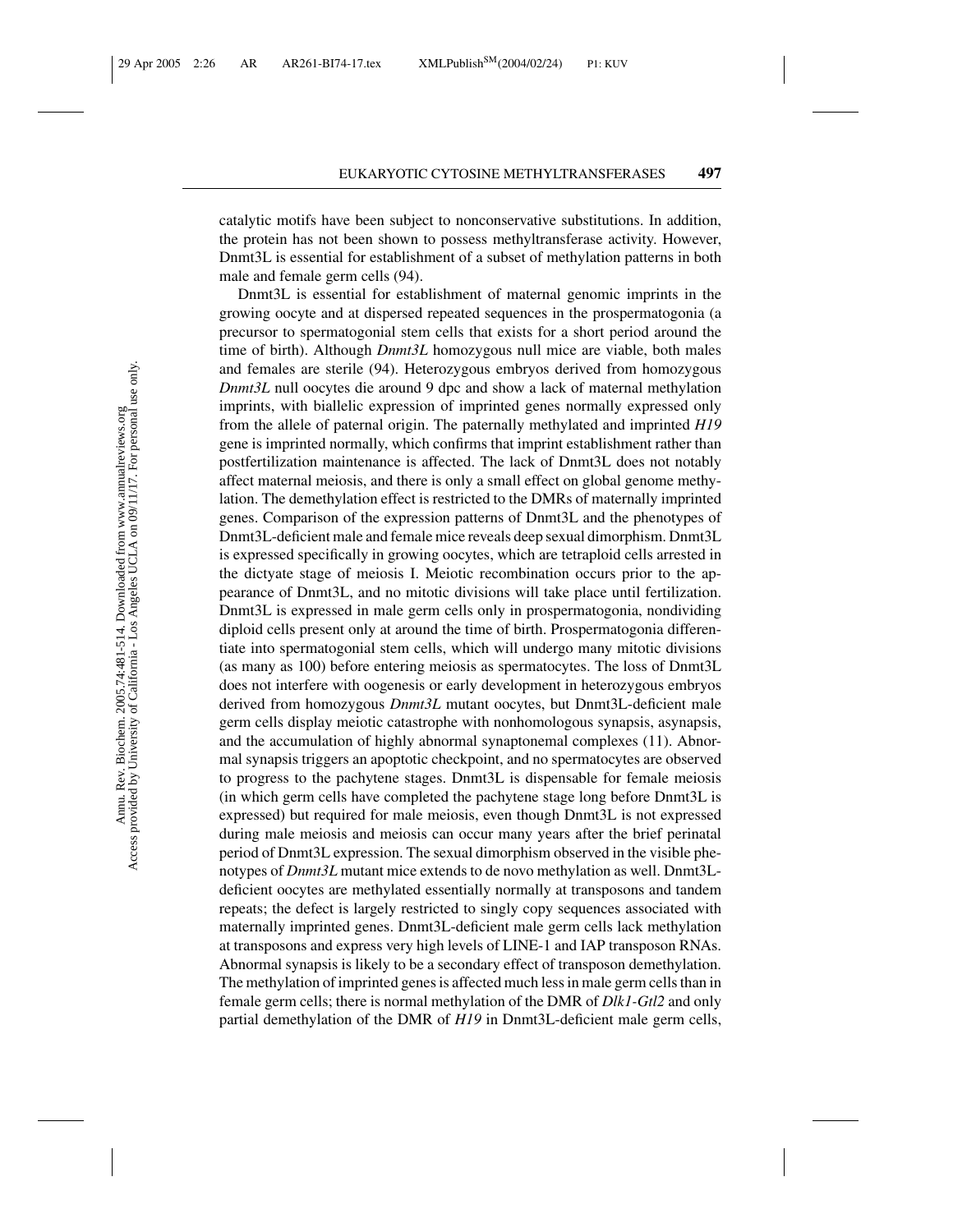whereas there is nearly complete demethylation of single-copy DMR sequences in oocytes that lack Dnmt3L (11, 94).

The similar phenotypes seen in the germ line-specific *Dnmt3A* mutant mouse and the Dnmt3L-deficient female mouse, together with a report that Dnmt3L can stimulate the activity of Dnmt3A in an episome-based assay, argue that Dnmt3L and Dnmt3A proteins interact in the establishment of maternal imprints in germ cells (87, 95). Dnmt3L and Dnmt3A are, at present, the only factors known to be required for de novo methylation in germ cells. Additional factors could be identified by isolation of the genes mutated in the recessive maternal-effect disorder known as human familial biparental hydatidiform mole (FBHM), which is characterized by a complete lack of maternal imprints. FBHM conceptuses are similar in clinical presentation to spontaneous androgenetic complete hydatidiform moles despite the biparental inheritance of the chromosome complement. At least two loci that independently cause FBHM have been mapped to moderate resolution (96–98).

Dnmt3L homologues in mice and humans appear to be diverging rapidly when compared with other DNA methyltransferases (Figure 2*b*). Rapid evolution often reflects an evolutionary chase in which a parasite evolves at a high rate to evade host defense systems, which are then brought under selective pressures to counter the innovation of the parasite. Transposons represent the most rapidly diverging sequences within host genomes as a result of incessant selective pressures to evade host defense mechanisms. The rate of evolution of DNA methyltransferases is constrained by the requirement to preserve enzymatic activity. This constraint will limit the diversification of these enzymes and favor the evolution of adapter proteins free of this constraint and therefore capable of evolution at a much greater rate. It is suggested that Dnmt3L arose from an enzymatically active Dnmt3 family member in this way.

**DNMT3 FAMILY MEMBERS IN INVERTEBRATES** The recent accumulation of genomic and cDNA sequences from a broad range of species has enabled searches for sequences that contain the conserved cytosine methyltransferase motifs. All deuterostomes examined to date contain members of the Dnmt1, Dnmt2, and Dnmt3 families. A Dnmt3 homologue can be detected in the zebrafish genome. The C-terminal catalytic domain of the inferred sequence of this protein is very similar to that of mammalian Dnmt3A and Dnmt3B, but the N-terminal sequences bear no obvious similarity to any other protein (84). The genome of the sea squirt *Ciona intestinalis* (a protochordate) contains two Dnmt3 homologues, both of which show stronger conservation in the C-terminal catalytic region to Dnmt3A than to Dnmt3B.

Until very recently there was no evidence of Dnmt3 family members in protostome invertebrates. Homologues of Dnmt1 and Dnmt3 are present in the genome of honeybee (*A. mellifera*, a hymenopteran insect). Although sequencing of the lepidopteran insect *Bombyx mori* (silkworm) is not complete, a Dnmt1 homologue has also been detected in its genome. It is predicted that further sequencing of the *B. mori* genome will produce a Dnmt3 homologue. The genomes of the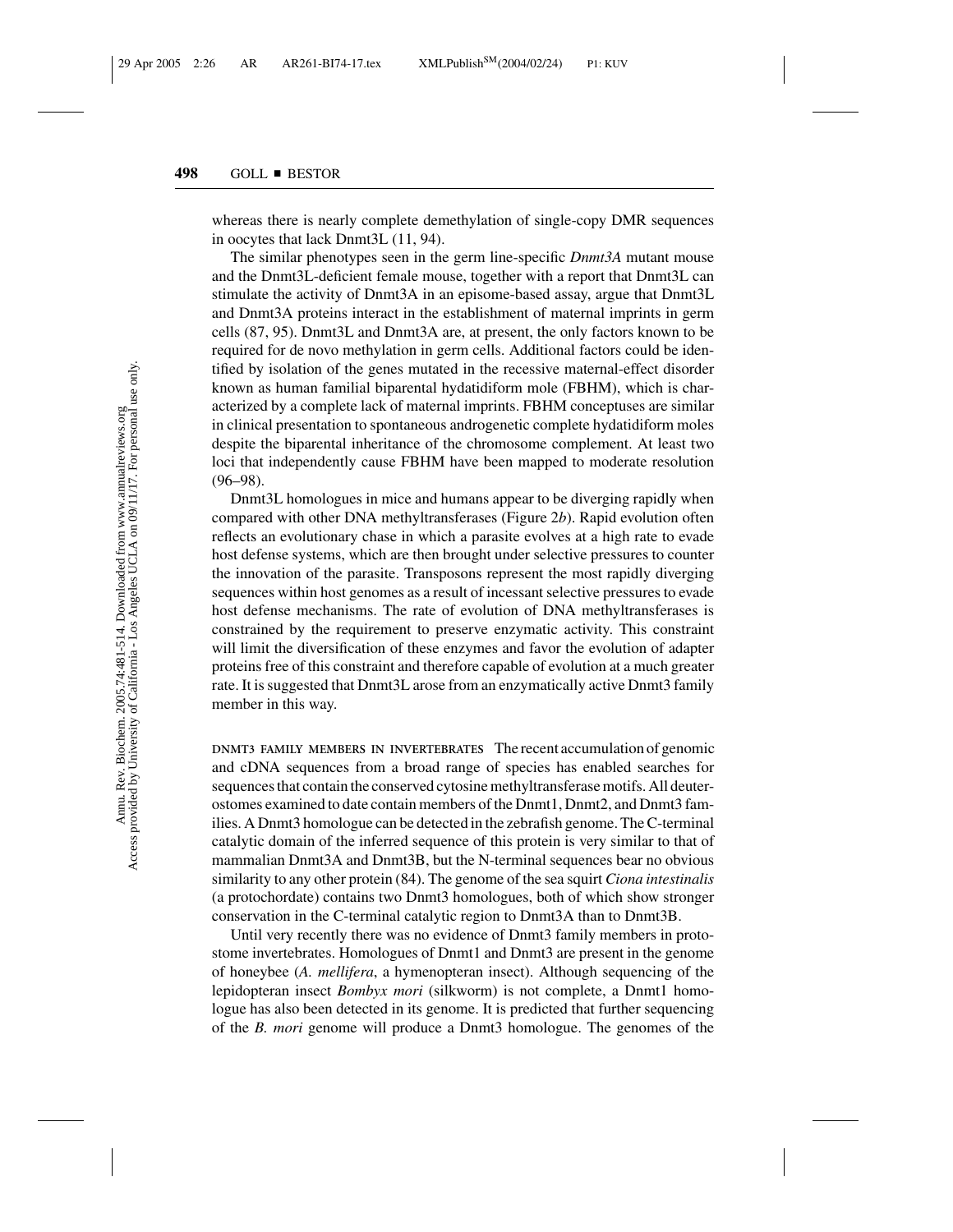dipteran insects *D. melanogaster* and *Anopheles gambiae* have been sequenced more thoroughly than those of *A. mellifera* or *B. mori*, but the dipteran genomes show evidence only of Dnmt2. Cytosine methylation levels in *B. mori* were estimated to be between 0.158% and 0.198% by high-pressure liquid chromatography analysis, whereas levels reported in the same study for *D. melanogaster* methylation were less than 0.003% (99). This report is contradicted by two more recent studies (100, 101), which report low but detectable levels of  $m<sup>5</sup>C$  in *D. melanogaster*; although one reports almost constant levels of m<sup>5</sup>C during development, while the other reports that adult *D. melanogaster* lacks this modification. If there are small amounts of DNA methylation in dipterans, it is likely to have a different form and function than in organisms that have Dnmt1 and Dnmt3 family members.

**THE DRM FAMILY: RNA-GUIDED METHYLTRANSFERASES IN PLANTS** The DRMs represent a divergent group within the Dnmt3 family that is not known to exist outside the flowering plants. DRM proteins show an average 28% amino acid identity to mammalian Dnmt3A and Dnmt3B proteins in their C-terminal domains with strong conservation at catalytic motifs. The DRM N-terminal domains lack recognizable motifs other than ubiquitin-associated domains (Figure 3), which are of unknown function and are not present in other cytosine methyltransferases (47). The cysteine-rich domain characteristic of the mammalian Dnmt1 and Dnmt3 families is not discernible in the DRM proteins or any other plant DNA methyltransferase homologue. DRM proteins show circular permutation of the cytosine methyltransferase motifs with motifs VI through X preceding motifs I–V (47). Examination of the crystal structures of M. HhaI, M. HaeIII, and DNMT2 suggests this circular permutation might still allow the general methyltransferase domain structure to be maintained because motifs I and X make up the S-adenosyl Lmethionine-binding site and are located in close proximity in the folded structure (Figure 1). At least one bacterial cytosine methyltrasferase homolog has been identified, which demonstrates both permutated motifs and  $m<sup>5</sup>C$  activity (102).

The *A. thaliana* genome encodes two DRM proteins, DRM1 and DRM2 (47). These proteins are responsible for the initial establishment of CpN, CpG, and Cp-NpG methylation by a process called RNA directed DNA methylation (RdDM) (103, 104). RdDM appears to rely on the generation of short RNAs as an initial signal for methylation of homologous DNA sequences. DRM1 and DRM2 have also been shown to work with CMT3 (see below) to perpetuate methylation at asymmetric sites (103) but have no effect on maintenance of CpG methylation. Additional DRM genes (*DMT10* and *DMT106* ), which lack the critical PC and ENV motifs, have been identified in *A. thaliana* and *Zea mays*, respectively. DMT10 shows 34% identity with DRM2 in the C-terminal domain. The role of this protein remains to be identified, but its function may be analogous to that of mammalian Dnmt3L in that it represents a regulatory factor derived from a cytosine methyltransferase that is released from constraint and can evolve rapidly in pursuit of transposons, which rapidly evolve under pressures of host defense.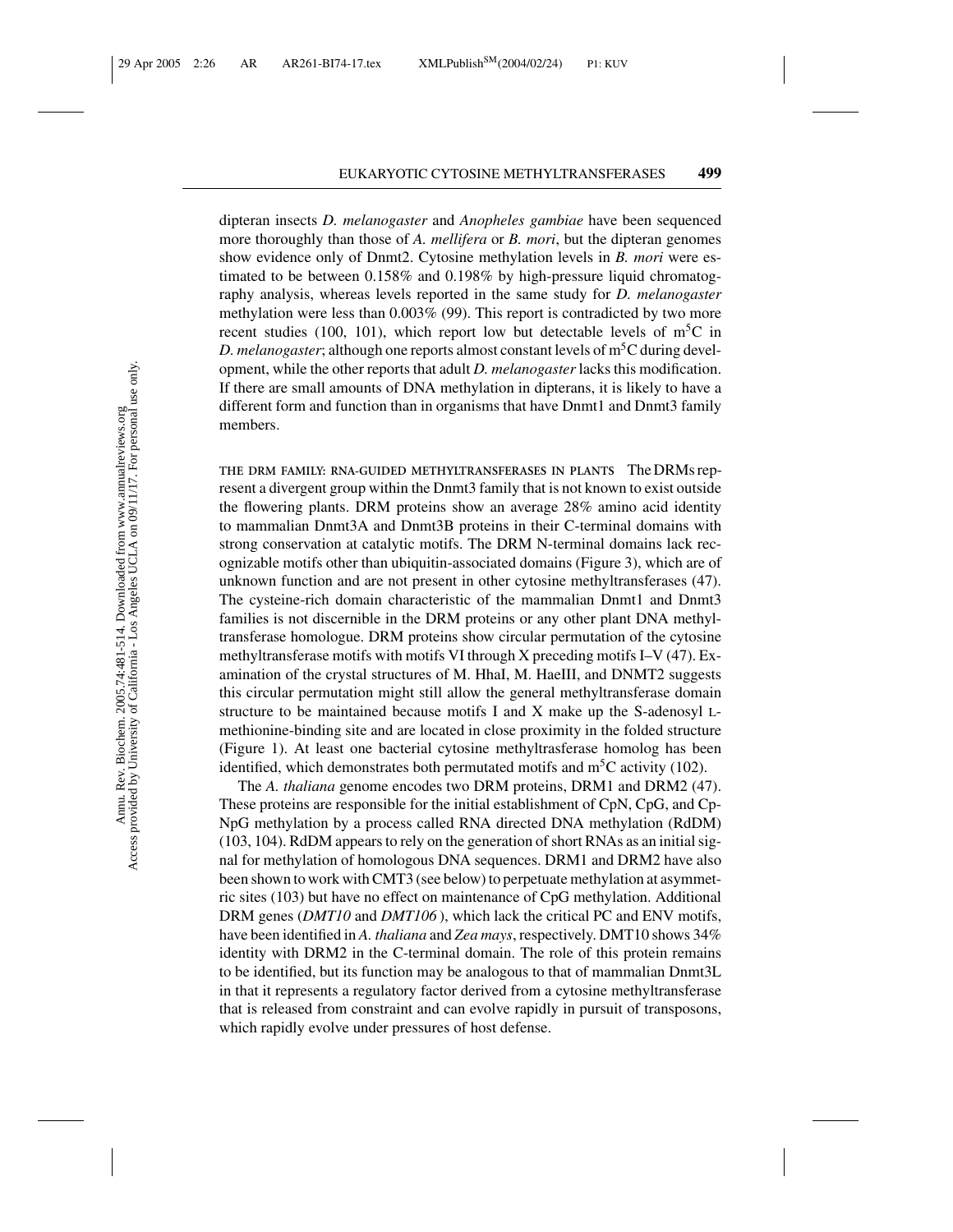#### **DIM-2 and RID in** *N. crassa*

The deepest investigation of the form, function, and regulation of genomic methylation patterns in any organism has been performed by Selker (105) in the ascomycete *N. crassa.* All apparent cytosine methylation in vegetative cells of *N. crassa* can be attributed to a single methyltransferase homologue, defective in methylation-2 (DIM-2). DIM-2 was identified in a forward genetic screen for methylation mutants; mutations were found in a sequence that contained the diagnostic cytosine methyltransferase motifs. DIM-2 deficient strains have no detectable cytosine methylation but are viable and fertile (105). The *dim-2* gene encodes a protein of 1454 amino acids with an N-terminal tail that bears a degenerate BAH domain and an ATP/GTP-binding motif (Figure 3). DIM-2 has an acidic region C-terminal of the methyltransferase domain. Within the cytosine methyltransferase domain, DIM-2 shows distant similarity to MET1 and Dnmt1 proteins and is likely to be a highly diverged member of the Dnmt1 family. Cytosine methylation in *N. crassa* occurs in all sequence contexts, and preferential methylation at symmetrical sequences has not been reported. It is not known whether the DIM-2 protein has a preference for hemimethylated DNA or whether there is somatic inheritance of methylation patterns in *N. crassa*. As discussed below, DNA methylation mediated by DIM-2 depends on trimethylation of lysine 9 of histone H3 (H3K9).

Repeated sequences are silenced and methylated at cytosine residues in all sequence contexts in a premeiotic genome scanning process that occurs after fusion of hyphae of different mating types but prior to fusion of haploid nuclei. This gene silencing pathway is known as RIP (repeat-induced point mutation); the affected sequences become irreversibly inactivated by large numbers of  $C \rightarrow T$  transition mutations. Once subject to RIP, the mutated sequences remain methylated in vegetative cells even after segregation into the single copy state. Sequences that have been subjected to RIP are again methylated after they are demethylated by cloning and reintroduced as single copy sequences.The increased density of the TpA dinucleotide after RIP is thought to be the cue for methylation by DIM-2 (106, 107).

The isolation and characterization of the methylated compartment of the *N. crassa* genome showed that virtually all  $m<sup>5</sup>C$  was in the remnants of transposons and that all transposon remnants were heavily mutated by RIP (108). *N. crassa* is the only sexual organism known to lack active transposons (109). *N. crassa* is very aggressive in its response to repeated sequences and will destroy essential genes if present in more than one copy. The extreme intolerance of repeated sequences by *N. crassa* has eliminated all active transposons but has also prevented the evolution of gene families, and the evolutionary potential of this organism may have been constrained by an inability to tolerate the duplication and divergence of existing genes. This may be the price of complete protection against transposons (110).

*Dim-2* mutants retain the ability to perform RIP (105). A second methyltransferase homologue was identified in *N. crassa* genomic sequence by its content of cytosine methyltransferase catalytic motifs (17). This homologue, RIP defective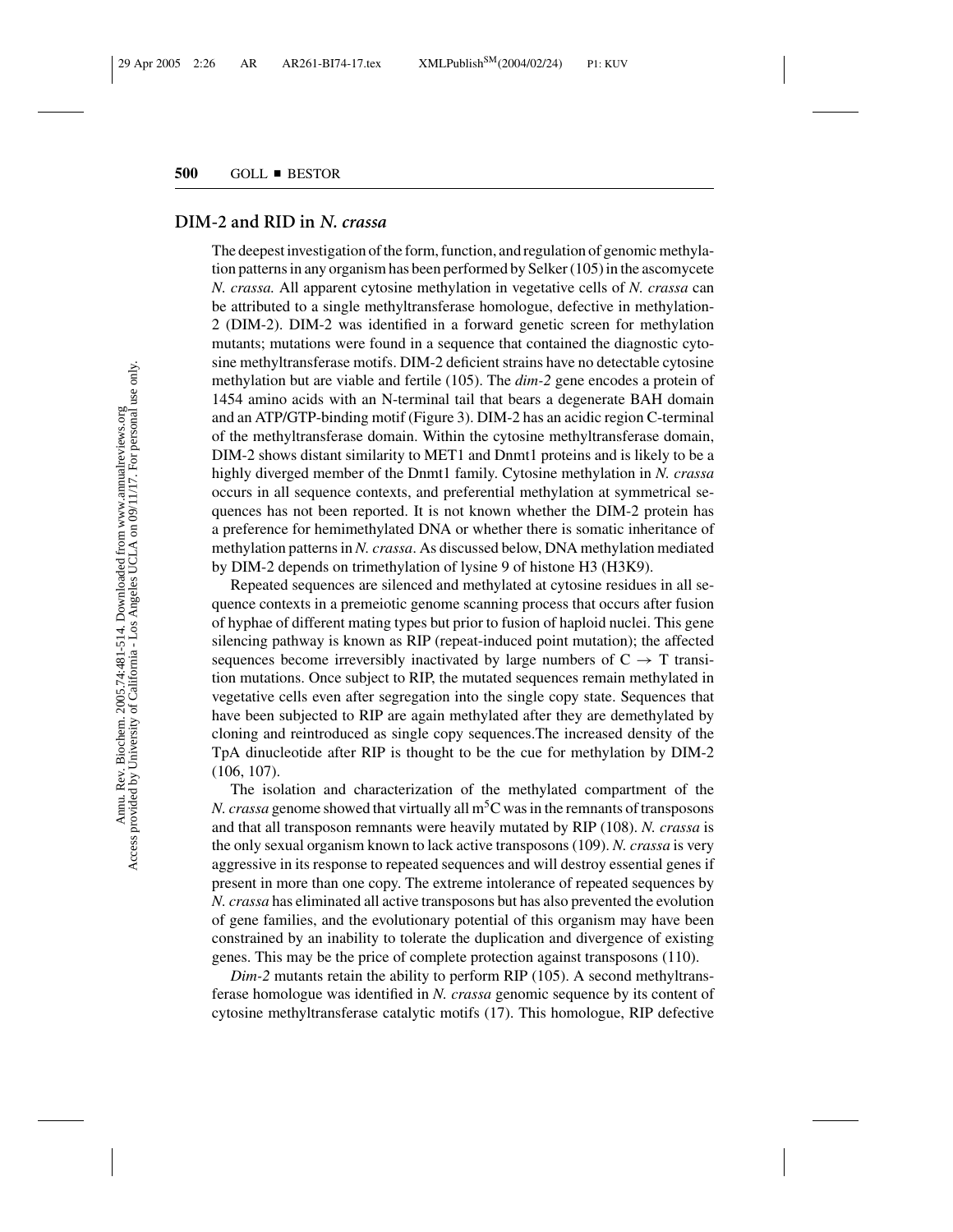(RID), has both an N-terminal tail that lacks recognizable conserved motifs and a C-terminal extension to the methyltransferase domain that contains a PC dipeptide and a serine-rich domain (Figure 2*a*). There are two possible functions of RID in RIP. RID may methylate cytosines prior to deamination by unidentified factors to drive  $C \rightarrow T$  mutagenesis, or RID might be a cytosine deaminase that catalyses  $C \rightarrow U$  mutations that are converted to  $U \rightarrow T$  mutations during replication. Under some conditions, cytosine methyltransferases themselves can act as cytosine deaminases (111). RID is the only factor known to be involved in RIP, which is itself one of the most unusual genetic phenomena ever described.

Although this process of repeat-induced gene silencing by methylation was discovered and is best understood in *N. crassa*, a similar process exists in the ascomycete *Ascobolus immersus* and in the distantly related basidiomycete *Coprinus cinereus*, which contains several cytosine methyltransferase homologues (112). Several methyltransferase homologues are also present in the basidiomycete *Phanerochaete chrysosporium*. It is striking that those model organisms that have come to be most favored in genetic studies (notably *C. elegans*, *D. melanogaster*, *Schizosaccharomyces pombe*, and *S. cerevisiae*) have no evidence of a methylationdependent gene silencing system, which complicates studies of transmission genetics.

#### **Chromomethylases**

Methylation of the symmetrical sequence CpNpG is seen in plants but is rare in vertebrates; this methylation depends on the plant-specific chromomethylase family. Methylated CpNpG sites present symmetrical hemimethylated sites after replication, and their methylation could be perpetuated by maintenance methylation. Forward genetic screens in *A. thaliana* identified mutations that reactivated cellular genes, which had been methylated at CpNpG sites as a result of loss of MET1. These mutations caused a genome-wide loss of CpNpG methylation (113, 114). The mutations were found to inactivate a chromomethylase gene.

Henikoff & Comai (114) identified the chromomethylases as a new family of cytosine methyltransferases unique to flowering plants. They are distinguished by the presence of a chromodomain between methyltransferase motifs II and IV (Figure 2*a*) (114). Chromodomains were first described in Polycomb group proteins and are implicated in targeting proteins to heterochromatin (115). Chromodomains are not found in other cytosine methyltransferases. The *A. thaliana* genome includes three chromomethylase homologues: CMT1, CMT2, and CMT3. Additional family members have been identified in rice and broccoli (116, 117), but none have been identified outside of the plant kingdom. Although the functions of CMT1 and CMT2 are unknown and retroelement insertions into *CMT1* in some ecotypes of *A. thaliana* suggest this *CMT* gene is dispensable in the wild (114), mutations at the CMT3 locus result in a severe decrease in CpNpG methylation (113, 118). Variable sequence-dependent reductions in asymmetric methylation and minor effects on CpG methylation were also reported, although the cause of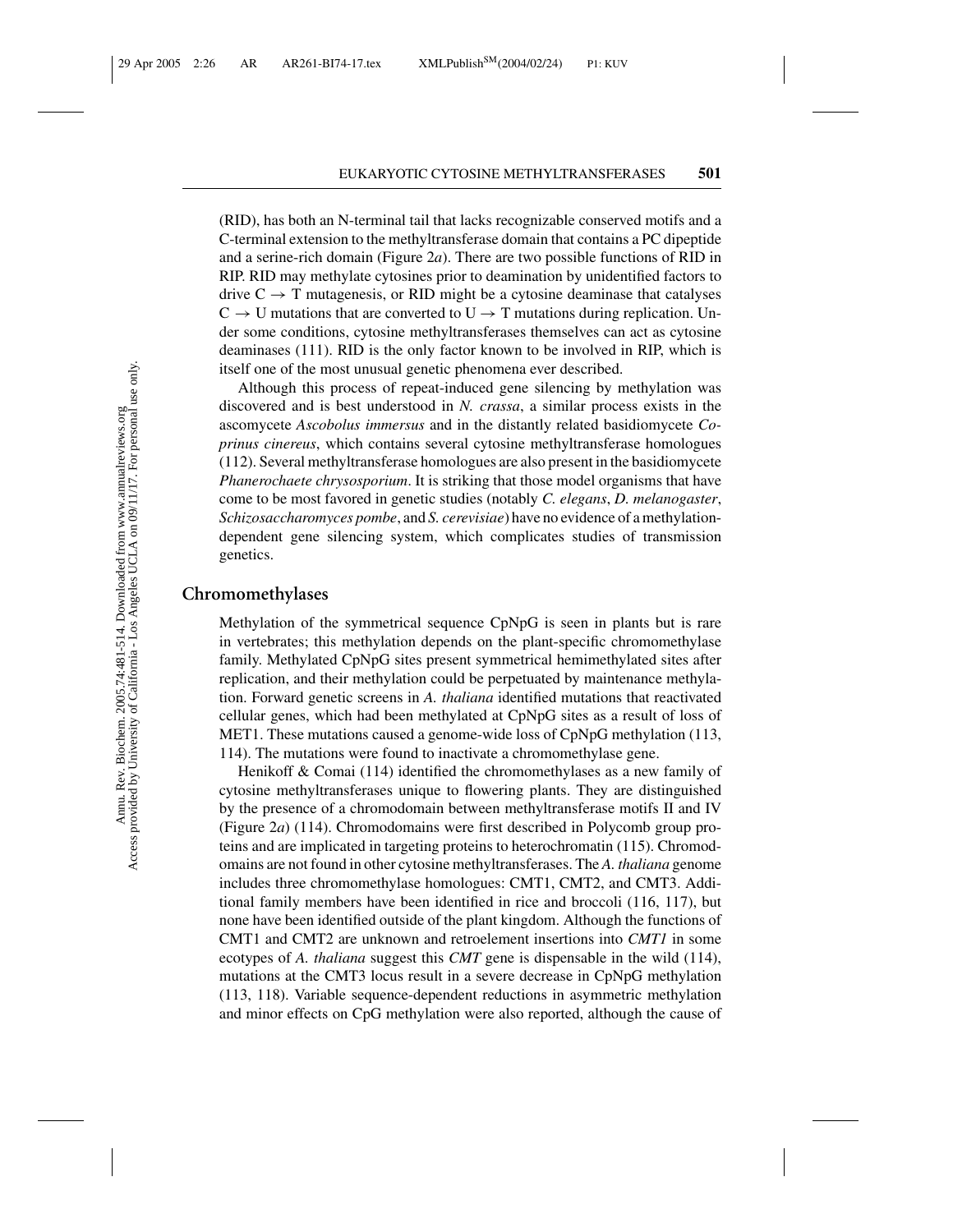these effects is unclear. Inactivation of CMT3 leads to transposon reanimation; however, the severe defect in CpNpG methylation does not translate into any obvious morphological phenotypes even after multiple generations of self-fertilization (113, 118). *A. thaliana* is largely self-fertilizing and has few active transposons (8), and reactivation of transposons under CMT3 deficiency is not expected to have immediate phenotypic consequences. In plants, it is probable that CpNpG methylation replaces or reinforces CpG methylation in sequences without large numbers of CpG targets. Indeed, CACTA transposons are reactivated to a significantly higher degree in *met1 cmt3* double mutants than in either single mutant (12). CpNpG methylation may have evolved to counter transposons that had developed CpG-free promoters and were therefore immune to CpG methylation, which was probably the methylated dinucleotide in the common ancestor of vertebrates and flowering plants. CpNpG methylation reinforces the CpG methylation system, and transposons, reanimated by demethylation of CpG and CpNpG sites, produce RNA transcripts that target methylation and silencing to the source elements through the RNA- and DRM-mediated pathway.

#### **Dnmt2**

The most strongly conserved, most widely distributed, and most enigmatic of the cytosine methyltransferase homologues are those of the Dnmt2 family. Dnmt2 was identified as an expressed sequence tag that bore the characteristic DNA methyltransferase motifs (45). The inferred protein sequence contained all 10 diagnostic motifs in the canonical order. A related protein had earlier been identified in the fission yeast *S. pombe* and named pmt1p. However, mammalian Dnmt2 has the canonical PC motif at motif IV, whereas pmt1p had a PSC sequence at that motif. (The basidiomycete fungus, *C. cinereus*, has a PAC tripeptide at motif IV; only fungal Dnmt2 homologues have been found to contain an interrupted motif IV.) Deletion of the central serine in *S. pombe* Dnmt2/pmt1p and expression of the mutant protein in *E. coli* was reported to confer enzyme activity to recombinant pmt1p, with a sequence specificity of CCWGG (119). This recognition sequence is identical to that of Dcm, a cytosine methyltransferase common to many laboratory strains of *E. coli*. Sensitive mechanism-based assays failed to detect any DNA methyltransferase activity in Dnmt2 (45, 52, 120), although other laboratories have reported levels of methyltransferase activity in Dnmt2 that are close to the background of the assays used (121, 122). The balance of the available data indicates that Dnmt2 does not methylate single- or double-stranded DNA to any significant extent; this conclusion is supported by genetic data described below.

As shown in Figures 2 and 3, Dnmt2 is the most widely distributed DNA methyltransferase homologue. Organisms that contain members of the Dnmt1 and Dnmt3 families invariably contain Dnmt2, and in a number of species, Dnmt2 is the sole DNA methyltransferase homologue. Dnmt2 (and all other DNA methyltransferase homologues) is absent from *C. elegans* but is present in the related nematode *Pristionchus pacificus* and in *D. melanogaster*. Dnmt2 homologues are also present in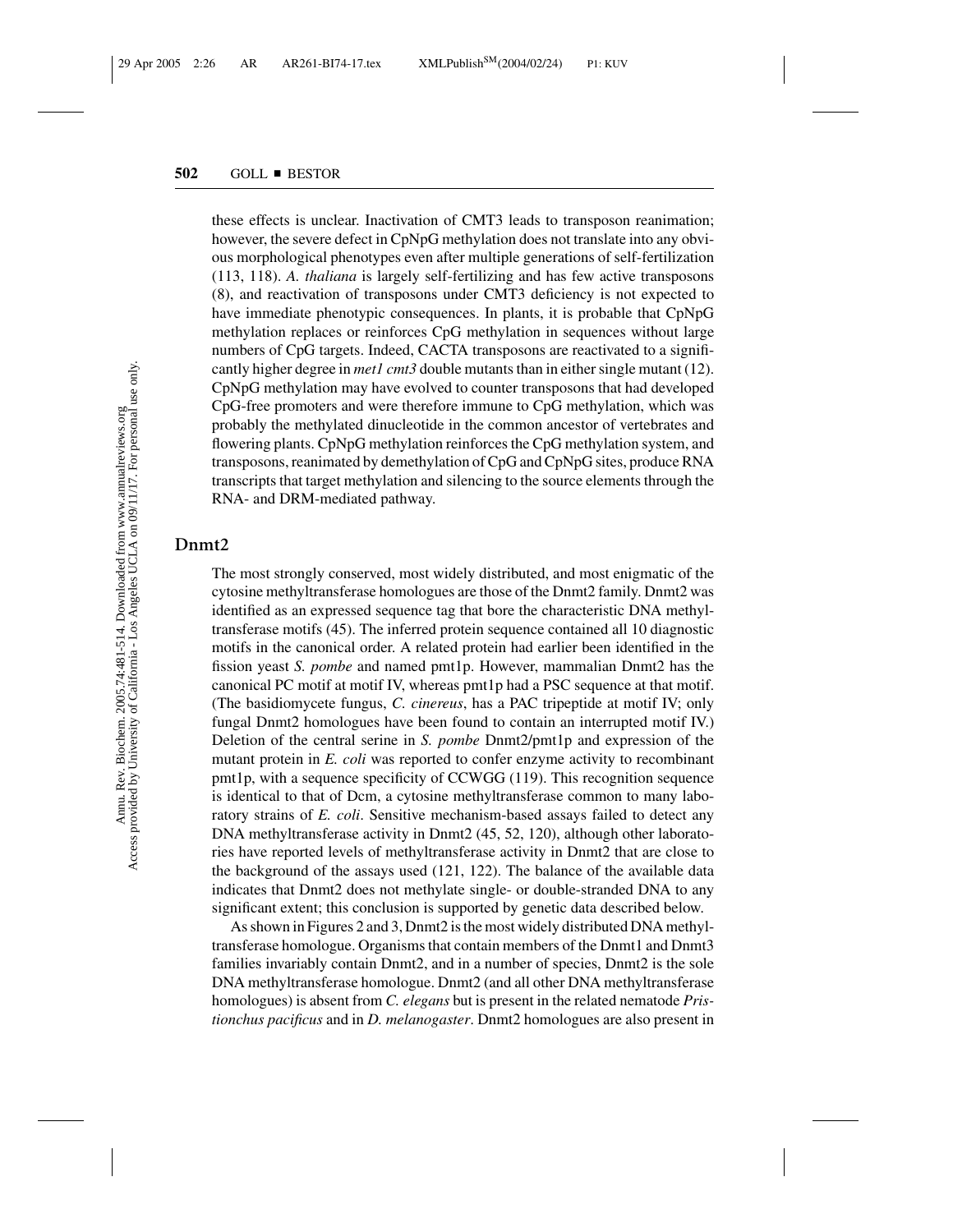two species within the bacterial genus *Geobacter* but not in any other bacterium whose genome has been sequenced. Although Dnmt1 and Dnmt3 frequently form multigene families in single species, Dnmt2 has been found only as a singleton gene. Northern blot analysis showed that it is expressed in many adult mammalian tissues (45, 123).

Almost every detail of sequence and structure indicates that Dnmt2 should be a DNA cytosine methyltransferase. Sequence comparisons show that the catalytic motifs are well conserved, as is a region between motifs VIII and IX that normally comprises the target recognition domain. This motif is centered on a CFTXXYXXY (CFT) motif that is nearly invariant within the Dnmt2 family but absent from any other DNA methyltransferase homologue. The crystal structure of human DNMT2, completed by X. Cheng and colleagues (52), shows that the structures of DNMT2 and the bacterial restriction methyltransferase M.HhaI are essentially superimposable over the large domain and that all the conserved methyltransferase motifs are present in a well-organized active site with every side chain in the correct orientation (Figure 4*a*,*b*). Both the M.HhaI-DNA and DNMT2 structures contained the demethylated cofactor S-adenosyl L-homocysteine, and the positions of the cofactors in the two structures are also superimposable (Figure 4*b*). The CFT motif spans the interface between the large and small domains in a region that makes sequence-independent DNA contacts in M.HhaI and M.HaeIII. The DNA from the M.HhaI-DNA cocrystal can be modeled into the DNMT2 structure with accommodation of the everted cytosine and with only one significant steric conflict. This involves the second tyrosine in the CFT motif, which clashes with the nontarget strand of double stranded DNA (Figure 4*d* ). This tyrosine is nearly invariant in Dnmt2 homologues of flowering plants and metazoa. In M.HhaI, this position in the structure is occupied by glycine 257, and extensive random mutagenesis of M.HhaI showed that no other residue could be tolerated at this site (124). Structural analysis shows that this glycine interacts with the G4' of the DNA through a main chain nitrogen atom and has  $\phi$ - $\psi$  angles that are incompatible with the presence of a side chain (124). The second tyrosine in the CFT motif is actually positioned to make hydrogen bonds with a base in the strand complementary to that involved in the clash. This finding makes it unlikely that the substrate for Dnmt2 is normal duplex DNA, although the real substrate has remained elusive.

Dnmt2 homologues are unique among eukaryotic methyltransferases in that they lack N-terminal extensions. In this respect they more closely resemble the bacterial cytosine methyltransferases. However, some Dnmt2 homologues possess additional sequence between motif VIII and the TRD region (52). The sequence of this region is poorly conserved between deuterostomes and plants and completely absent from Dnmt2 homologues of insects, fission yeast, and protozoa. This insertion shows no homology to other known proteins by BLAST (52), and its function is unknown.

The function of Dnmt2 has been addressed by genetic studies. ES cells homozygous for disruption alleles of Dnmt2 do not show methylation abnormalities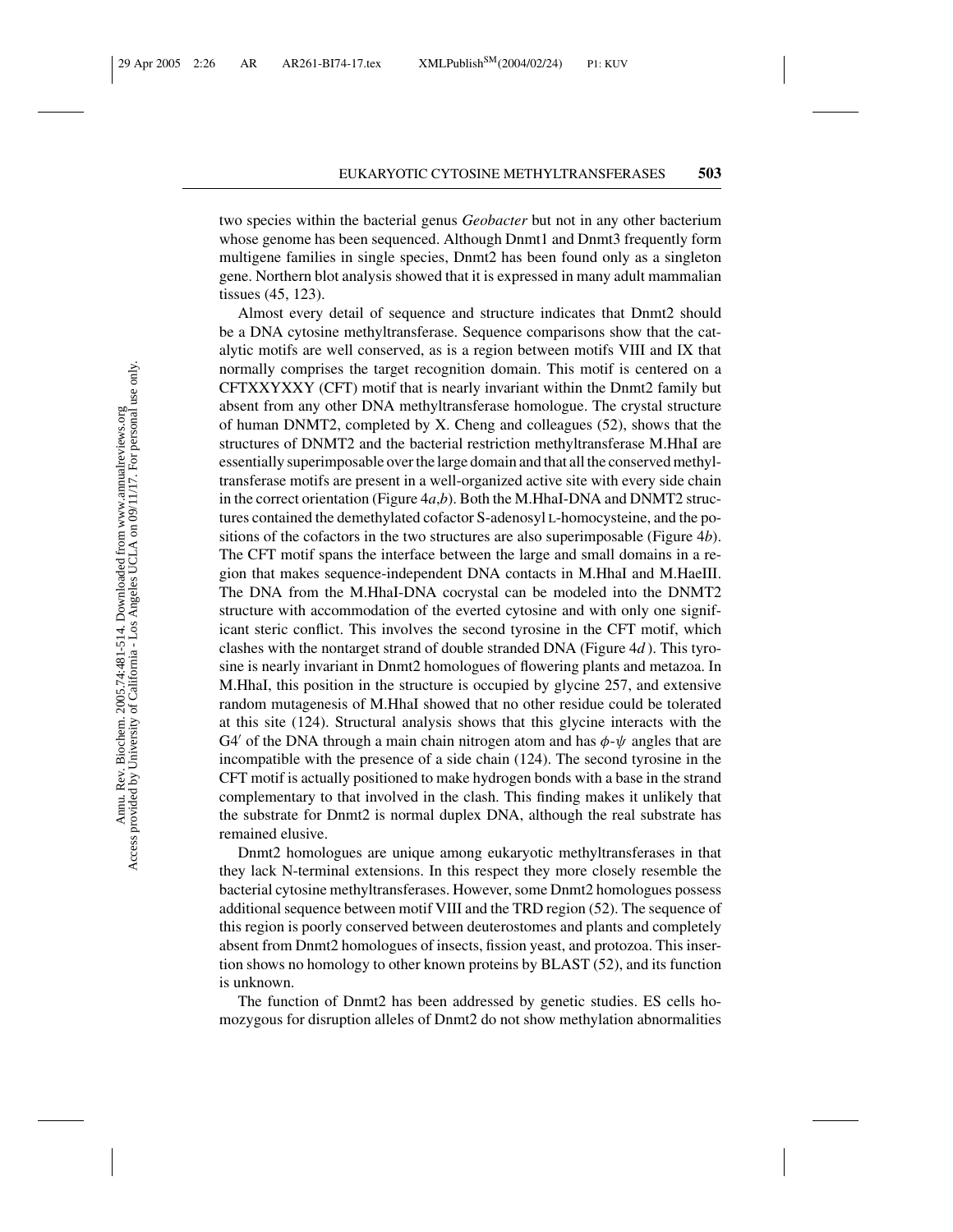

**Figure 4** Distinctive sequence and structural features of Dnmt2 homologues. (*a*) Crystal structure of human DNMT2 with the DNA from the M.HhaI-DNA-AdoHcy cocrystal modeled onto the DNMT2 structure by the NCBI Vector Alignment Search Tool (VAST). Green indicates the conserved motifs shown in Figure 1; red indicates the CFT motif that is diagnostic of the Dnmt2 family. Most of the face of DNMT2 that by analogy with M.HhaI and M.HaeIII would interact with DNA is represented by the CFT motif. (*b*) Isostery of catalytic motifs in DNMT2 and M.HhaI. Optimal overall superimpositions of DNMT2 and M.HhaI were obtained from NCBI VAST, and the catalytic motifs shown in Figure 1 were displayed in NCBI Cn3D. Both DNMT2 and M.HhaI contained AdoHcy; only the M.HhaI structure contained DNA. Note the very similar trajectories of the peptides that contain the catalytic motifs in DNMT2 (*dark green*) and M.HhaI (*light green*) and note the close superimposition of AdoHcy in the two structures. (*c*) Conservation of the CFT motif in Dnmt2 homologues of vertebrates and flowering plants. ClustalW alignments are shown in LOGOS. (*d* ) Steric clash of a conserved tyrosine in DNMT2 with double stranded DNA. The structural model contained DNA from the M.HhaI-DNA-AdoHcy shown in (*a*). The tyrosine side chain is shown in red and can be seen to be in conflict with the nontarget DNA strand. The glycine that occupies this position in M.HhaI does not clash, and mutagenesis experiments have shown that substitutions at this position are incompatible with the enzymatic activity of M.HhaI (124).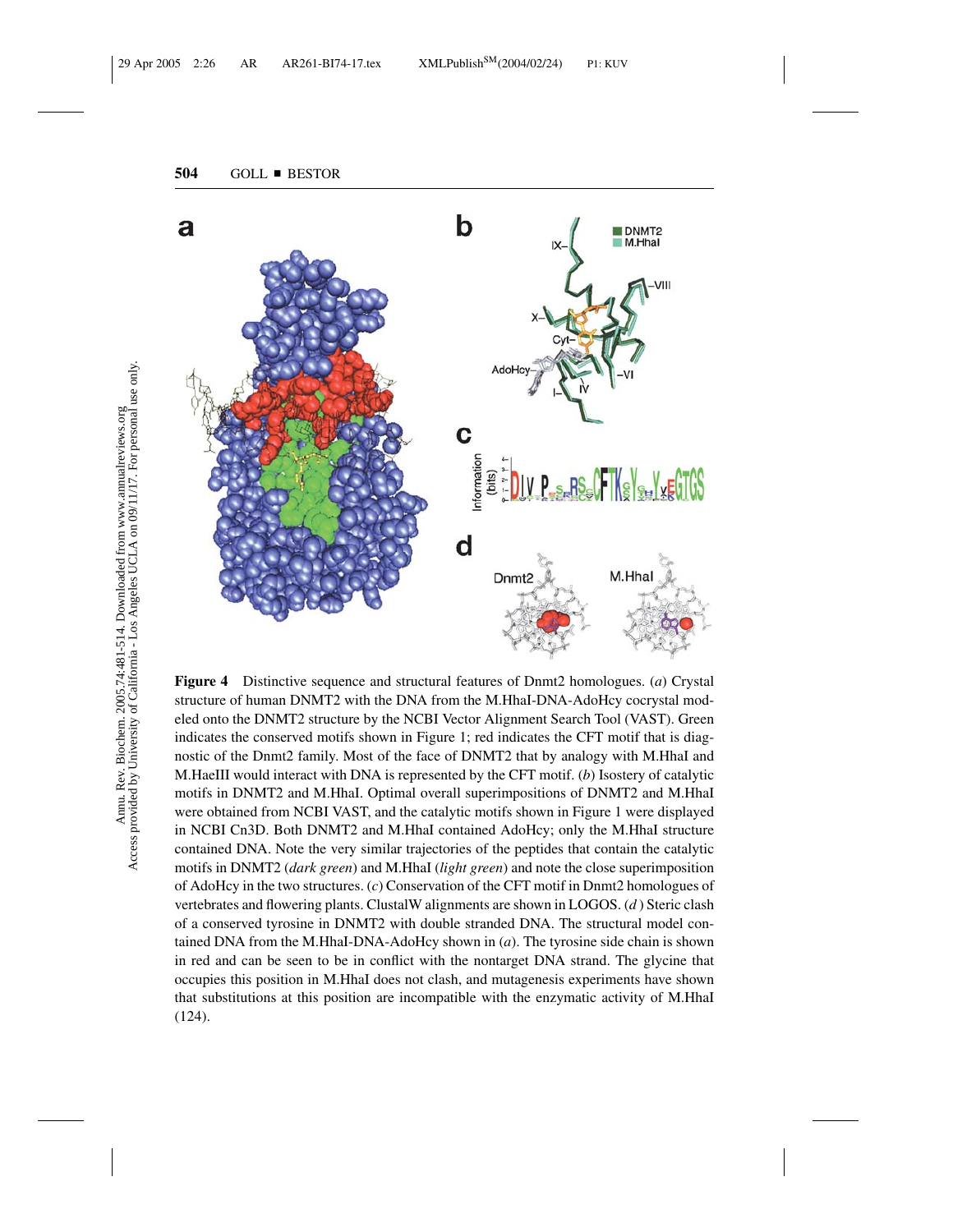and are of normal phenotype (120). Mice derived from a second deletion allele of Dnmt2 are of normal phenotype and have normal genomic methylation patterns after seven generations as homozygotes (M.G. Goll, J.A. Yoder, and T.H. Bestor, unpublished results). A point mutation that produces a highly nonconservative  $E \rightarrow K$  substitution in the nearly invariant ENV tripeptide of motif VI of the *A. thaliana* Dnmt2 homologue did not produce a detectable phenotype. No defect in gene silencing, centromere function, imprinted mating type switching, or other functions was observed in *pmt1* deletion strains of *S. pombe* (M.G. Goll and T.H. Bestor, unpublished results). The *D. melanogaster Dnmt2/Mt2* gene was disrupted by insertion via homologous recombination of stop codons into an internal exon. Mutated flies are fertile and show no obvious developmental abnormalities (K. Maggert, K. Golic, M.G. Goll, and T.H. Bestor, unpublished information). The strong conservation of sequence and structure, wide phylogenetic distribution, and ubiquitous expression of Dnmt2 seem to demand that it have a function, but the genetic and biochemical data indicate that it is not important for survival under laboratory conditions and that it is not a conventional DNA cytosine methyltransferase. Dnmt2 presents an unusual case of a protein that appears to be an authentic DNA cytosine methyltransferase by every detail of sequence and structure, but has failed to show any evidence of such a function in genetic and biochemical tests.

## **METHYLATED DNA BINDING PROTEINS**

Methylated promoters are usually inactive, but the factors that mediate this repression are unknown. Mammalian proteins that have been reported to show some selective binding to methylated CpG sites have been proposed to inhibit the transcription of methylated promoters. The most prominent of these is methylcytosinebinding protein 2 (MeCP2), which has been promoted as the global repressor of methylated promoters (125). Methyl-CpG-binding domain protein 2 (Mbd2) has also been reported to bind with higher affinity to methylated CpG sites than to unmethylated sites (126). MeCP2 has been proposed to mediate its inhibitor effects by direct recruitment of histone deacetylase 1 (HDAC1) and Sin3A to deacetylate histones in the vicinity of methylated CpG sites (127). However, more recent data suggest that Sin3A and MeCP2 do not form a stable complex (128).

Early biochemical and overexpression experiments were consistent with the view that MeCP2 represses methylated promoters. However, genetic data clearly show that MeCP2 and Mbd2 are not required for the repression of methylated promoters, which remain silent in mice that lack either or both proteins. Furthermore, there are no detectable abnormalities of histone acetylation in the absence of MeCP2, as would be expected if MeCP2 targets HDAC1 to inactive chromatin (129). Development to term is normal in the absence of MeCP2 or Mbd2, and the Mbd2 mutation causes only small effects on maternal behavior (130, 131). Mutations in MeCP2 cause the human neurodevelopmental disorder called Rett syndrome and a closely related disorder in MeCP2 mutant mice, but there is very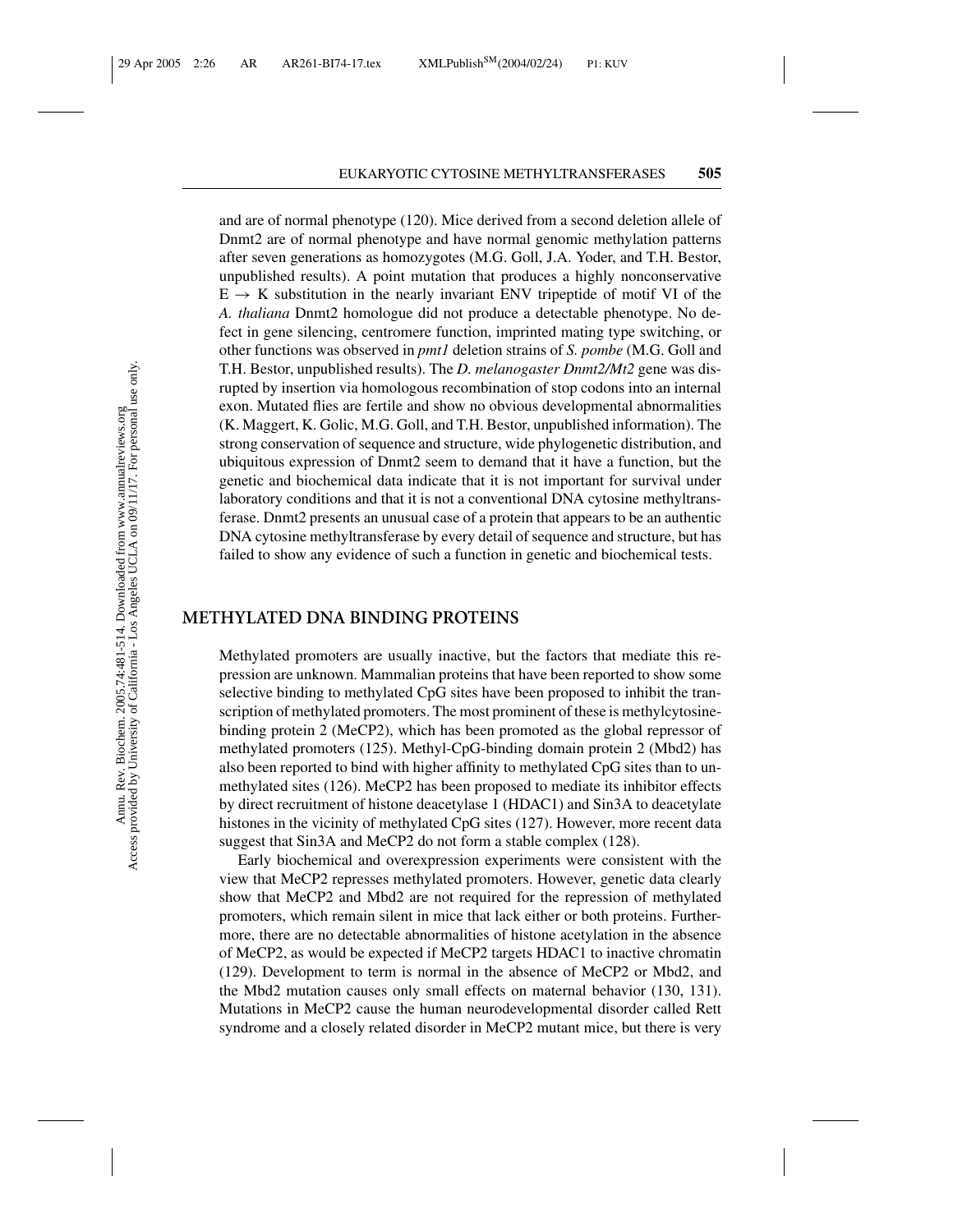little evidence that the reactivation of methylated promoters occurs or has any role in the etiology of the disorder (131, 132). There is little or no similarity in the phenotypes of mice that lack cytosine methyltransferases and those that lack methylcytosine binding proteins. The key phenotypes of demethylating mutations (lethality, transposon reactivation, and loss of allele-specific transcription) have not been reported to occur in MeCP2- or MBD2-deficient mice.

# **REGULATORY INPUTS THAT CONTROL SEQUENCE-SPECIFIC DNA METHYLATION**

As mentioned above, eukaryotic DNA methyltransferases have little or no innate sequence specificity, and the mechanism by which sequence specificity is conferred to the methylation reaction has been one of the outstanding problems in the field of epigenetics. Recent results indicate that target specificity is the result of multiple inputs and that different cytosine methyltransferase families respond to different stimuli. The emerging view of the regulatory pathways is shown in Figure 5.

# **Interaction of Repeated Sequences**

The large majority of cytosine methylation in eukaryotic genomes is in repeated sequences. All cytosine methylation in *N. crassa* is within RIPed and mutated transposons, and the large majority  $(>90\%)$  of cytosine methylation in the genomes of vertebrates and flowering plants resides in dispersed repeats in the form of transposons and tandem repeats in the form of pericentromeric satellite DNA.

Transposons must increase in copy number if they are to spread within the host population, and genome scanning mechanisms have evolved to allow the host to identify and repress sequences that are increasing in copy number. RIP was the first such host defense mechanism to be identified; even one supernumery sequence is sufficient to trigger silencing and active mutagenesis of both copies regardless of sequence. Transcription is not known to be involved in the detection of repeats, and there is no evidence of RNA involvement in RIP. Repeat-dependent methylation and silencing in mammals occurs in germ cells; the de novo methylation of dispersed repeats is dependent on Dnmt3L in male germ cells of the mouse. Repeated sequences, however, are methylated normally in Dnmt3L-deficient oocytes (11, 94). Factors required for de novo methylation of dispersed repeats in oocytes have not been identified.

Possible mechanisms of repeat-dependent de novo methylation have been presented (133). Of particular interest are the homology-heterology junctions that form when dispersed repeats undergo strand exchange reactions as part of a homology search process. The rate of formation of such junctions will follow firstorder kinetics and will scale as the square of copy number, thereby providing the possibility of a threshold effect in which an increase in copy number above a certain point causes de novo methylation and silencing of all copies of the repeated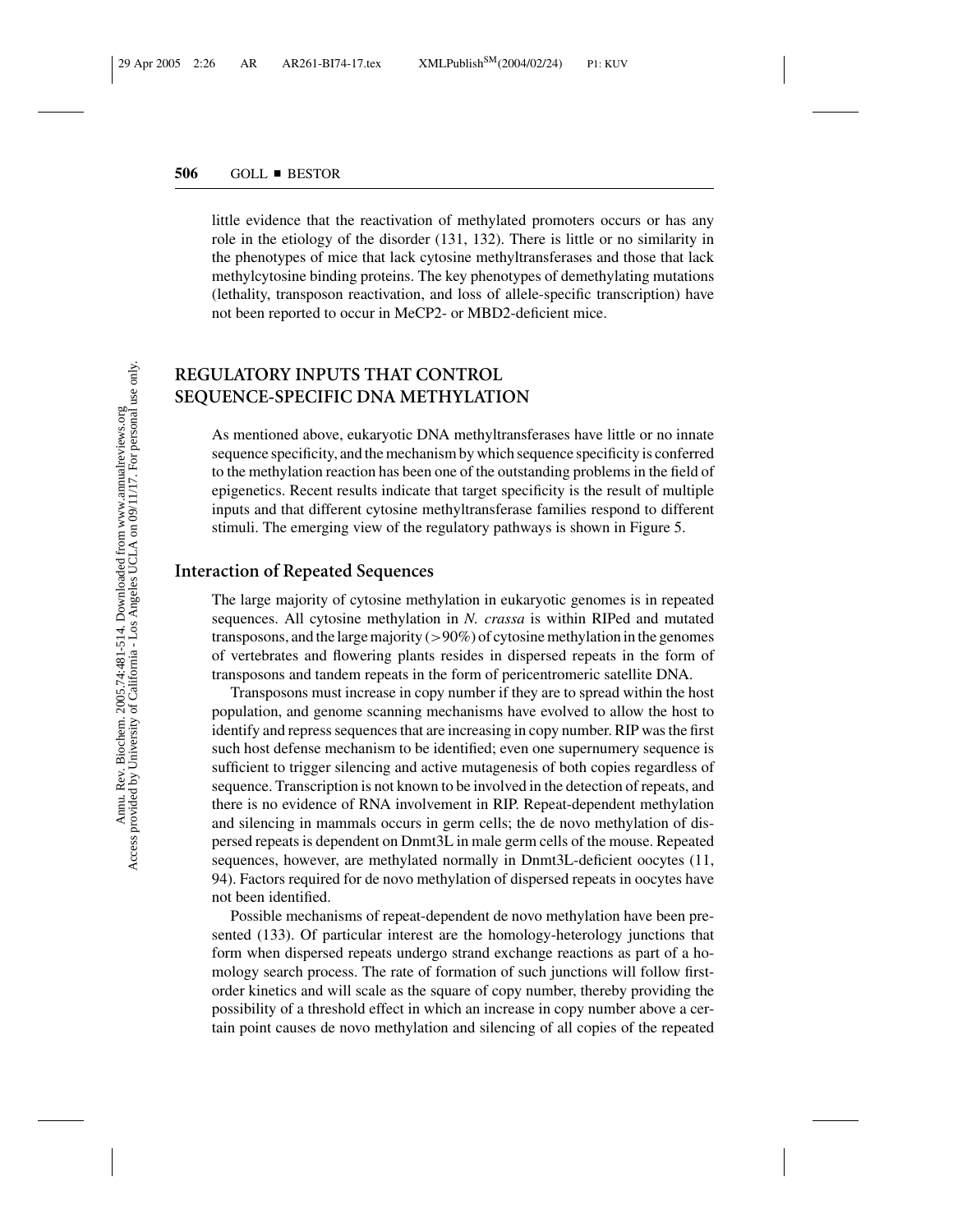## **a** Arabidopsis thaliana



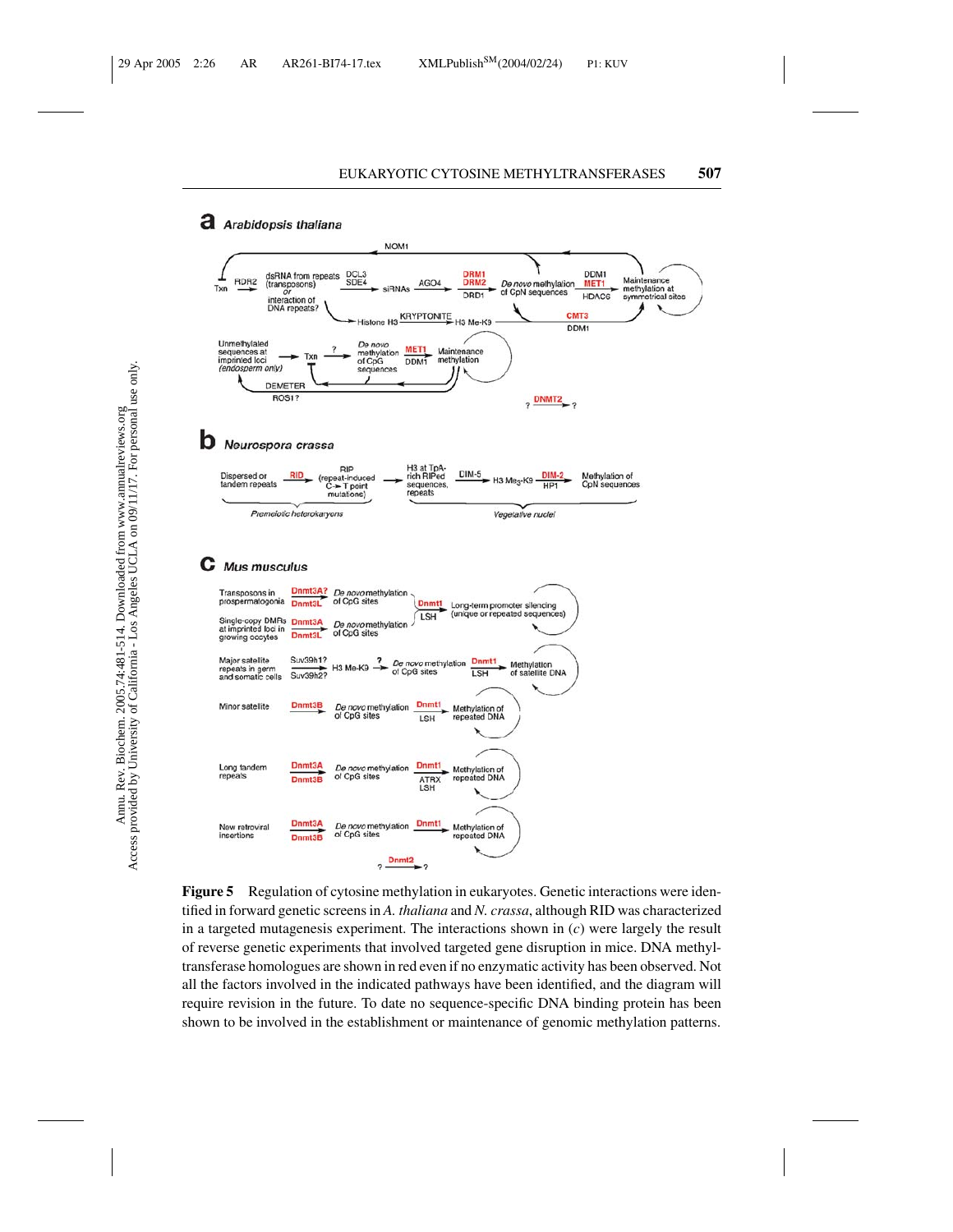sequences. Such a process has been proposed to operate in prospermatogonia (11). A similar mechanism in which the stimulus for de novo methylation is the presence of hemimethylated sites in strand exchange intermediates will also cause a common methylation pattern to spread through a network of nonallelic repeats with first-order kinetics and the possibility of a threshold effect. As mentioned above in connection with repeat silencing in *N. crassa*, some tolerance of repeated sequences is necessary to allow the evolution of new functions by the duplication and divergence of existing genes. It is suggested that large-genome organisms tolerate repeated sequences until their number exceeds a threshold value, at which point they are identified as proliferating transposons and all copies are methylated and silenced.

# **Regulation of Cytosine Methylation by Histone H3 Methylation**

Histone methylation was first shown to be required for targeting cytosine methylation in *N. crassa*. A forward screen for demethylating mutants uncovered a gene related to the Su(var)3-9 H3K9 methyltransferases. This gene was named *dim-5* and was shown to be essential for all detectable cytosine methylation in vegetative cells (134). The demethylation phenotype was confirmed to result from the lack of histone tail modifications by construction of a  $K9 \rightarrow R$  mutation in the singleton histone H3 gene of *N. crassa*, which was found to phenocopy the demethylation phenotype of *dim-2* mutants. Mutations in the gene for heterochromatin protein 1 (*HP1*), which has been shown to bind H3K9, also abolish methylation in *N. crassa* (135). These results provided very strong evidence of an essential role for DIM-5-mediated histone H3K9 in DNA methylation in vegetative cells of *N. crassa*.

Methylation in*N. crassa* is distinct from methylation in other organisms because cytosines in all sequence contexts are methylated and because both de novo and maintenance methylation appear to depend on a single methyltransferase, DIM-2. In *A. thaliana*, loss of KRYPTONITE, a relative of Su(var)3-9, phenocopies mutations in the chromomethylase *CMT3*. *KRYPTONITE* mutants show a severe loss of methylation at CpNpG sites, whereas methylation at CpG sites, which represents the bulk of genomic methylation in *A. thaliana*, is not markedly affected (136). However, there is at least one exception to the rule that CMT3 requires H3K9 methylation for CpNpG methylation. At the phosphoribosyl anthranilate isomerase (PAI) locus, single *PAI* genes are unmethylated in *KRYPTONITE* mutants; however, an inverted repeat at the locus retains CpNpG methylation (137). In this system, a requirement of HP1 was not observed for methylation at either the single gene or the inverted repeat. In mice, mutation of the two  $Su(var)3-9$ homologs has a relatively minor effect on cytosine methylation and caused only partial demethylation of major satellite regions of pericentromeric heterochromatin (138). The specificity of the demethylation defect and the fact that major satellite repeats were not nearly as demethylated as in Dnmt1-deficient embryos suggest a specialized role for H3K9 methylation in targeting of cytosine methylation in mammals. H3K9 is clearly essential for targeting cytosine methylation in vegetative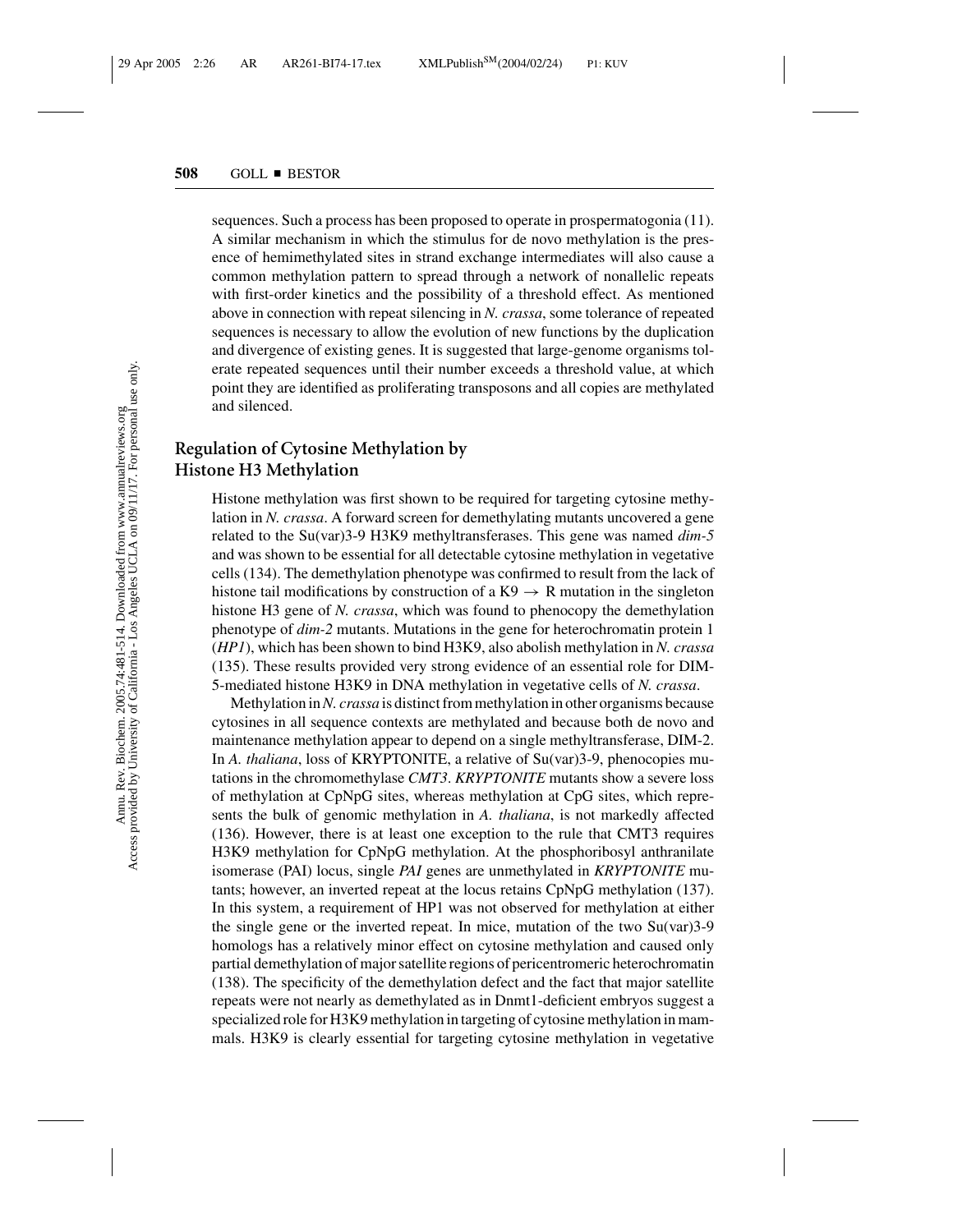cells of *N. crassa* and is involved in the chromomethylase pathway of CpNpG methylation in *A. thaliana*, but it has less apparent importance in vertebrates, in which there is little non-CpG methylation.

#### **Swi2/Snf2 Helicase Homologues and Cytosine Methylation**

Although their exact role has not been elucidated, some members of the Swi2/Snf2 family of ATP-dependent chromatin-remodeling factors are clearly important for cytosine methylation (Figure 5). DDM1 was first identified in a forward genetic screen for genes that affect global cytosine methylation patterns in *A. thaliana*. Plants mutant for *DDM1* show a 70% decrease in methylation (primarily at repetitive DNA), but the mutant plants are viable and fertile (139). Defects increase in severity in later generations, and morphological phenotypes become apparent. De novo methylation of the *SUPERMAN* locus is possible in *ddm1* mutant plants (140). Mutations in lymphoid-specific helicase (*Lsh*), the mammalian homologue of DDM1, cause a similar loss of methylation in mice. *Lsh* mutant mice die in the perinatal period with defects in peripheral T cells and kidney abnormalities (141). Additionally, these mice show a 50% reduction in cytosine methylation at repetitive sequences and some demethylation of single copy sequences (142).

Additional members of the Swi2/Snf2 family have also been implicated in cytosine methylation pathways. Mutations in *ATRX* lead to demethylation of several repeated sequences, including the rDNA arrays, a Y-specific satellite, and subtelomeric repeats (143, 144). A plant-specific Swi2/Snf2 homologue named DRD1 (145) is specifically required for non-CpG methylation during the process of RdDM, which suggests that Swi2/ Snf2 family members are involved in multiple methylation pathways in both plants and mammals.

## **RNA Directed DNA Methylation**

RdDM was first identified in transgenic tobacco plants. Transgenes, consisting of the cDNA of potato spindle tuber viroid, became methylated after viroid infection, even though there is no DNA phase in the viroid replication cycle (146). These experiments provided the first link between RNA and the control of DNA methylation. Establishment of methylation by RdDM is mediated by the DRM methyltransferases (104, 147) and is dependent on a number of components of the RNAi pathway (148). The fact that methylation is confined to regions of RNA-DNA sequence similarity (149) argues for a mechanism in which the RNA molecule itself targets methylation to a specific sequence through a base pairing mechanism. It is likely that the hypermethylation of non-CpG sites, observed at specific loci in globally demethylated *met1* mutant plants, can be attributed to RdDM. Global loss of CpG methylation is predicted to relieve transcriptional repression of transposable elements and other repeated sequences. This generates aberrant double stranded RNAs, which activate the RdDM pathway to impose de novo methylation on homologous DNA sequences. Local de novo methylation in a context of global genome demethylation has also been proposed to occur in some cancer cell genomes.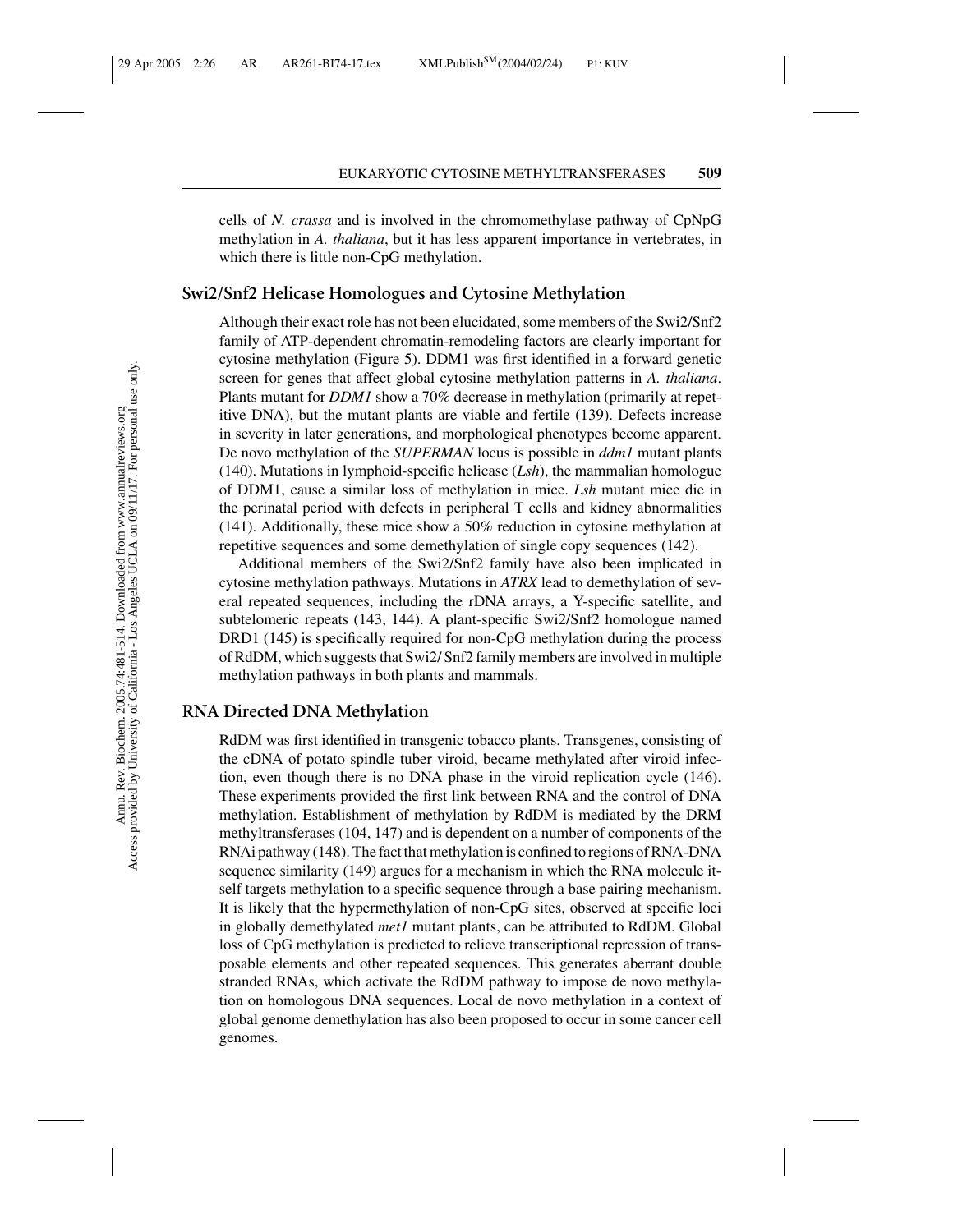It is not clear that RdDM is a major mechanism for de novo methylation outside of the plant kingdom. RdDM does not appear to play a major role in*N. crassa.* DNA methylation and HP1 localization occur normally in the absence of elements of the RNAi machinery (135). Proteins shown to be essential for the RdDM pathway in *A. thaliana* appear to be absent from mammals. The mammalian genome does not contain a homologue of an RNA-dependent RNA polymerase or the putative SNF2 chromatin-remodeling protein DRD1, which are both required for RdDM in plants (145, 148), and outside of the C-terminal catalytic domains, the DRM proteins and mammalian DNMT3 homologues are highly divergent. Moreover, although there are multiple Dicer genes in plants and some evidence suggests that siRNAs can be generated both in the nucleus and the cytoplasm (150, 151), thus far it appears that the single functional Dicer protein in mammals is cytoplasmic. However, there have been recent reports of RNA-dependent cytosine methylation in mammalian cells (152, 153). The importance of this pathway in mammalian cytosine methylation awaits further study.

## **CONCLUSION**

It has recently become clear that the establishment and maintenance of genomic methylation patterns do not depend on the recognition of specific sequences but are instead controlled by the sensing of repeated sequences, the interaction of RNA and DNA, and, in some organisms, by histone methylation. The apparent lack of involvement of sequence-specific DNA binding proteins in methylation-dependent gene silencing violates the accepted view of gene regulation. De novo methylation is imposed on target sequences at particular points in the development of the organism, and phenotype can be predicted by genotype only if both the sequence and history of that genotype are known.

#### **ACKNOWLEDGMENTS**

We thank K. Anderson, D. Bourc'his, M. Damelin, M. Matzke, and E. Selker for comments and discussion. This work was supported by grants from the National Institutes of Health.

## **The** *Annual Review of Biochemistry* **is online at http://biochem.annualreviews.org**

#### **LITERATURE CITED**

- 1. Riggs AD. 1975. *Cytogenet. Cell Genet.* 14:9–25
- 2. Holliday R, Pugh JE. 1975. *Science* 187:226–32
- 3. Walsh CP, Bestor TH. 1999. *Genes Dev.* 13:26–34
- 4. Wigler M, Levy D, Perucho M. 1981. *Cell* 24:33–40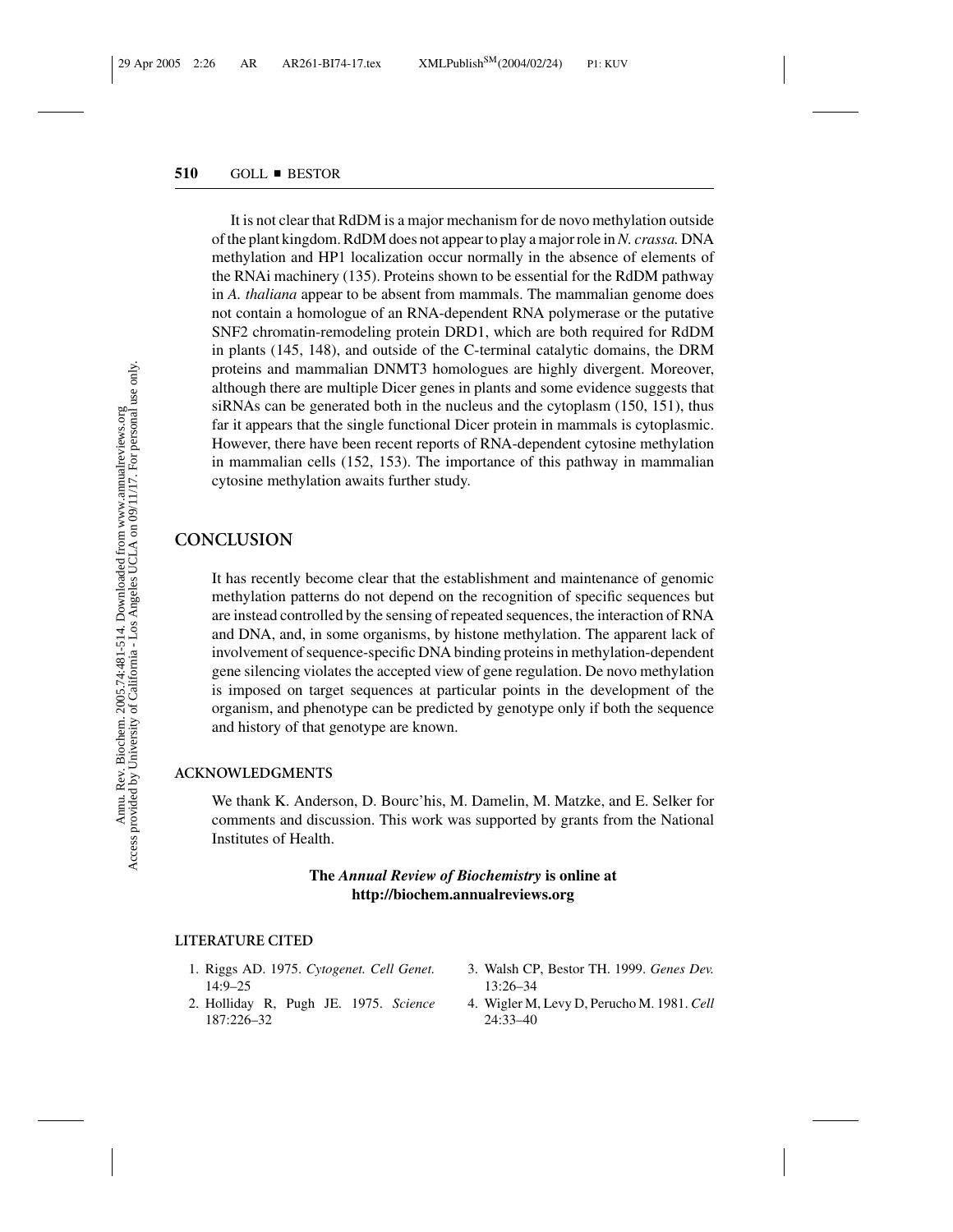- 5. Schubeler D, Lorincz MC, Cimbora DM, Telling A, Feng YQ, et al. 2000. *Mol. Cell Biol.* 20:9103–12
- 6. Smit AF, Riggs AD. 1996. *Proc. Natl. Acad. Sci. USA* 93:1443–48
- 7. Yoder JA, Walsh CP, Bestor TH. 1997. *Trends Genet.* 13:335–40
- 8. Takahara T, Ohsumi T, Kuromitsu J, Shibata K, Sasaki N, et al. 1996. *Hum. Mol. Genet.* 5:989–93
- 9. Chang-Yeh A, Mold DE, Huang RC. 1991. *Nucleic Acids Res.* 19:3667–72
- 10. Bestor TH. 2003. *Trends Genet.* 19:185–  $90$
- 11. Bourc'his D, Bestor TH. 2004. *Nature* 431:96–99
- 12. Kato M, Miura A, Bender J, Jacobsen SE, Kakutani T. 2003. *Curr. Biol.* 13:421–26
- 13. Miura A, Yonebayashi S, Watanabe K, Toyama T, Shimada H, Kakutani T. 2001. *Nature* 411:212–14
- 14. Singer T, Yordan C, Martienssen RA. 2001. *Genes Dev.* 15:591–602
- 15. Hirochika H, Okamoto H, Kakutani T. 2000. *Plant Cell* 12:357–69
- 16. Schorderet DF, Gartler SM. 1992. *Proc. Natl. Acad. Sci. USA* 89:957–61
- 17. Freitag M, Williams RL, Kothe GO, Selker EU. 2002. *Proc. Natl. Acad. Sci. USA* 99:8802–7
- 18. Marino-Ramirez L, Spouge JL, Kanga GC, Landsman D. 2004. *Nucleic Acids Res.* 32:949–58
- 19. Davuluri RV, Grosse I, Zhang MQ. 2001. *Nat. Genet.* 29:412–17
- 20. Venter JC, Adams MD, Myers EW, Li PW, Mural RJ, et al. 2001. *Science* 291:1304–51
- 21. Lin IG, Tomzynski TJ, Ou QL, Hsieh CL. 2000. *Mol. Cell Biol.* 20:2343–49
- 22. Matsuo K, Silke J, Georgiev O, Marti P, Giovannini N, Rungger D. 1998. *EMBO J.* 17:1446–53
- 23. Li E, Bestor TH, Jaenisch R. 1992. *Cell* 69:915–26
- 24. Jackson-Grusby L, Beard C, Possemato R, Tudor M, Fambrough D, et al. 2001. *Nat. Genet.* 27:31–39
- 25. Kankel MW, Ramsey DE, Stokes TL, Flowers SK, Haag JR, et al. 2003. *Genetics* 163:1109–22
- 26. Paulsen M, Ferguson-Smith AC. 2001. *J. Pathol.* 195:97–110
- 27. Reik W, Walter J. 2001. *Nat. Genet.* 27: 255–56
- 28. Panning B, Jaenisch R. 1996. *Genes Dev.* 10:1991–2002
- 29. Martienssen R. 1998. *Curr. Opin. Genet. Dev.* 8:240–44
- 30. Xiao W, Gehring M, Choi Y, Margossian L, Pu H, et al. 2003. *Dev. Cell* 5:891–901
- 31. Kinoshita T, Miura A, Choi Y, Kinoshita Y, Cao X, et al. 2004. *Science* 303:521– 23
- 32. Gong ZH, Morales-Ruiz T, Ariza RR, Roldan-Arjona T, David L, Zhu JK. 2002. *Cell* 111:803–14
- 33. Chen L, MacMillan AM, Chang W, Ezaz-Nikpay K, Lane WS, Verdine GL. 1991. *Biochemistry* 30:11018–25
- 34. Santi DV, Garrett CE, Barr PJ. 1983. *Cell* 33:9–10
- 35. Bestor TH, Verdine GL. 1994.*Curr. Opin. Cell Biol.* 6:380–89
- 36. Hsieh CL. 1999. *Mol. Cell Biol.* 19:8211– 18
- 37. Horton JR, Ratner G, Banavali NK, Huang N, Choi Y, et al. 2004. *Nucleic Acids Res.* 32:3877–86
- 38. Cheng X, Roberts RJ. 2001.*Nucleic Acids Res.* 29:3784–95
- 39. O'Gara M, Klimasauskas S, Roberts RJ, Cheng X. 1996. *J. Mol. Biol.* 261:634–45
- 40. Crooks GE, Hon G, Chandonia JM, Brenner SE. 2004. *Genome Res.* 14:1188–90
- 41. Thompson JD, Higgins DG, Gibson TJ. 1994. *Nucleic Acids Res.* 22:4673–80
- 42. Posfai J, Bhagwat AS, Posfai G, Roberts RJ. 1989. *Nucleic Acids Res.* 17:2421–35
- 43. Lauster R, Trautner TA, Noyer-Weidner M. 1989. *J. Mol. Biol.* 206:305–12
- 44. Kumar S, Cheng X, Klimasauskas S, Mi S, Posfai J, et al. 1994. *Nucleic Acids Res.* 22:1–10
- 45. Yoder JA, Bestor TH. 1998. *Hum. Mol. Genet.* 7:279–84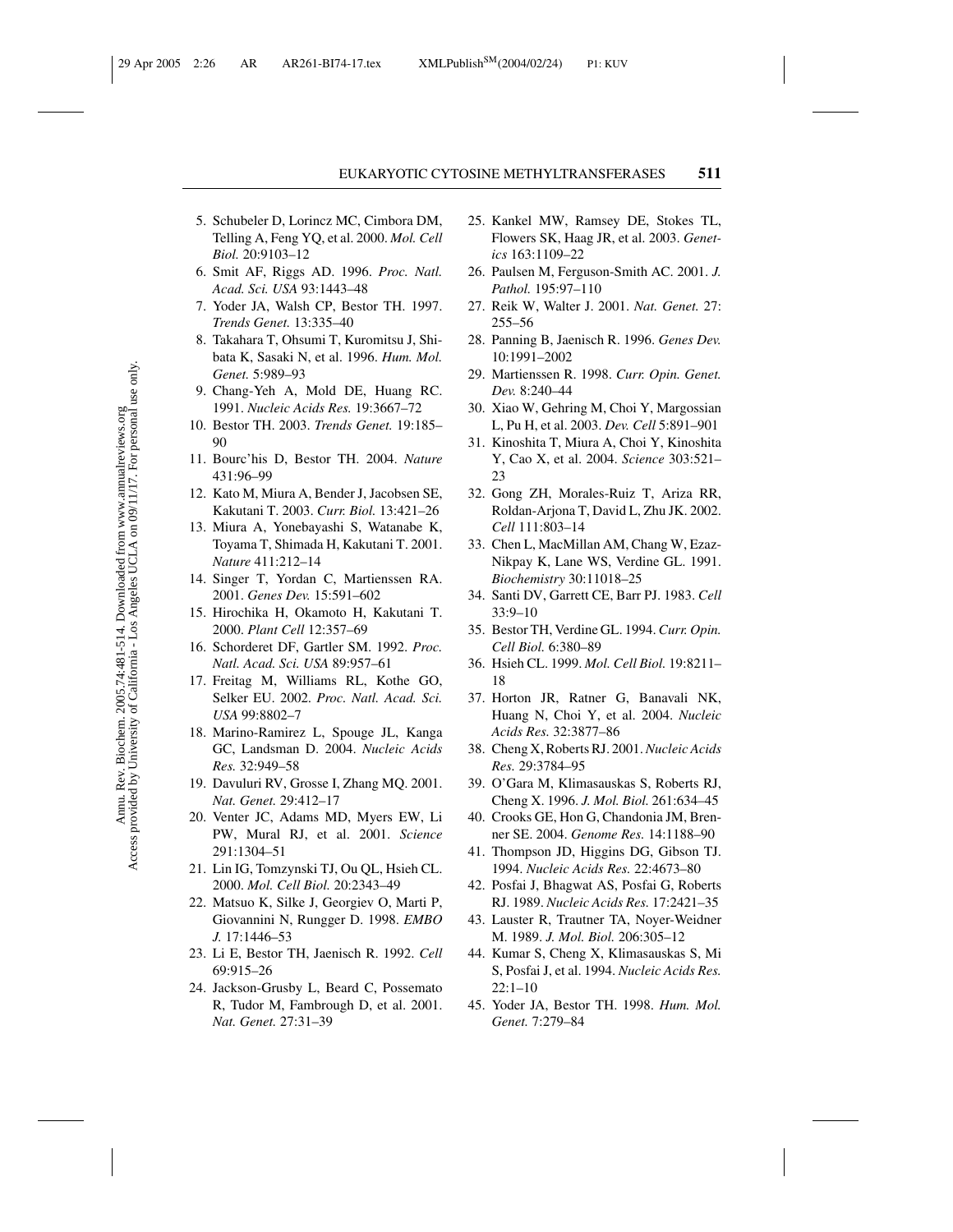- 46. Okano M, Xie S, Li E. 1998. *Nat. Genet.* 19:219–20
- 47. Cao X, Springer NM, Muszynski MG, Phillips RL, Kaeppler S, Jacobsen SE. 2000. *Proc. Natl. Acad. Sci. USA* 97: 4979–84
- 48. Wilke K, Rauhut E, Noyer-Weidner M, Lauster R, Pawlek B, et al. 1988. *EMBO J.* 7:2601–9
- 49. Trautner TA, Balganesh TS, Pawlek B. 1988. *Nucleic Acids Res.* 16:6649– 58
- 50. Cheng X, Kumar S, Posfai J, Pflugrath JW, Roberts RJ. 1993. *Cell* 74:299–307
- 51. Reinisch KM, Chen L, Verdine GL, Lipscomb WN. 1995. *Cell* 82:143–53
- 52. Dong AP, Yoder JA, Zhang X, Zhou L, Bestor TH, Cheng XD. 2001. *Nucleic Acids Res.* 29:439–48
- 53. Bestor T, Laudano A, Mattaliano R, Ingram V. 1988. *J. Mol. Biol.* 203:971–83
- 54. Stein R, Gruenbaum Y, Pollack Y, Razin A, Cedar H. 1982. *Proc. Natl. Acad. Sci. USA* 79:61–65
- 55. Yoder JA, Soman NS, Verdine GL, Bestor TH. 1997. *J. Mol. Biol.* 270:385–95
- 56. Leonhardt H, Page AW, Weier HU, Bestor TH. 1992. *Cell* 71:865–73
- 57. Rountree MR, Bachman KE, Baylin SB. 2000. *Nat. Genet.* 25:269–77
- 58. Ding F, Chaillet JR. 2002. *Proc. Natl. Acad. Sci. USA* 99:14861–66
- 59. Doherty AS, Bartolomei MS, Schultz RM. 2002. *Dev. Biol.* 242:255–66
- 60. Ohsawa K, Imai Y, Ito D, Kohsaka S. 1996. *J. Neurochem.* 67:89–97
- 61. Mertineit C, Yoder JA, Taketo T, Laird DW, Trasler JM, Bestor TH. 1998. *Development* 125:889–97
- 62. Callebaut I, Courvalin JC, Mornon JP. 1999. *FEBS Lett.* 446:189–93
- 63. Goto K, Numata M, Komura JI, Ono T, Bestor TH, Kondo H. 1994. *Differentiation* 56:39–44
- 64. Fan G, Beard C, Chen RZ, Csankovszki G, Sun Y, et al. 2001. *J.Neurosci.* 21:788– 97
- 65. Lei H, Oh SP, Okano M, Juttermann

R, Goss KA, et al. 1996. *Development* 122:3195–205

- 66. Li E, Beard C, Jaenisch R. 1993. *Nature* 366:362–65
- 67. Chen RZ, Pettersson U, Beard C, Jackson-Grusby L, Jaenisch R. 1998. *Nature* 395:89–93
- 68. Guo G, Wang W, Bradley A. 2004.*Nature* 429:891–95
- 69. Laird PW, Jackson-Grusby L, Fazeli A, Dickinson SL, Jung WE, et al. 1995. *Cell* 81:197–205
- 70. Gaudet F, Hodgson JG, Eden A, Jackson-Grusby L, Dausman J, et al. 2003. *Science* 300:489–92
- 71. Biniszkiewicz D, Gribnau J, Ramsahoye B, Gaudet F, Eggan K, et al. 2002. *Mol. Cell. Biol.* 22:2124–35
- 72. El-Deiry WS, Nelkin BD, Celano P, Yen RW, Falco JP, et al. 1991. *Proc. Natl. Acad. Sci. USA* 88:3470–74
- 73. Eads CA, Danenberg KD, Kawakami K, Saltz LB, Danenberg PV, Laird PW. 1999. *Cancer Res.* 59:2302–6
- 74. Lee PJ, Washer LL, Law DJ, Boland CR, Horon IL, Feinberg AP. 1996. *Proc. Natl. Acad. Sci. USA* 93:10366–70
- 75. Baylin S, Bestor TH. 2002. *Cancer Cell* 1:299–305
- 76. Finnegan EJ, Dennis ES. 1993. *Nucleic Acids Res.* 21:2383–88
- 77. Genger RK, Kovac KA, Dennis ES, Peacock WJ, Finnegan EJ. 1999. *Plant Mol. Biol.* 41:269–78
- 78. Bernacchia G, Primo A, Giorgetti L, Pitto L, Cella R. 1998. *Plant J.* 13:317–29
- 79. Teerawanichpan P, Chandrasekharan MB, Jiang Y, Narangajavana J, Hall TC. 2004. *Planta* 218:337–49
- 80. Aufsatz W, Mette MF, Matzke AJ, Matzke M. 2004.*Plant Mol. Biol.* 54:793– 804
- 81. Kakutani T, Munakata K, Richards EJ, Hirochika H. 1999. *Genetics* 151:831– 38
- 82. Finnegan EJ, Peacock WJ, Dennis ES. 1996. *Proc. Natl. Acad. Sci. USA* 93: 8449–54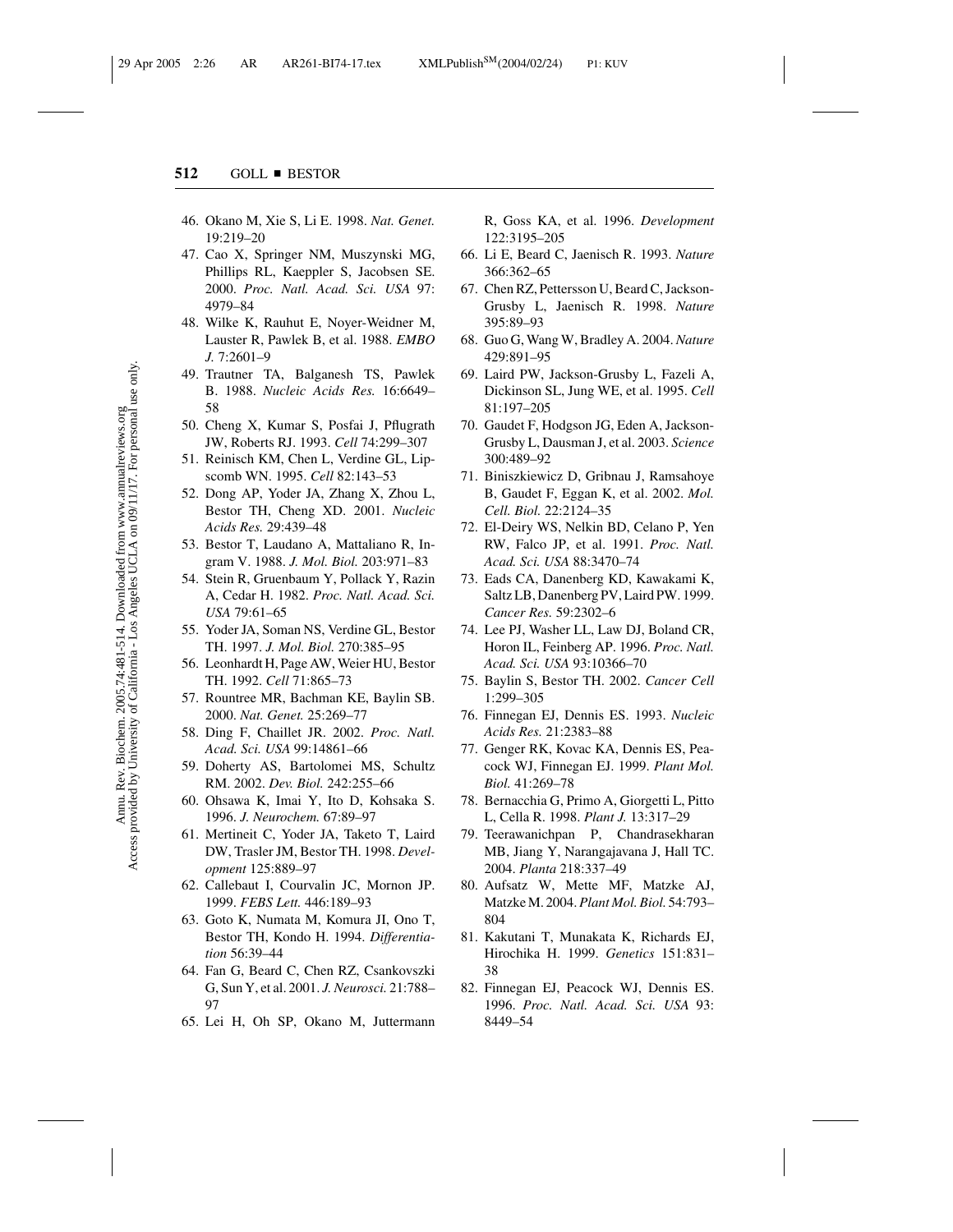- 83. Ronemus MJ, Galbiati M, Ticknor C, Chen J, Dellaporta SL. 1996. *Science* 273: 654–57
- 84. Xie S, Wang Z, Okano M, Nogami M, Li Y, et al. 1999. *Gene* 236:87–95
- 85. Ramsahoye BH, Biniszkiewicz D, Lyko F, Clark V, Bird AP, Jaenisch R. 2000. *Proc. Natl. Acad. Sci. USA* 97:5237–42
- 86. Okano M, Bell DW, Haber DA, Li E. 1999. *Cell* 99:247–57
- 87. Kaneda M, Okano M, Hata K, Sado T, Tsujimoto N, et al. 2004.*Nature* 429:900– 3
- 88. Chen TP, Ueda Y, Xie SP, Li E. 2002. *J. Biol. Chem.* 277:38746–54
- 89. Xu GL, Bestor TH, Bourc'his D, Hsieh CL, Tommerup N, et al. 1999. *Nature* 402:187–91
- 90. Kondo T, Bobek MP, Kuick R, Lamb B, Zhu XX, et al. 2000. *Hum. Mol. Genet.* 9:597–604
- 91. Lorincz MC, Schubeler D, Hutchinson SR, Dickerson DR, Groudine M. 2002. *Mol. Cell. Biol.* 22:7572–80
- 92. Chen TP, Ueda Y, Dodge JE, Wang ZJ, Li E. 2003. *Mol. Cell. Biol.* 23:5594–605
- 93. Aapola U, Shibuya K, Scott HS, Ollila J, Vihinen M, et al. 2000. *Genomics* 65:293– 98
- 94. Bourc'his D, Xu GL, Lin CS, Bollman B, Bestor TH. 2001. *Science* 294:2536– 39
- 95. Chedin F, Lieber MR, Hsieh CL. 2002. *Proc. Natl. Acad. Sci. USA* 99:16916–21
- 96. Judson H, Hayward BE, Sheridan E, Bonthron DT. 2002. *Nature* 416:539–42
- 97. Hayward BE, De Vos M, Judson H, Hodge D, Huntriss J, et al. 2003. *BMC Genet.* 4:2
- 98. Moglabey YB, Kircheisen R, Seoud M, El Mogharbel N, Van den Veyver I, Slim R. 1999. *Hum. Mol. Genet.* 8:667–71
- 99. Patel CV, Gopinathan KP. 1987. *Anal. Biochem.* 164:164–69
- 100. Lyko F, Ramsahoye BH, Jaenisch R. 2000. *Nature* 408:538–40
- 101. Gowher H, Leismann O, Jeltsch A. 2000. *EMBO J.* 19:6918–23
- 102. Xu S, Xiao J, Posfai J, Maunus R, Benner

J 2nd. 1997. *Nucleic Acids Res.* 25:3991– 94

- 103. Cao X, Jacobsen SE. 2002. *Proc. Natl. Acad. Sci. USA* 99(Suppl. 4):16491–98
- 104. Cao X, Aufsatz W, Zilberman D, Mette MF, Huang MS, et al. 2003. *Curr. Biol.* 13:2212–17
- 105. Kouzminova E, Selker EU. 2001. *EMBO J.* 20:4309–23
- 106. Miao VP, Freitag M, Selker EU. 2000. *J. Mol. Biol.* 300:249–73
- 107. Tamaru H, Selker EU. 2003. *Mol. Cell. Biol.* 23:2379–94
- 108. Selker EU, Tountas NA, Cross SH, Margolin BS, Murphy JG, et al. 2003. *Nature* 422:893–97
- 109. Galagan JE, Calvo SE, Borkovich KA, Selker EU, Read ND, et al. 2003. *Nature* 422:859–68
- 110. Galagan JE, Selker EU. 2004. *Trends Genet.* 20:417–23
- 111. Shen JC, Rideout WM 3rd, Jones PA. 1992. *Cell* 71:1073–80
- 112. Zolan ME, Pukkila PJ. 1986. *Mol. Cell. Biol.* 6:195–200
- 113. Lindroth AM, Cao X, Jackson JP, Zilberman D, McCallum CM, et al. 2001. *Science* 292:2077–80
- 114. Henikoff S, Comai L. 1998. *Genetics* 149: 307–18
- 115. Jones DO, Cowell IG, Singh PB. 2000. *BioEssays* 22:124–37
- 116. Rose TM, Schultz ER, Henikoff JG, Pietrokovski S, McCallum CM, Henikoff S. 1998. *Nucleic Acids Res.* 26:1628–35
- 117. Finnegan EJ, Kovac KA. 2000. *Plant Mol. Biol.* 43:189–201
- 118. Bartee L, Malagnac F, Bender J. 2001. *Genes Dev.* 15:1753–58
- 119. Pinarbasi E, Elliott J, Hornby DP. 1996. *J. Mol. Biol.* 257:804–13
- 120. Okano M, Xie S, Li E. 1998.*Nucleic Acids Res.* 26:2536–40
- 121. Hermann A, Schmitt S, Jeltsch A. 2003. *J. Biol. Chem.* 278:31717–21
- 122. Tang LY, Reddy MN, Rasheva V, Lee TL, Lin MJ, et al. 2003. *J. Biol. Chem.* 278:33613–16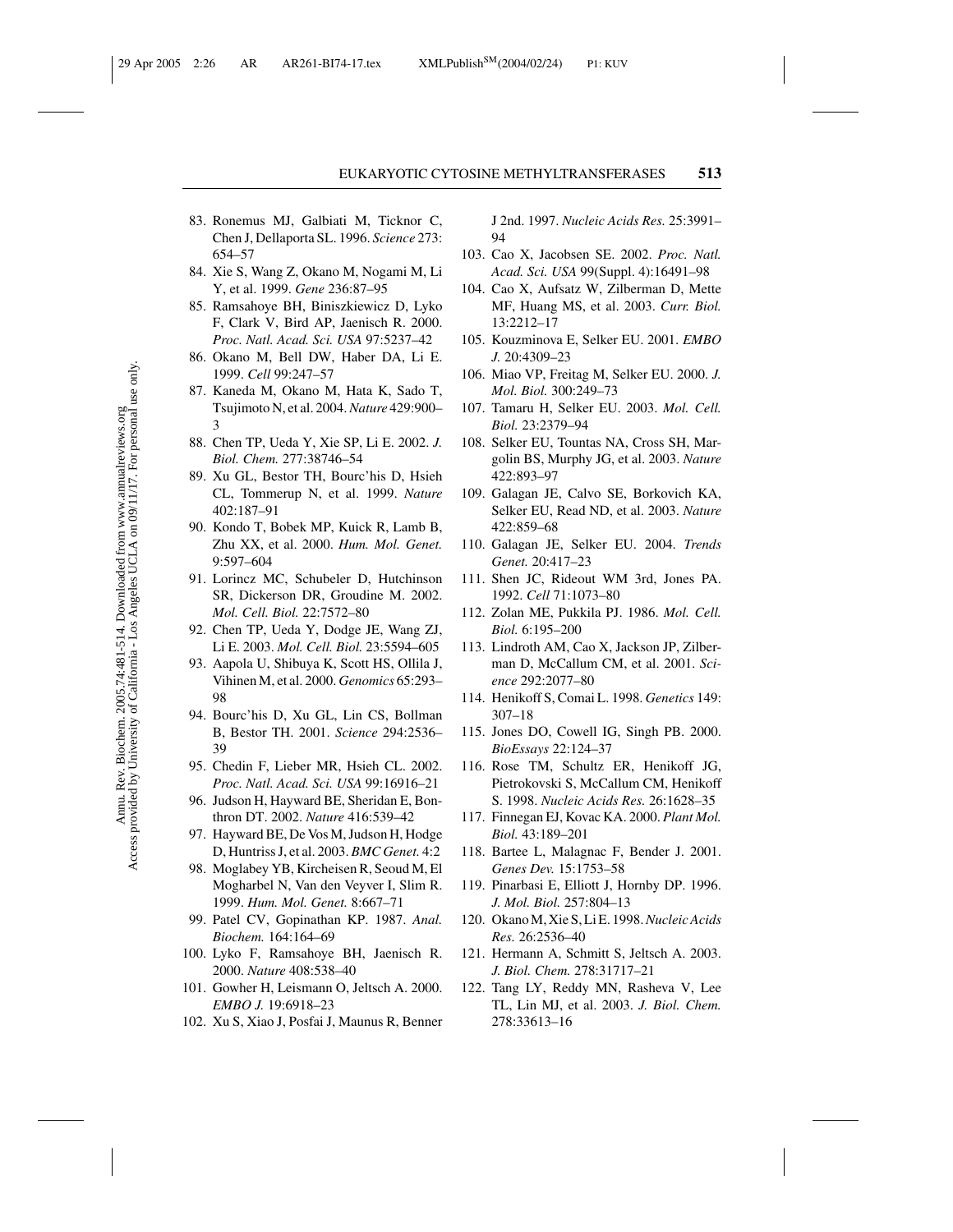- 123. Van den Wyngaert I, Sprengel J, Kass SU, Luyten WH. 1998. *FEBS Lett.* 426:283– 89
- 124. Lee YF, Tawfik DS, Griffiths AD. 2002. *Nucleic Acids Res.* 30:4937–44
- 125. Nan X, Campoy FJ, Bird A. 1997. *Cell* 88:471–81
- 126. Hendrich B, Bird A. 1998. *Mol. Cell. Biol.* 18:6538–47
- 127. Nan X, Ng HH, Johnson CA, Laherty CD, Turner BM, et al. 1998. *Nature* 393:386– 89
- 128. Klose RJ, Bird AP. 2004. *J. Biol. Chem.* 279:46490–96
- 129. Balmer D, Arredondo J, Samaco RC, LaSalle JM. 2002. *Hum. Genet.* 110:545– 52
- 130. Hendrich B, Guy J, Ramsahoye B, Wilson VA, Bird A. 2001. *Genes Dev.* 15:710–23
- 131. Guy J, Hendrich B, Holmes M, Martin JE, Bird A. 2001. *Nat. Genet.* 27:322–26
- 132. Amir RE, Van den Veyver IB, Wan M, Tran CQ, Francke U, Zoghbi HY. 1999. *Nat. Genet.* 23:185–88
- 133. Bestor TH, Tycko B. 1996. *Nat. Genet.* 12:363–67
- 134. Tamaru H, Selker EU. 2001. *Nature* 414:277–83
- 135. Freitag M, Hickey PC, Khlafallah TK, Read ND, Selker EU. 2004. *Mol. Cell* 13: 427–34
- 136. Jackson JP, Lindroth AM, Cao X, Jacobsen SE. 2002. *Nature* 416:556–60
- 137. Malagnac F, Bartee L, Bender J. 2002. *EMBO J.* 21:6842–52
- 138. Lehnertz B, Ueda Y, Derijck AA, Braunschweig U, Perez-Burgos L, et al. 2003. *Curr. Biol.* 13:1192–200
- 139. Vongs A, Kakutani T, Martienssen RA, Richards EJ. 1993. *Science* 260:1926– 28
- 140. Jacobsen SE, Sakai H, Finnegan EJ, Cao X, Meyerowitz EM. 2000. *Curr. Biol.* 10:179–86
- 141. Geiman TM, Tessarollo L, Anver MR, Kopp JB, Ward JM, Muegge K. 2001. *Biochim. Biophys. Acta* 1526:211–20
- 142. Dennis K, Fan T, Geiman T, Yan QS, Muegge K. 2001. *Genes Dev.* 15:2940– 44
- 143. Gibbons RJ, Picketts DJ, Villard L, Higgs DR. 1995. *Cell* 80:837–45
- 144. Gibbons RJ, Higgs DR. 2000. *Am. J. Med. Genet.* 97:204–12
- 145. Kanno T, Mette MF, Kreil DP, Aufsatz W, Matzke M, Matzke AJ. 2004. *Curr. Biol.* 14:801–5
- 146. Wassenegger M, Heimes S, Riedel L, Sanger HL. 1994. *Cell* 76:567–76
- 147. Cao X, Jacobsen SE. 2002. *Curr. Biol.* 12:1138–44
- 148. Chan SW, Zilberman D, Xie Z, Johansen LK, Carrington JC, Jacobsen SE. 2004. *Science* 303:1336
- 149. Wassenegger M. 2000. *Plant Mol. Biol.* 43:203–20
- 150. Papp I, Mette MF, Aufsatz W, Daxinger L, Schauer SE, et al. 2003. *Plant Physiol.* 132:1382–90
- 151. Xie Z, Johansen LK, Gustafson AM, Kasschau KD, Lellis AD, et al. 2004. *PLoS Biol.* 2:E104
- 152. Morris KV, Chan SW, Jacobsen SE, Looney DJ. 2004. *Science* 305:1289–92
- 153. Kawasaki H, Taira K. 2004. *Nature* 431:211–17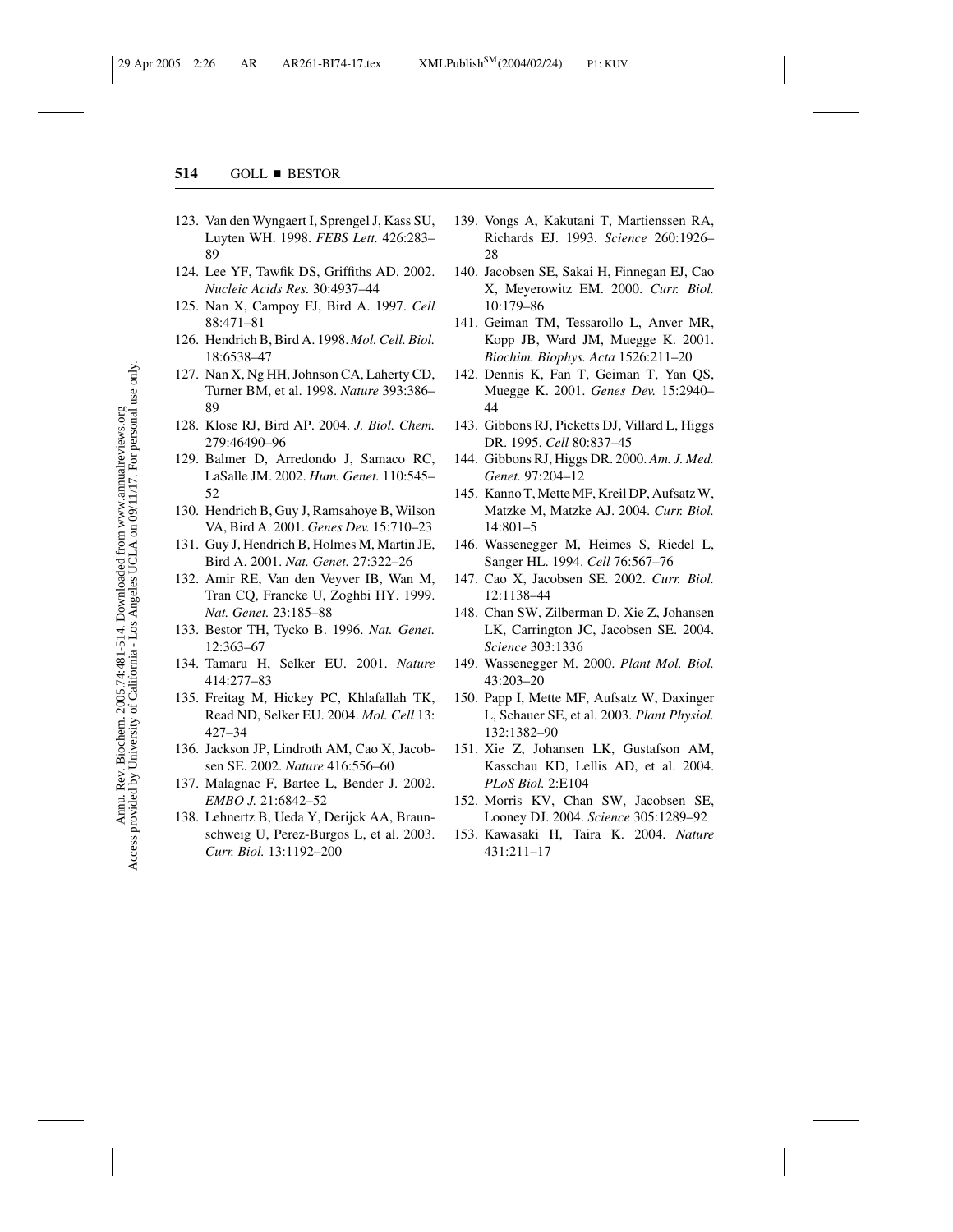# **CONTENTS**

| FROM PROTEIN SYNTHESIS TO GENETIC INSERTION,<br>Paul Zamecnik                                                                                                     | $\mathbf{1}$ |
|-------------------------------------------------------------------------------------------------------------------------------------------------------------------|--------------|
| THE BIOCHEMISTRY OF PARKINSON'S DISEASE,<br>Mark R. Cookson                                                                                                       | 29           |
| APPLICATIONS OF DNA MICROARRAYS IN BIOLOGY,<br>Roland B. Stoughton                                                                                                | 53           |
| ZONA PELLUCIDA DOMAIN PROTEINS, Luca Jovine, Costel C. Darie,<br>Eveline S. Litscher, and Paul M. Wassarman                                                       | 83           |
| PROLINE HYDROXYLATION AND GENE EXPRESSION,<br>William G. Kaelin Jr.                                                                                               | 115          |
| STRUCTURAL INSIGHTS INTO TRANSLATIONAL FIDELITY,<br>James M. Ogle and V. Ramakrishnan                                                                             | 129          |
| ORIGINS OF THE GENETIC CODE: THE ESCAPED TRIPLET THEORY,<br>Michael Yarus, J. Gregory Caporaso, and Rob Knight                                                    | 179          |
| AN ABUNDANCE OF RNA REGULATORS, Gisela Storz, Shoshy Altuvia,<br>and Karen M. Wassarman                                                                           | 199          |
| <b>MEMBRANE-ASSOCIATED GUANYLATE KINASES REGULATE ADHESION</b><br>AND PLASTICITY AT CELL JUNCTIONS, Lars Funke, Srikanth Dakoji,<br>and David S. Bredt            | 219          |
| STRUCTURE, FUNCTION, AND FORMATION OF BIOLOGICAL<br>IRON-SULFUR CLUSTERS, Deborah C. Johnson, Dennis R. Dean,<br>Archer D. Smith, and Michael K. Johnson          | 247          |
| CELLULAR DNA REPLICASES: COMPONENTS AND DYNAMICS AT THE<br>REPLICATION FORK, Aaron Johnson and Mike O'Donnell                                                     | 283          |
| EUKARYOTIC TRANSLESION SYNTHESIS DNA POLYMERASES:<br>SPECIFICITY OF STRUCTURE AND FUNCTION, Satya Prakash,<br>Robert E. Johnson, and Louise Prakash               | 317          |
| NOD-LRR PROTEINS: ROLE IN HOST-MICROBIAL INTERACTIONS AND<br>INFLAMMATORY DISEASE, Naohiro Inohara, Mathias Chamaillard,<br>Christine McDonald, and Gabriel Nuñez | 355          |
|                                                                                                                                                                   |              |